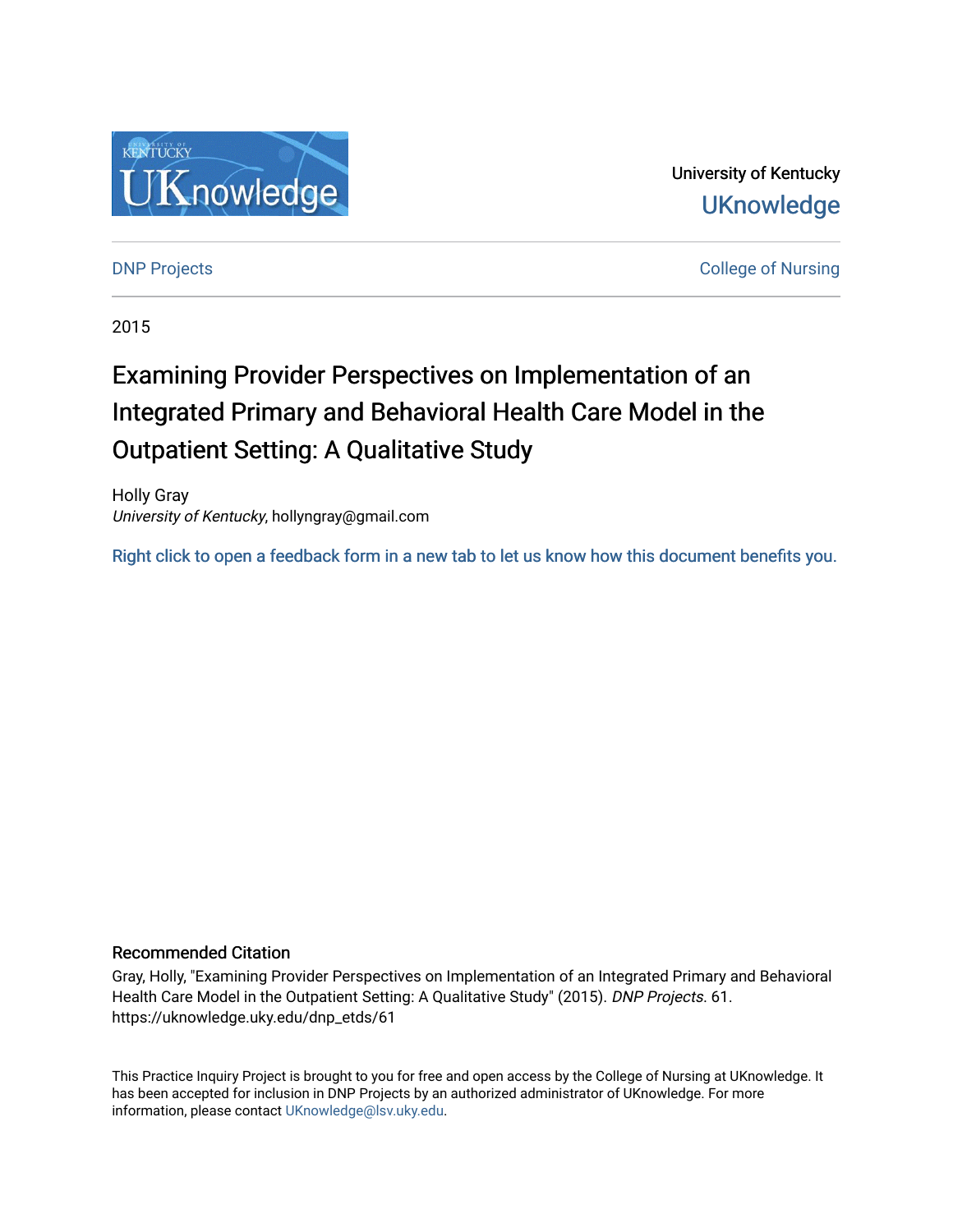Final DNP Project Report

Examining Provider Perspectives on Implementation of an Integrated Primary and Behavioral

Health Care Model in the Outpatient Setting: A Qualitative Study

Holly Gray, DNP, BSN, RN

University of Kentucky College of Nursing July 13th, 2015

Peggy El-Mallakh, Ph.D., PMH APRN-BC – Committee Chair

Lillian Findlay, Ph.D., PMH APRN-BC – Committee Member

Patricia Howard Ph.D., RN, FAAN – Committee Member Clinical Mentor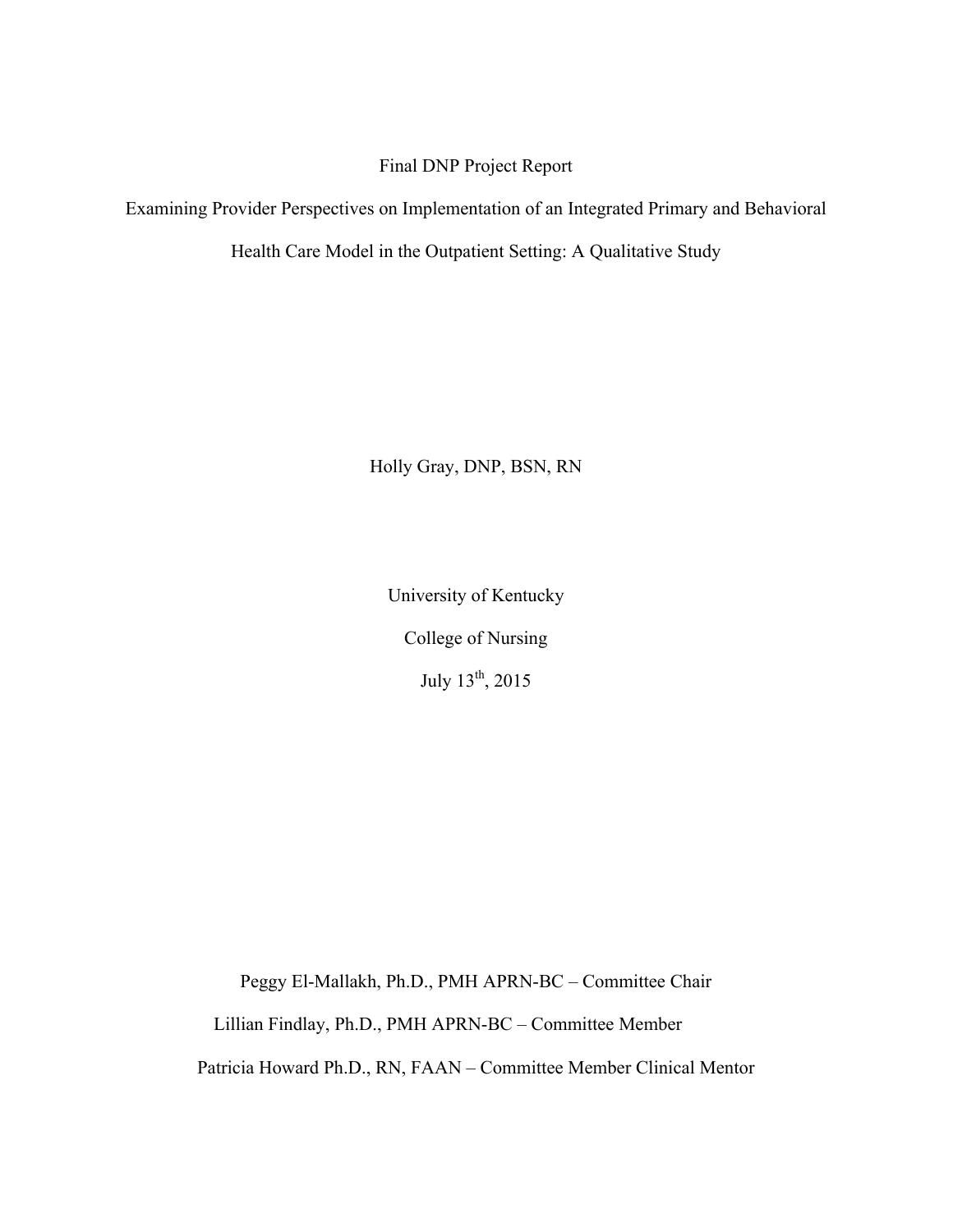Dedication

For my Dad, who always encouraged my love of learning.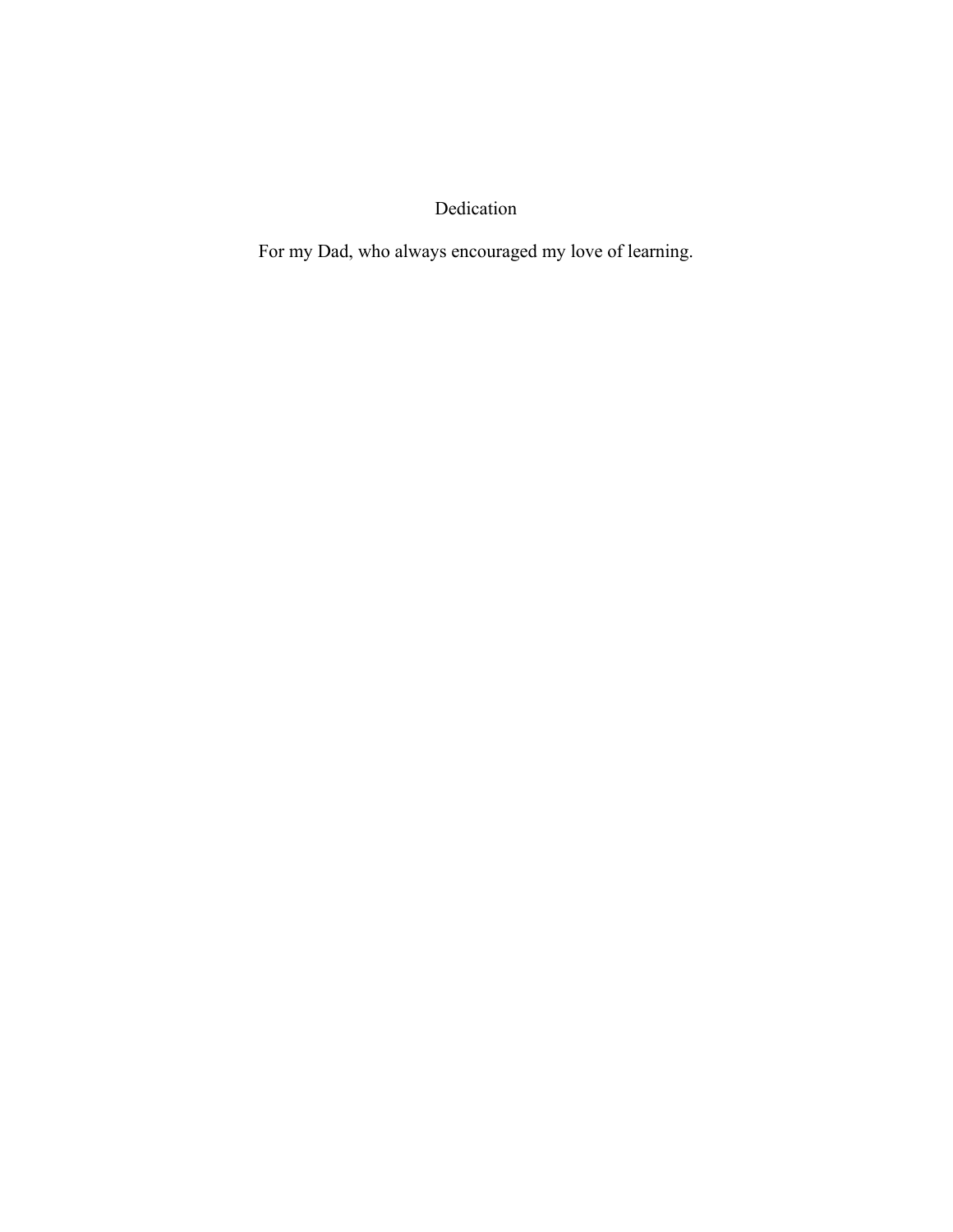#### Acknowledgements

I would like to thank Drs. Peggy El-Mallakh, Jan Findlay, and Pat Howard for all of your encouragement throughout this journey. Your leadership and support has continued to motivate me throughout this program.

Thanks so much to my colleagues who turned into friends, Sarah, Cheryl, and Autumn. I couldn't imagine going through this program with a better group of people. We did it!

To my friends that have been there to listen to me whine, complain, and take some much needed study breaks throughout the past four years – thank you.

To my wonderful and loving family – thank you so much for supporting me financially, sometimes physically, and definitely emotionally throughout this program.

To my sister and her beautiful children – Thank you for providing me with lots of love and laughter the past four years. I needed it.

Finally, to my Mom – your unconditional love and support throughout this program has meant more to me than you will ever realize. I couldn't have done this without you, for many reasons. You're the strongest person I know.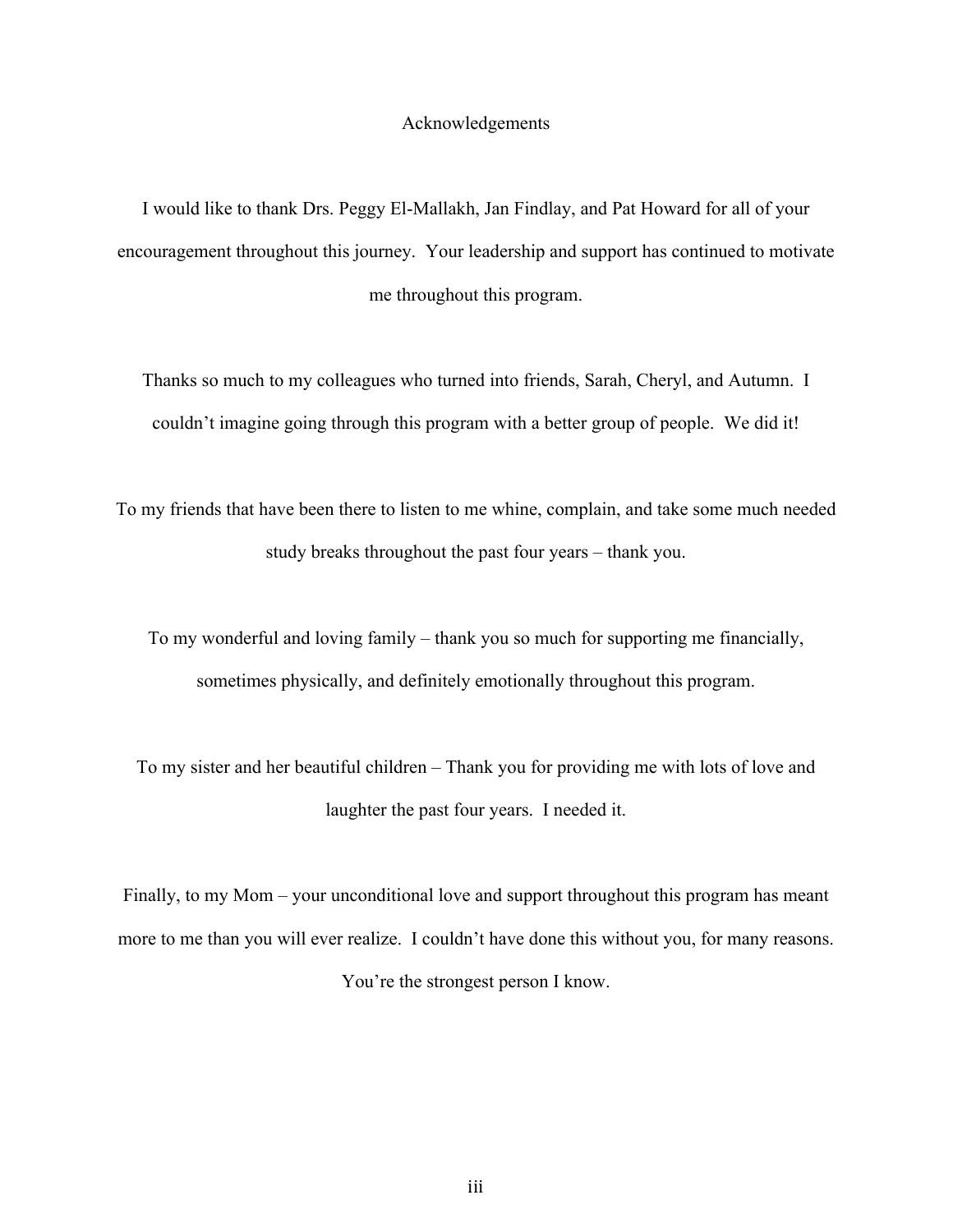### Table of Contents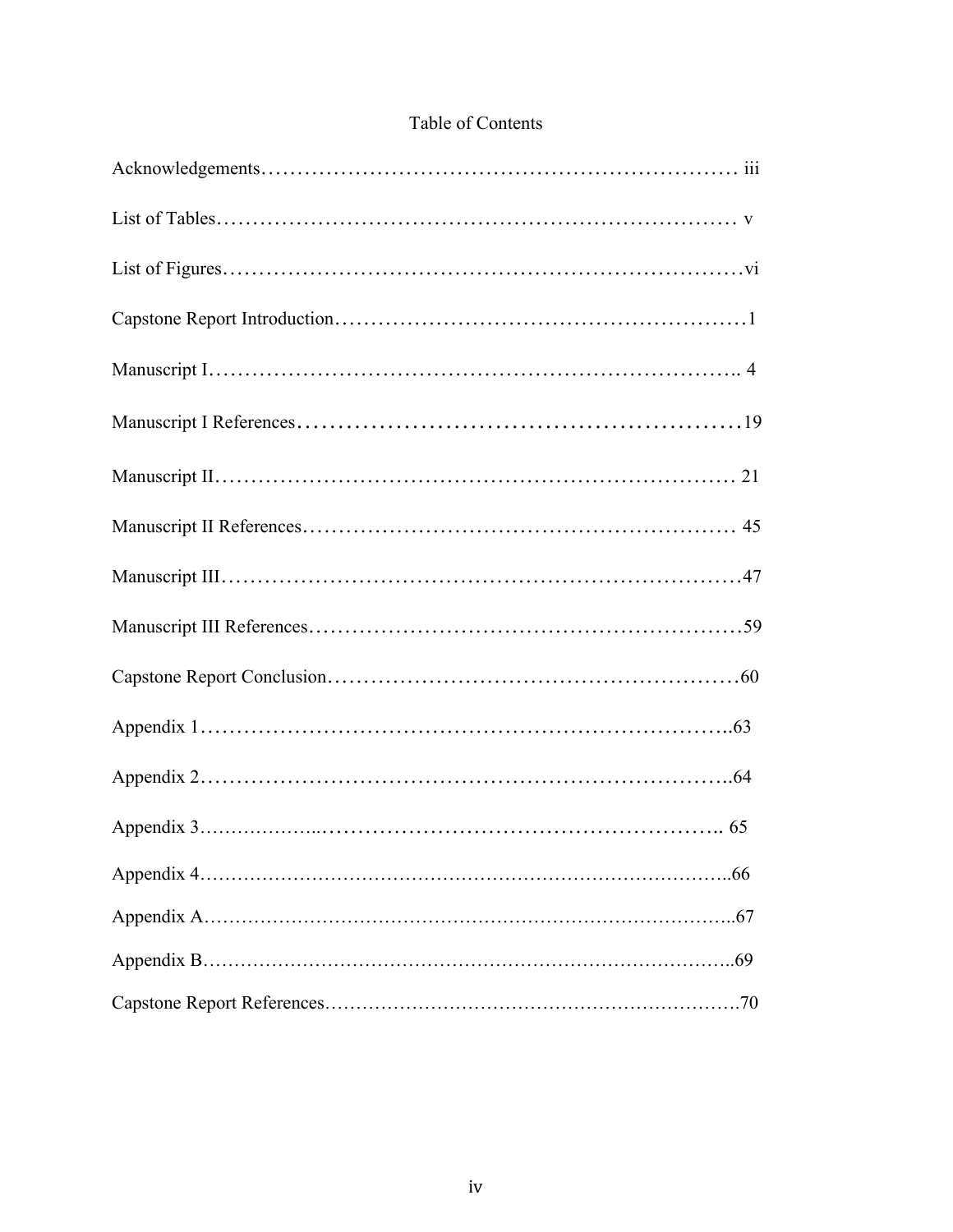### List of Tables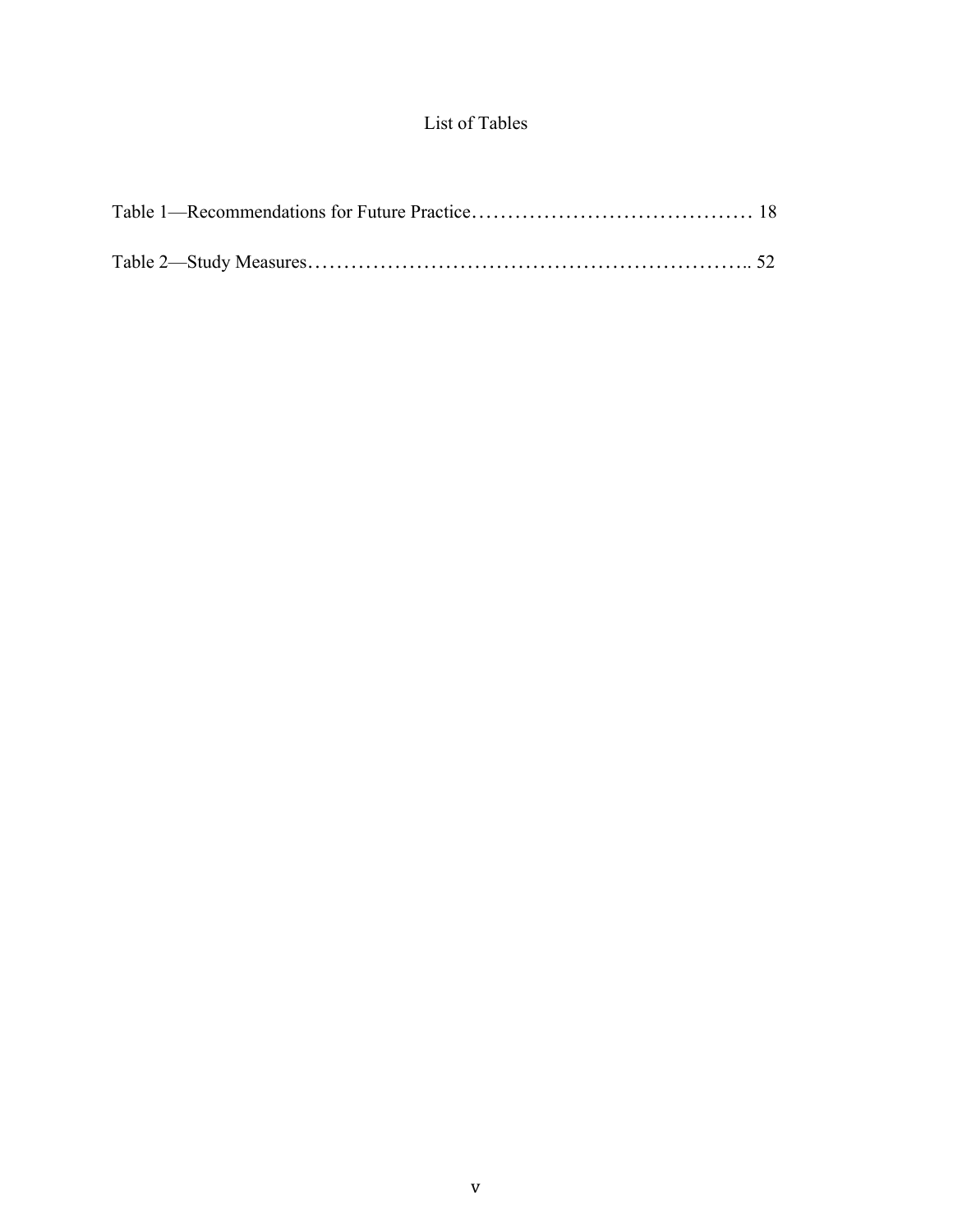### List of Figures

|--|--|--|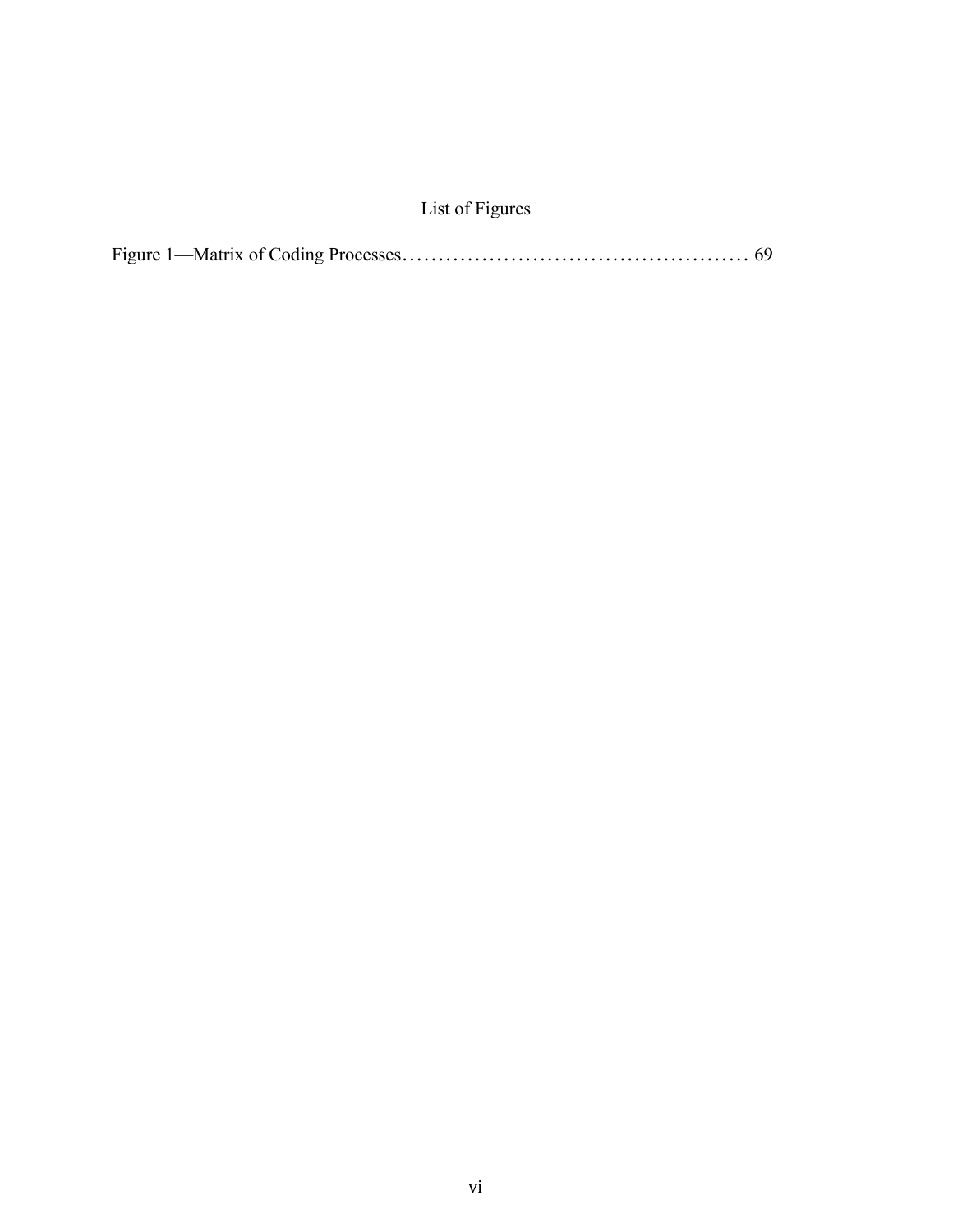Capstone Report Introduction Holly Noelle Gray, DNP, BSN, RN University of Kentucky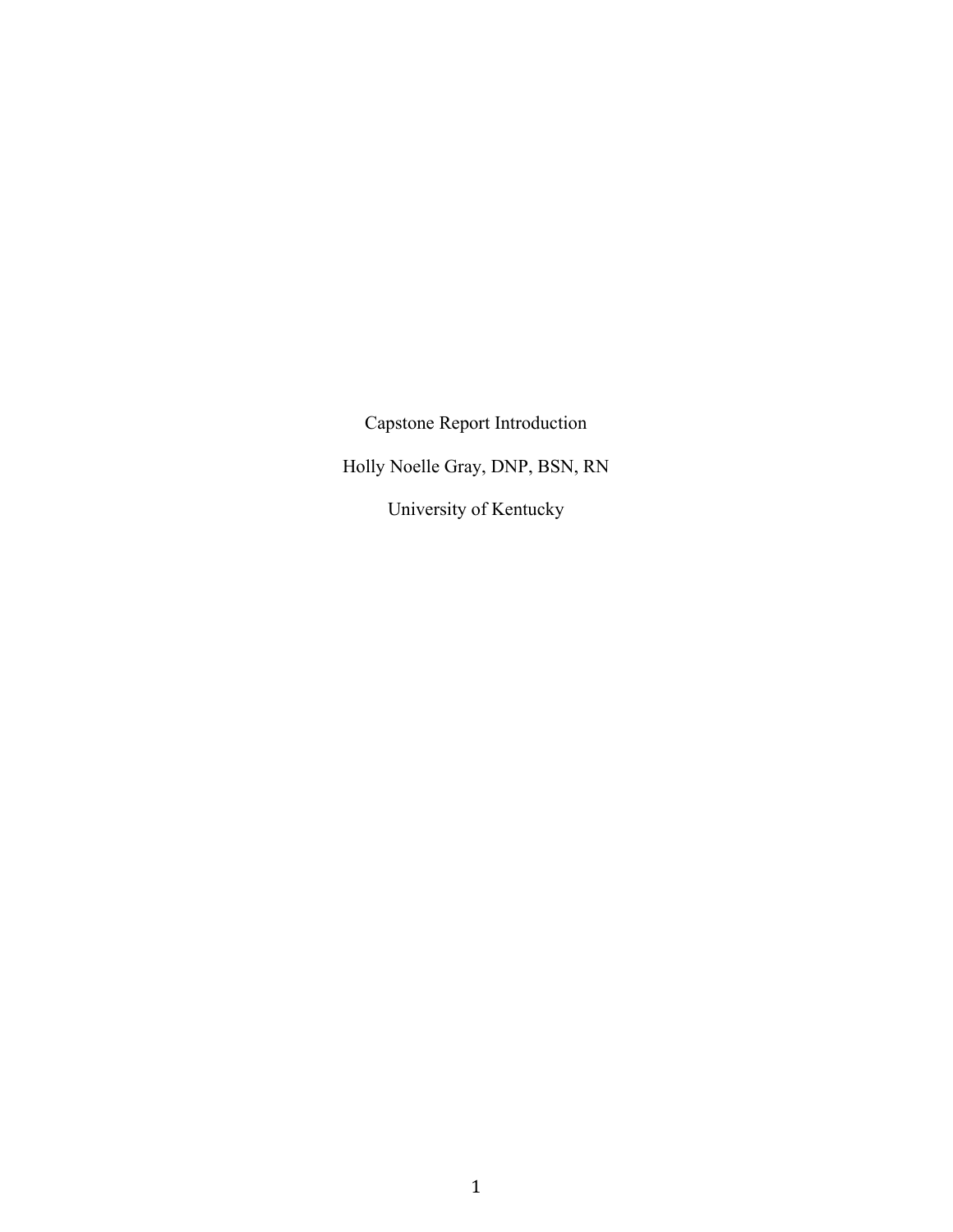#### **Introduction**

The rate of documented mental illness in the United States continues to climb each year, with the Centers for Disease Control (CDC, 2014) projecting that nearly half of adults will develop at least one mental illness during their lifetime. In addition to becoming more widespread, mental illness is also associated with multiple comorbidities, including cardiovascular disease, diabetes, obesity, asthma, epilepsy, cancer, gastrointestinal disorders, skin infections, hepatic disorders, substance abuse, and acute respiratory diseases (CDC, 2014; Bartels, 2004), most of which are preventable and treatable (Happell, 2012). Despite being one of the most vulnerable populations in terms of receiving healthcare, those with a mental illness underutilize available medical care, have a reduced adherence to treatment, higher risks of adverse health outcomes, and a higher morbidity and mortality rate compared to the general population (CDC, 2014; Bartels, 2004). While the need for increased access to services for this population is well documented, strategies for improvements to this system have yet to come to fruition in the practice setting. For successful practice change, there must be support from stakeholders who deliver direct care to this population-the providers.

This capstone report contains three manuscripts that investigate the establishment of provider perspectives on an integrated primary and behavioral health care model in the outpatient setting. The first manuscript is a literature review of 12 articles investigating the barriers to accessing medical care for patients with severe mental illness (SMI) and medical comorbidities. Three main themes surfaced from the research, including system and financial access, patient lifestyle and adherence, and provider specific barriers affecting quality of care. Although there were many barriers to accessing medical care for patients with SMI, recommendations for future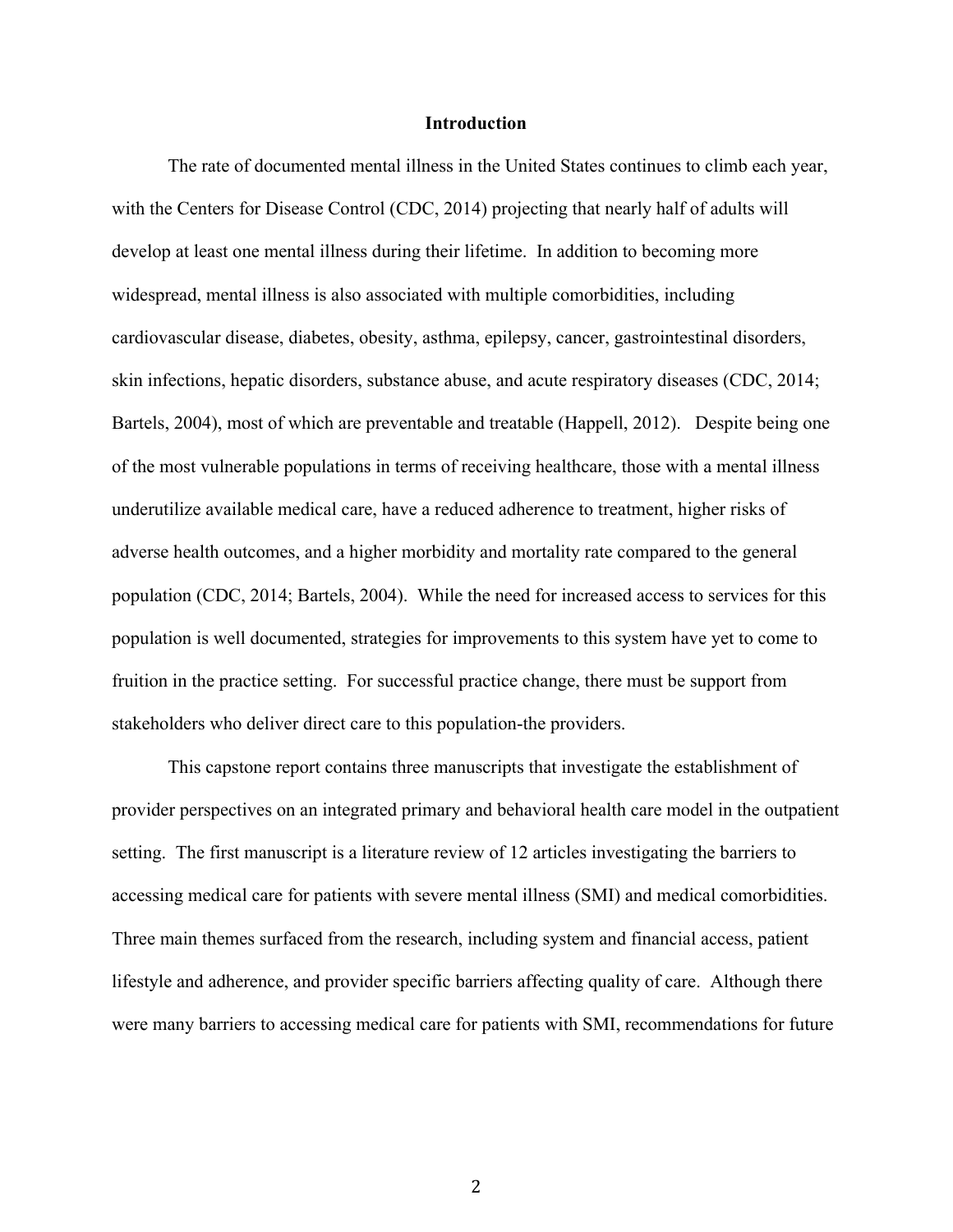practice included baseline screening, identifying risk factors, performing a risk assessment, improving communication, providing education, co-locating services, and empowering patients.

The results from this literature review provided a foundation for a qualitative study that examined provider perspectives in the implementation of an integrated primary and behavioral health model in the outpatient setting. This second manuscript describes the results of semistructured interviews with seven advanced practice registered nurses (APRN) in Kentucky with backgrounds in both primary care and behavioral health. These APRN's recommend further research regarding ways to facilitate a shift towards an integrated care model to better serve this population.

The final manuscript is a proposal for a comorbidity-screening program to be set up at the Hope Center in Lexington, KY, which already provides multiple services for the homeless and mentally ill population. This report concludes by recommending implementation of a similar program in order to provide information and evidence needed for revision of practice guidelines and an improvement in the quality of care provided for this population.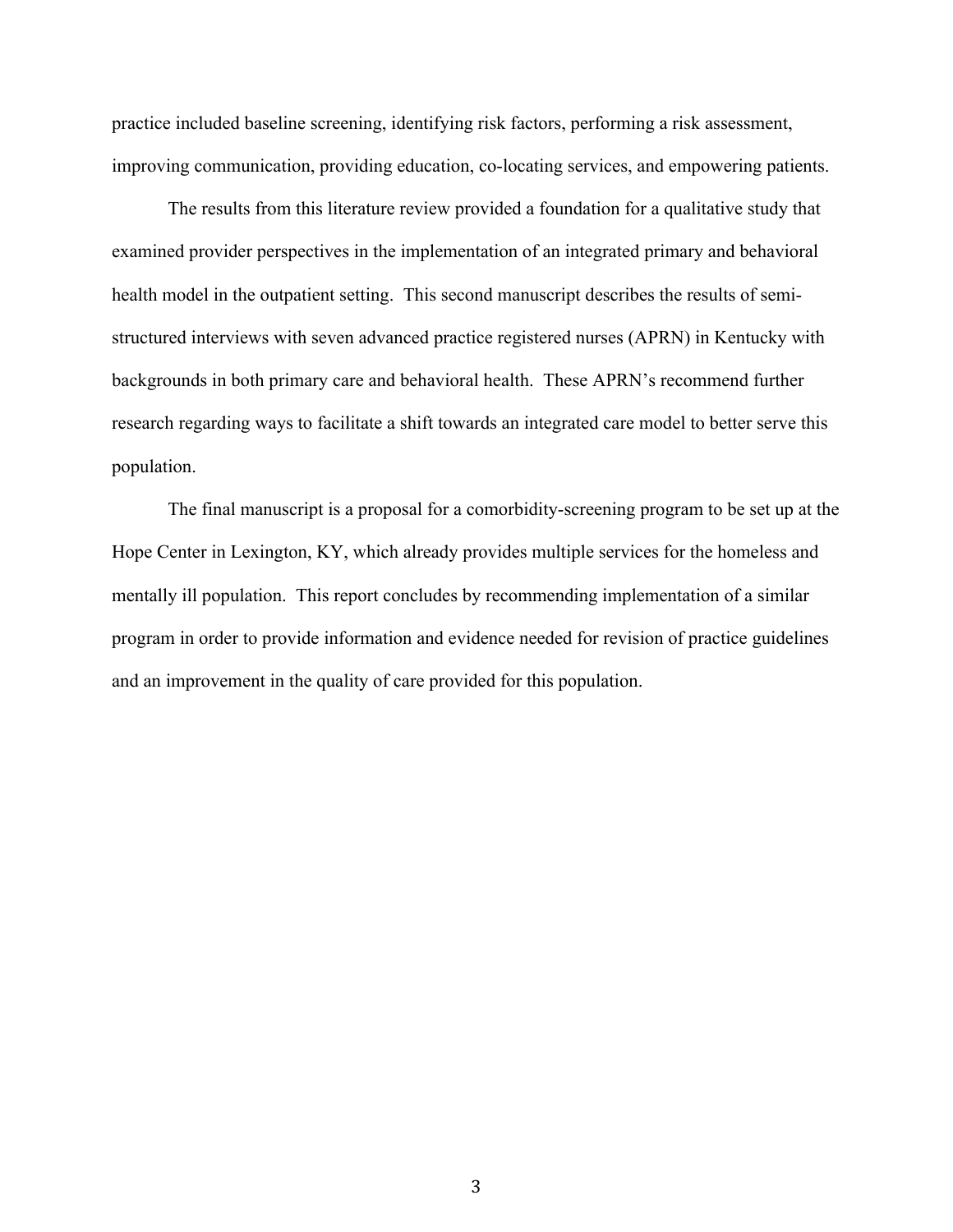Evaluating Barriers to Accessing Medical Care Among People with Severe Mental Illness and

Medical Comorbidities: A Literature Review

Holly Gray, RN, BSN

University of Kentucky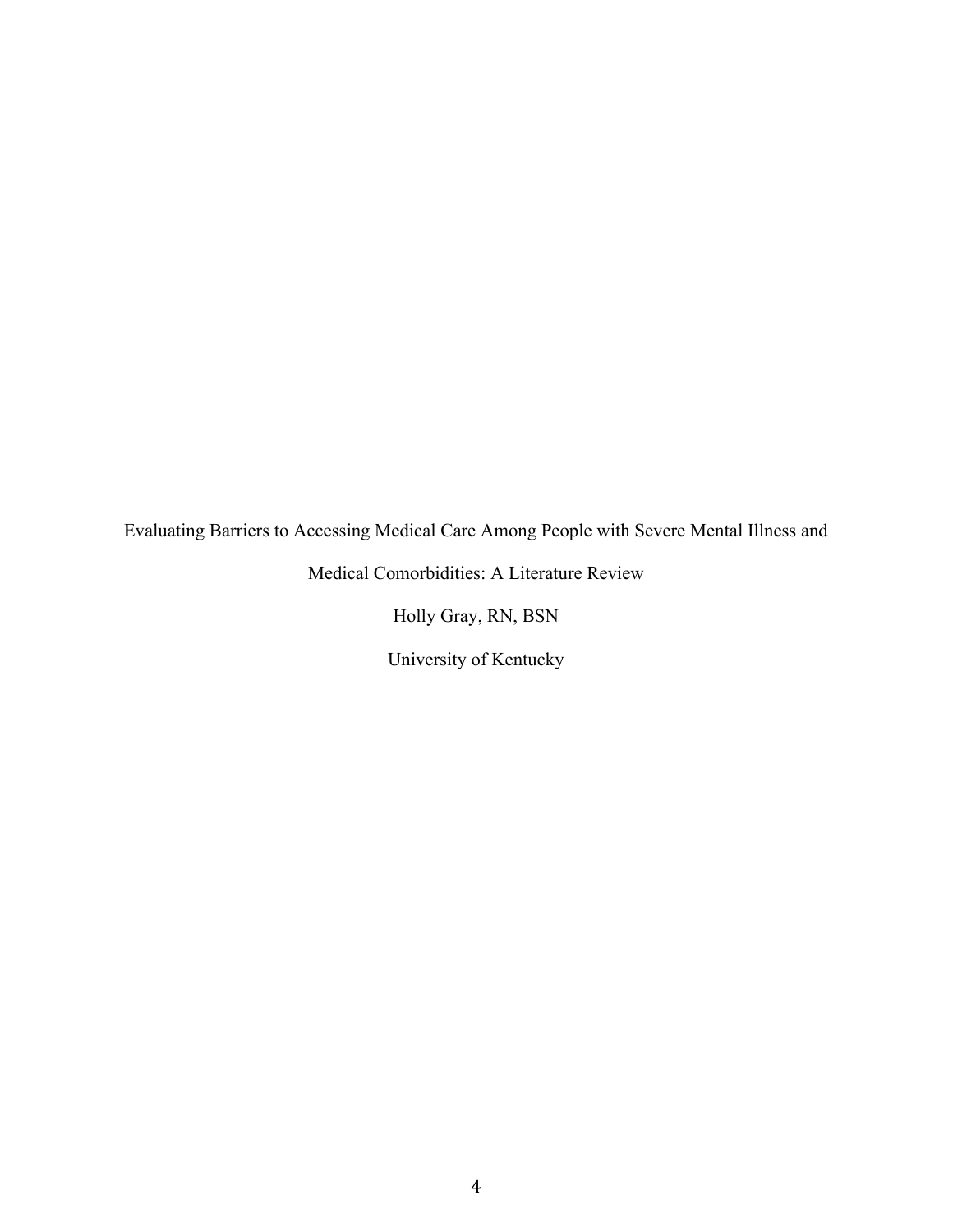#### **Abstract**

**AIM** The purpose of this literature review was to synthesize information in the existing literature on the barriers to accessing medical care among persons with SMI and medical comorbidities. In addition, this literature review identified gaps in current practice and provided suggestions for improvement. **METHODS** Studies published from 2002-2014 were reviewed and analyzed. Findings were compared and evaluated. Common themes were noted and described. Conclusions were drawn based on the evidence provided. **FINDINGS** Using the three key terms *barriers, severe mental illness, and comorbidities* returned 167 articles. Additional search terms including cost effectiveness, integrated care, finances, and mental health yielded 79 articles. These were reviewed and those most relevant were chosen as the 12 articles included in this review. **CONCLUSIONS** The evidence presented is unquestionably indicative of a need for practice change for both primary and mental health care. Review of the current literature and synthesis of the evidence provided an endorsement for improving future research, practice, and policy in this field.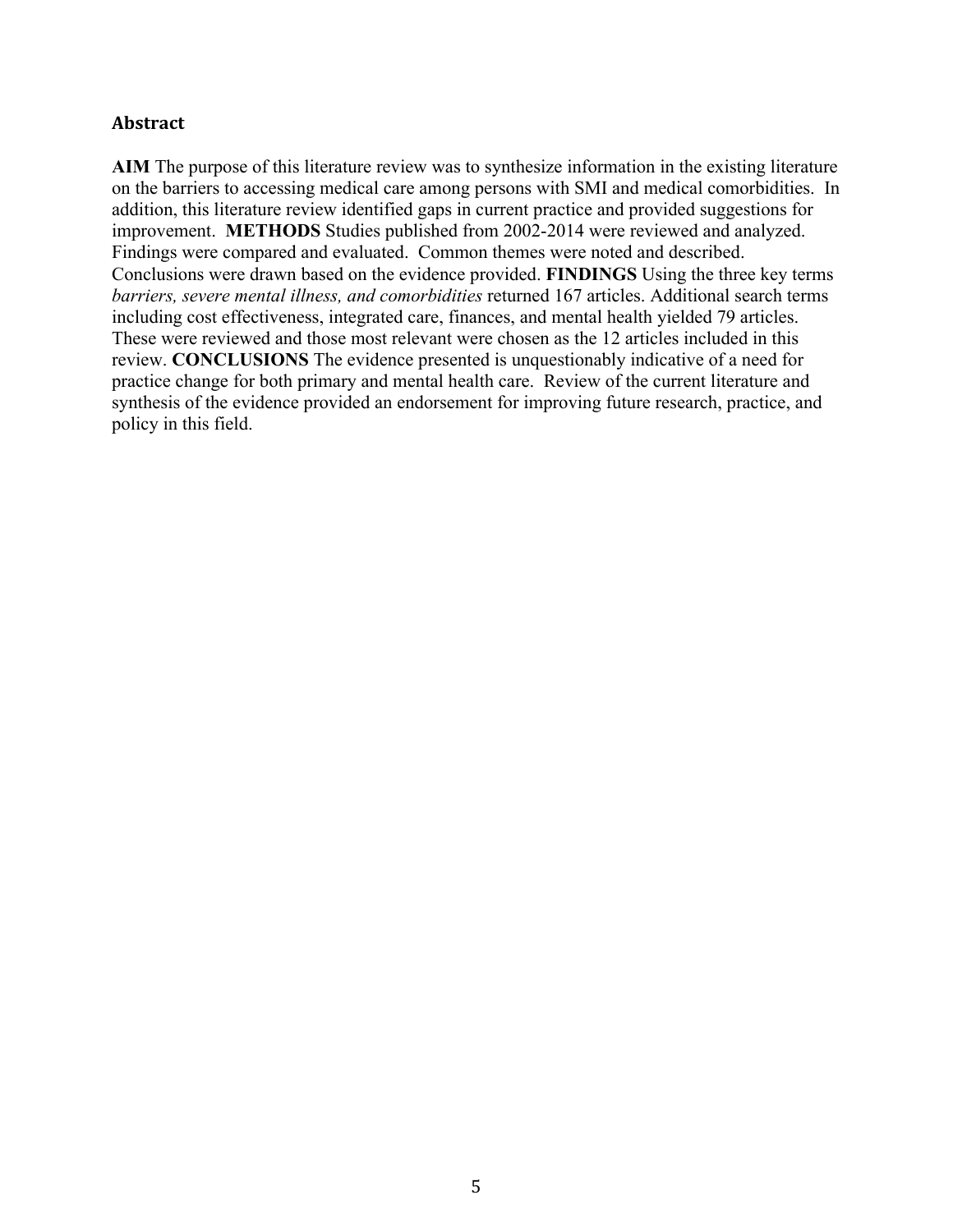#### **Background**

Severe mental illness (SMI) is an ever-growing epidemic both nationally and internationally, with rates expected to double in older adults by the year 2030 (Bartels, 2004). Increased morbidity and mortality is associated with having an SMI among the adult population, with an estimated 20% shorter lifespan than the general population (Bartels, 2004). Persons with mental illness are likely to die approximately 20-25 years earlier than the general population, mostly due to treatable medical comorbidities (Happell, Scott, Platania-Phung, & Nankivell, 2012). Medical illness is not discriminatory in clients who simultaneously suffer from SMI. Almost half (48%) of middle-aged persons with a diagnosis of schizophrenia have at least one co-occurring medical illness, and up to 20% of this population have more than one comorbidity; the most common diagnoses include diabetes, cardiovascular disease, respiratory, renal, and liver diseases (Bartels, 2004).

High rates of medical comorbidities in the SMI population have been attributed to a wide variety of treatment and patient-related factors. Many psychotropic medications cause diabetes and have been associated with the development of cardiovascular disease (Bartels, 2004). Bartels (2004) notes that pharmacologic treatment of these disorders can be harmful by inciting "hyperlipidemia, weight gain, glucose intolerance, and increased prevalence of diabetes" (p. S251). In addition, untreated SMI is associated with destructive health behaviors such as smoking and substance abuse.

It is well known that there is a strong connection between SMI and co-existing medical illness (Bartels, 2004; Prince et al., 2007). The gap lies in the lack of treatment of both of these disorders concurrently; the majority of treatment for medical and mental illnesses are separated into the primary care and mental health service delivery systems (Prince et al., 2007). It is likely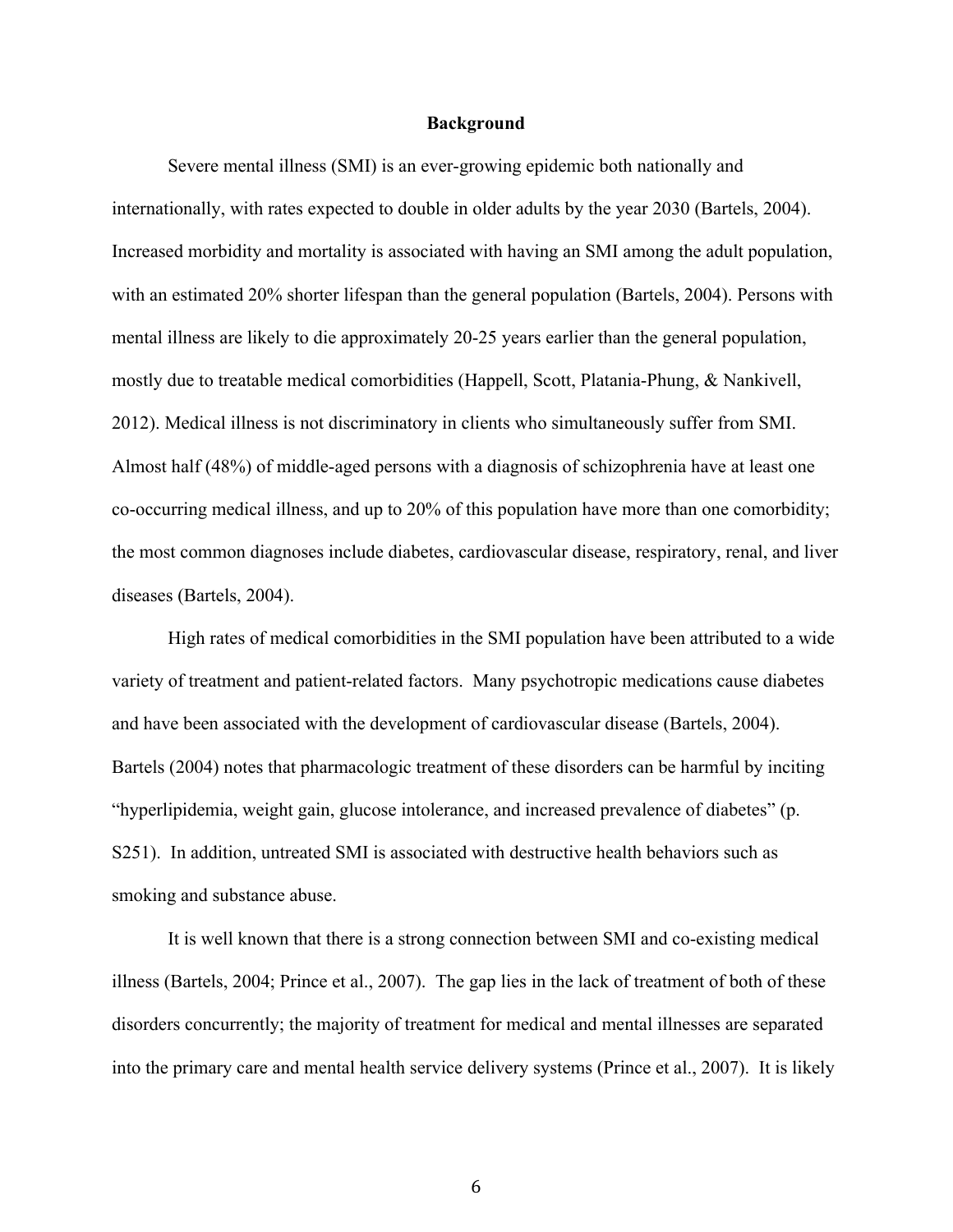the burden of mental illness is underestimated due to the lack of appreciation of the linkage between mental and medical illness (Prince, et al., 2007). Mental health disorders increase risks of other serious medical illnesses, such as communicable and non-communicable diseases. Human Immunodeficiency Virus, tuberculosis, injuries, and inability to manage chronic diseases are among the most common illnesses (Prince, et al., 2007). Conversely, those with medical illness are at an increased risk for mental health disorders (Prince, et al, 2007). Our current health care system is not designed to provide adequate care for these complex illnesses concurrently. Because of this deficiency, the quality of care for individuals with co-occurring mental and medical illness is inadequate.

Clearly, there is a disconnect between treatment of SMI and overall general health and wellness and the gap in care is widening, with morbidity and mortality rates steadily increasing over time. Because of this ever-growing problem, it is essential that healthcare providers recognize barriers to accessing medical care among the severely mentally ill population, for the purpose of designing innovative treatment delivery approaches to improve access to care for those with SMI.

#### **Aim**

The purpose of this literature review is to synthesize information from the available literature on the barriers to accessing medical care among persons with SMI and medical comorbidities. In addition, this literature review aims to identify problems in the current practice of isolating treatment of medical and mental illness and provide suggestions for improvement. The research question that guided this review was, "What are the barriers to accessing medical care among persons with SMI and medical comorbidities?"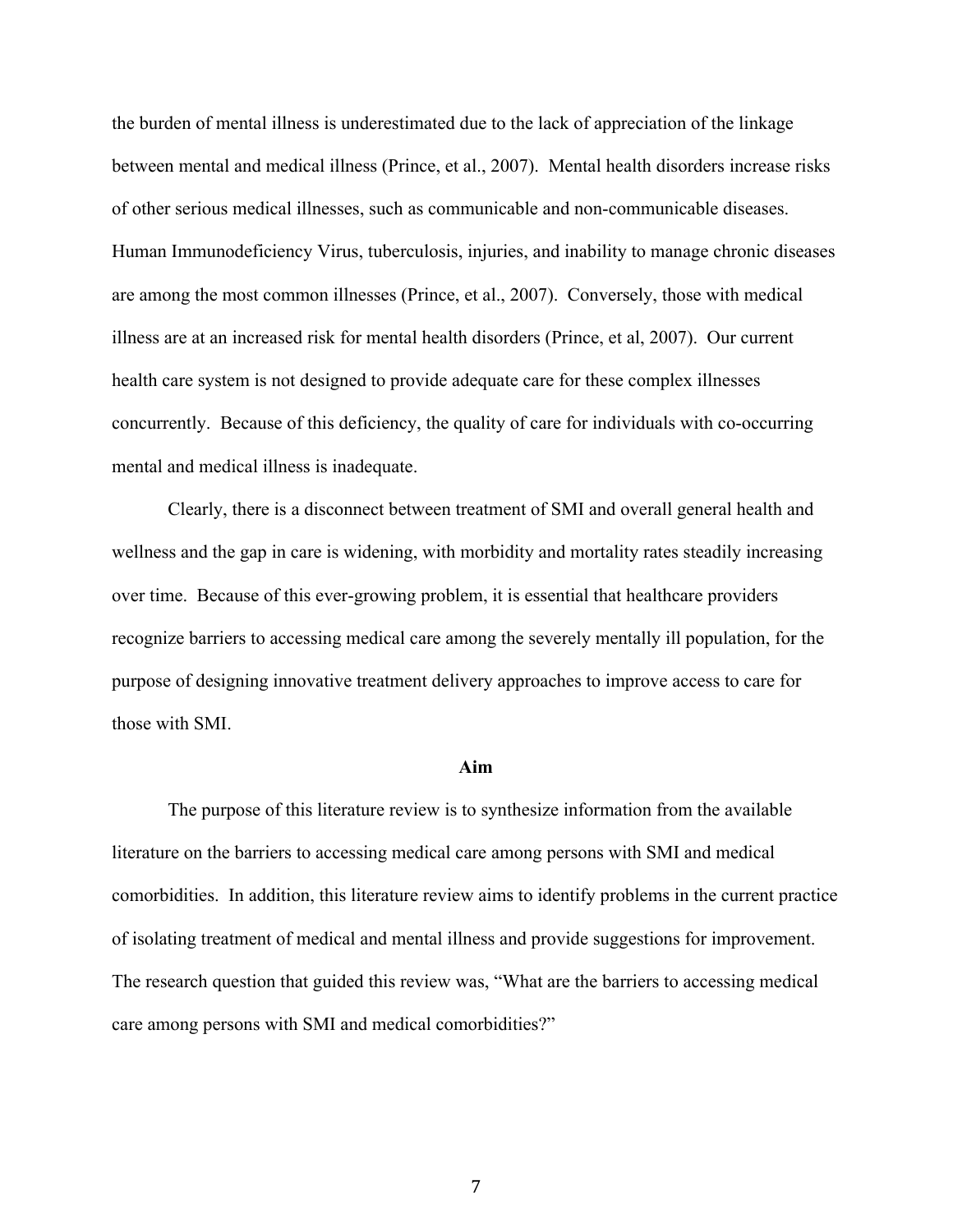#### **Methods**

This literature review began with a search that focused on barriers to accessing medical care among persons with SMI. The focus was on those studies or reviews that provided suggestions for improvement for future practice. An electronic search of published articles highlighting barriers to accessing/receiving medical care among persons with SMI was conducted using EBSCO Host with an interdisciplinary database assortment. Databases included Academic Search Premier, Cumulative Index to Nursing and Allied Health Literature (CINAHL) with full text, Health Source Consumer Edition, MasterFILE Premier, MEDLINE, Psychology and Behavioral Sciences Collection, PsychINFO, Sociological Collection, and PubMed. The search was limited to full text, peer-reviewed research articles published in English. Search terms used included *barriers, medical care, medical treatment, primary care, psychiatry, mental health, severe mental illness, SMI, comorbidity, finances, cost effectiveness, and comorbidities*. Limits were set to only include those articles published within the last twelve years, 2002-2014.

Inclusion criteria included those articles with highest relevancy to the review. Articles were included in the review if they discussed barriers to accessing medical care among persons with SMI. Studies were excluded if they did not include subjects that categorized as severely mentally ill, had a focus on only one specific comorbid medical illness or one specific mental illness, such as anxiety or depression due to the fact that this did not illustrate the complex health needs of this population.

#### **Findings**

Using the three key terms *barriers, severe mental illness, and comorbidities* returned 167 articles. By rearranging the other keywords listed above and reviewing relevant results, the final collection yielded 32 articles. These were reviewed and those most applicable based on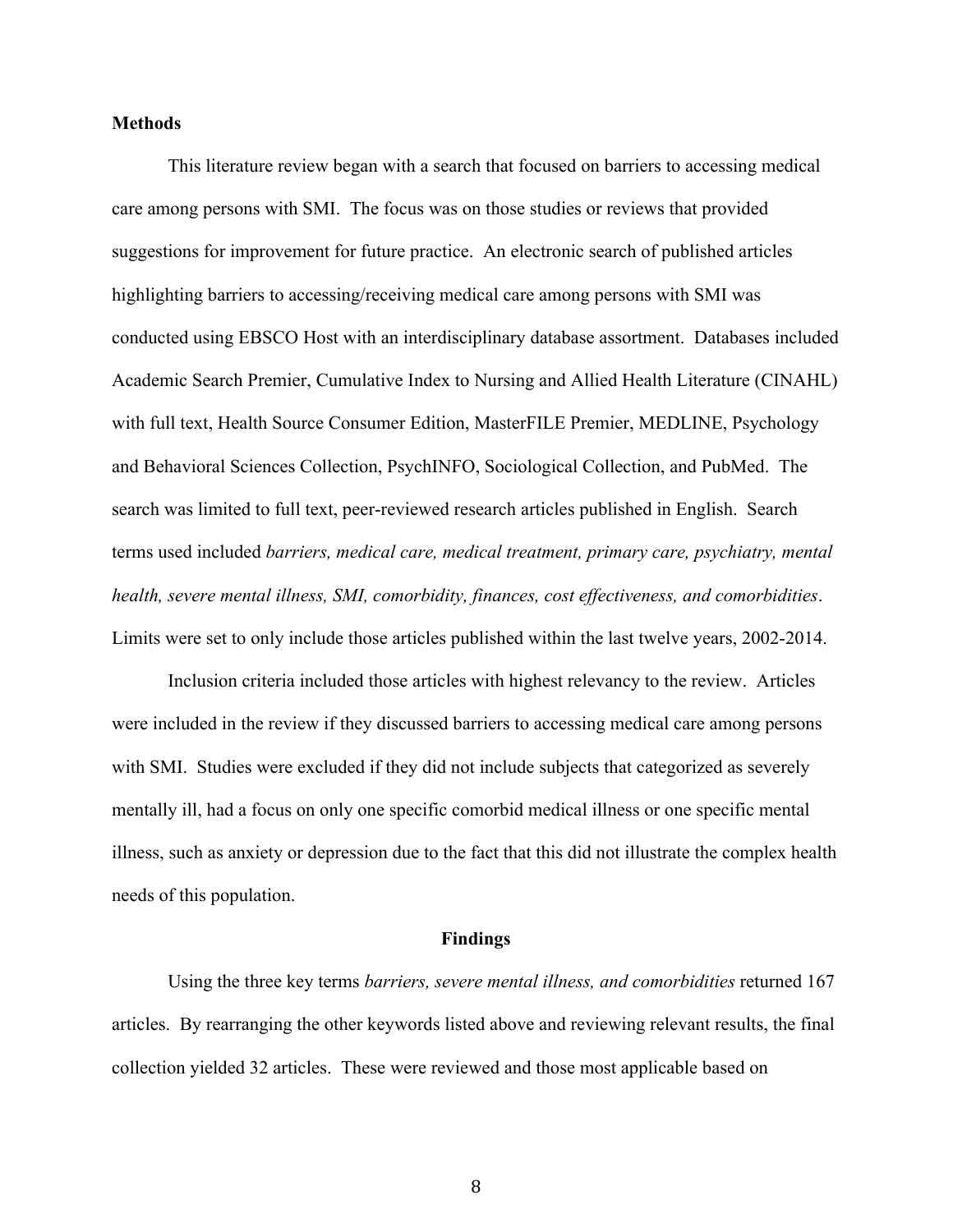inclusion and exclusion criteria were chosen as the 13 articles to be included in this review of the literature. Of these 13 articles, seven were literature reviews, two were qualitative studies, one was a cross-sectional study, one was an educational module, one was a randomized trial, and one was a review of a case study.

#### **Themes**

There were three predominant themes that emerged from analysis of the literature that impact barriers associated with accessing medical care. These included system and financial access, patient lifestyle and adherence, and provider barriers affecting quality of care. These three themes provide meaningful knowledge that will assist in guiding further research and practice in this area.

#### *System and Financial Access*

As discussed previously, persons with co-occurring medical and mental illness often do not receive their care simultaneously due to the separation of these specialties into different treatment settings. Because receiving holistic care is so divided across the healthcare system, persons with SMI often receive minimal care for medical comorbidities and mental health care. (Wang, Demler, and Kessler, 2002; Gold and Kilbourne, 2008; Gill et al., 2009). In one study, Wang, Demler, and Kessler (2002) found that only 15.3% of those with an SMI received minimally adequate medical treatment (p. 92). In some cases, persons with SMI will only receive health care through their mental health provider (De Hert et al., 2011). Some clinicians suggest that routine physical health checks should be completed as part of a mental health visit, including services such as smoking cessation, monitoring of BMI, blood pressure, diet/nutrition, activity level, substance use, fasting blood glucose and lipids, and prolactin levels. Other recommendations included screening, including cardiovascular risk assessment (including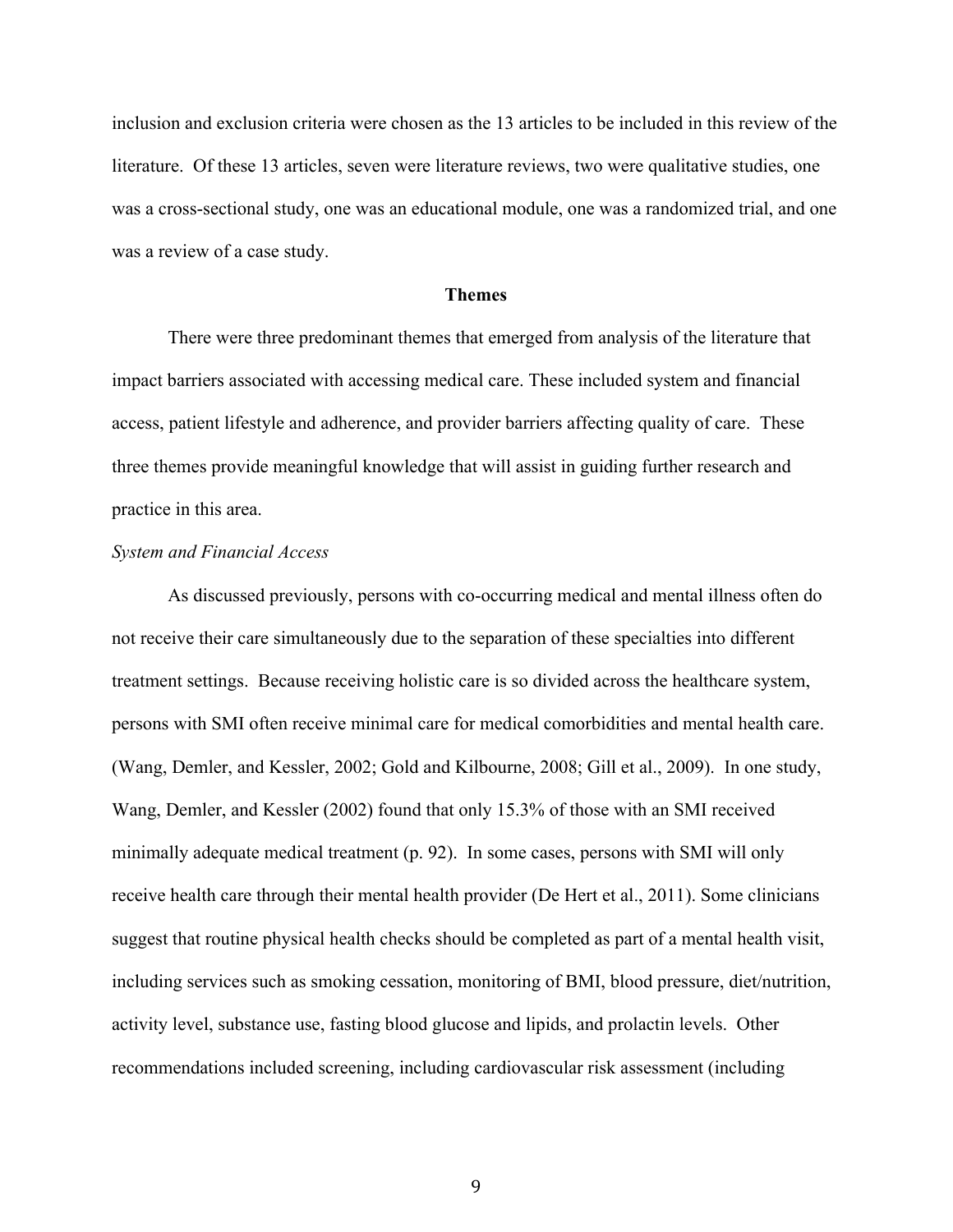electrocardiograph), dental health screenings, liver function tests, thyroid hormones, and electrolyte monitoring (De Hert et al., 2011; Bartels, 2004; Lawrence and Kisely, 2010). While some of these biometrics are measured as routine monitoring in a mental health setting, some authors point out it is not a common practice for a complete physical exam to be completed by a mental health provider. In many cases, mental health providers lack the funding, resources, and training necessary to complete the recommended components of a physical exam during a mental health visit (Lawrence and Kisely, 2010). De Hert, et al. (2011) made multiple recommendations for system level improvement to address gaps in treating medical comorbidities in persons with SMI, including designating persons with SMI as a health disparity population, educating and training the healthcare community, improving access to medical care, reducing stigma and discrimination, developing policies to coordinate and integrate care, and addressing the funding issues related to these various improvements (p. 146). In order to bridge the gap between these services, integrated care models have been proposed that utilize the concept of consultationliaison, shared care, and co-location of services (Lawrence & Kisely, 2010). Lawrence and Kisely (2010) reviewed and discussed some small-scale trials of integrated care models that have been piloted that utilize the aforementioned principles. The authors reviewed studies that utilized co-location as well as the use of care managers that assisted with linking patients with SMI to a primary care provider. However, the most successful trial that the authors reviewed was an integrated care model that involved co-location, shared care, and consultation-liaison services. This trial was conducted in Australia and is known as the Consultation and Liaison in Primary Care Psychiatry (CLIPP) project (Lawrence and Kisely, 2010). This trial involved the role of primary care physicians treating persons with SMI (in an inpatient or intensive outpatient setting) as well as shared care with mental health providers in transition to discharge into the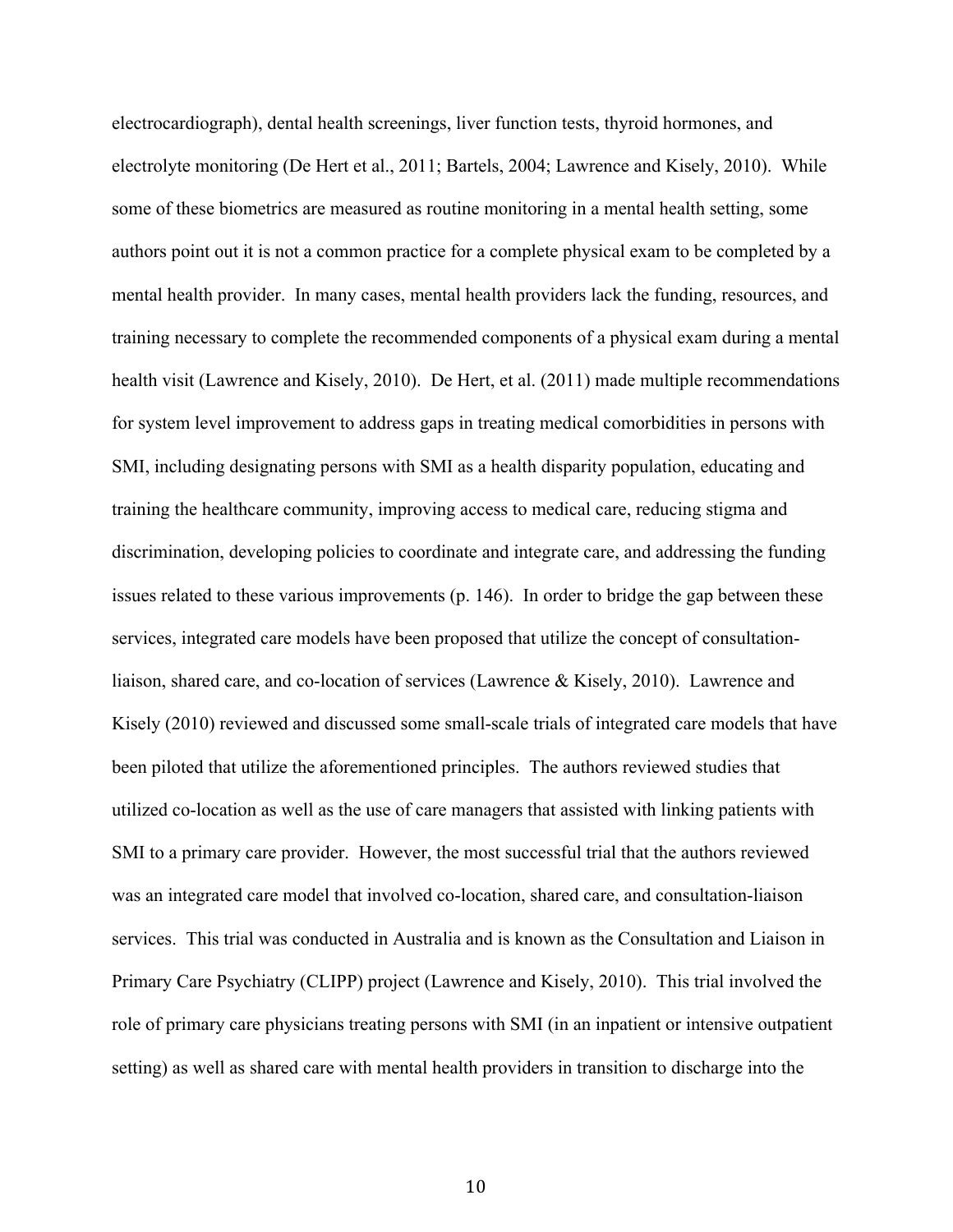community (Lawrence and Kisely, 2010). The most outstanding finding was the recommendation of establishing "super-clinics" (p. 63) and an opportunity to develop "one stop shops" (p.63) in order to promote access and early intervention for both medical and mental health care within this population (Lawrence and Kisely, 2010). However, morbidity and mortality could not be assessed because of the lack of long-term studies that utilized these concepts.

The lack of coordinated care and resources in the primary care setting for persons with SMI increases their use of acute and/or emergency services (Bartels, 2004), which end up costing the healthcare system more money because of lack of preventative measures. Emergency rooms have been used similarly to primary care offices, for non-emergent or routine medical care that could be treated at a lower level of care (Lawrence & Kisely 2010; Kaufman, McDonell, Cristofalo, & Ries, 2012). Although the coordination of care is more complex when simultaneously treating both medical and mental health problems, there may be long-term financial savings for the health care system as opposed to continuing with the current practice of fragmented care (Lawrence & Kisely, 2010).

#### *Lifestyle and Adherence*

Persons with SMI often also engage in high-risk lifestyle behaviors that have negative effects on their overall health and wellness. These include smoking, alcohol and substance abuse, poor diet, lack of exercise, and risky sexual behaviors (Bartels, 2004; Gold & Kilbourne, 2008). Apart from risk factors for comorbid medical illness as it relates to the treatment modalities for persons with SMI, these lifestyle factors also contribute to the prevalence and severity of these comorbid medical illnesses as well. For example, high rates of smoking among persons with SMI leads to increased risks to develop COPD,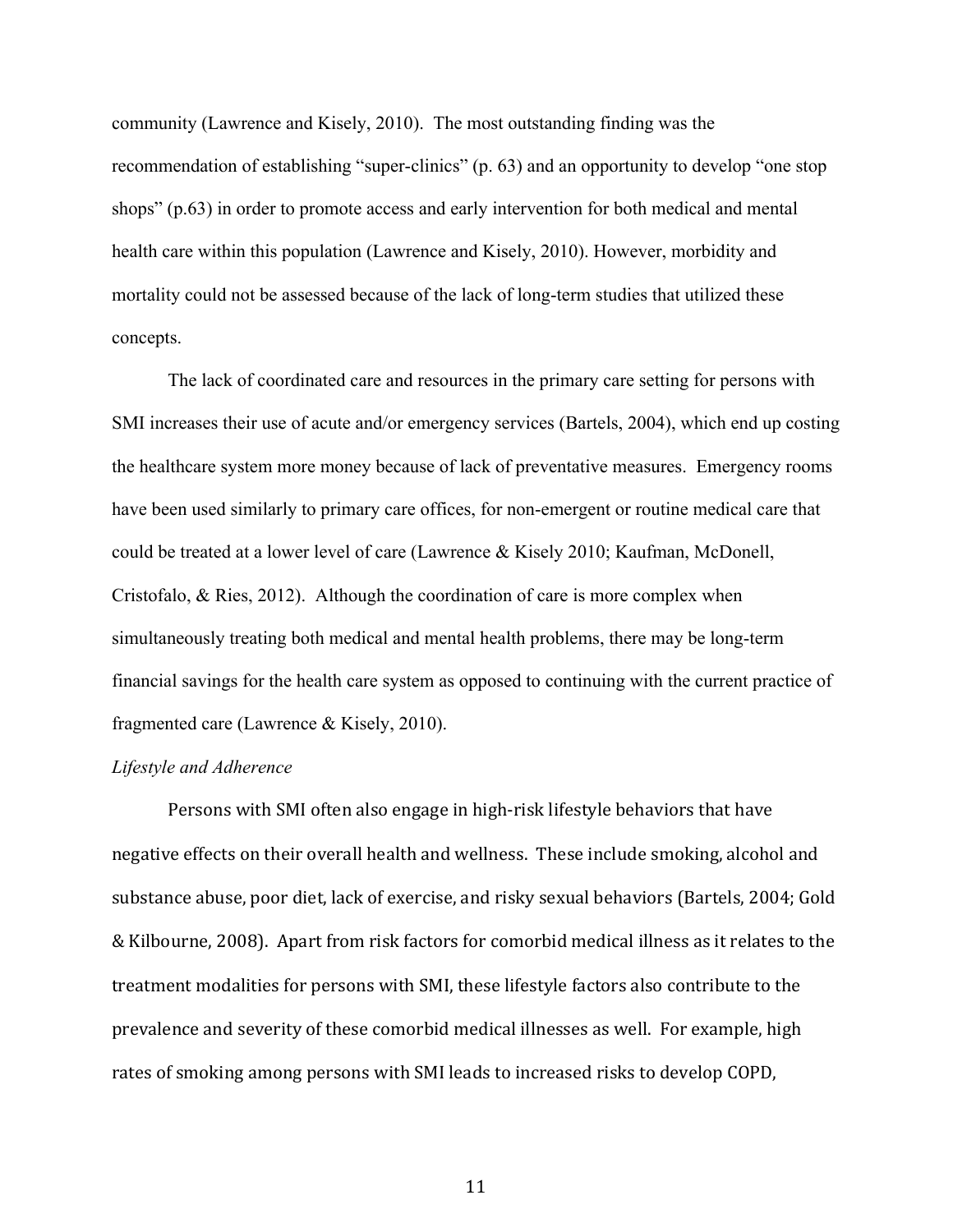asthma, and other respiratory illness. Also, the rate of substance abuse, including alcoholism, along with high-risk sexual behaviors and subsequent STDs are a concern in this population. Kaufman, McDonell, Cristofalo, and Ries (2012) note the most prevalent patient-specific barriers to treatment are associated with reduced cognitive functioning, psychopathology and paranoia, chemical dependence, lack of motivation, misperceptions and treatment resistance. Lifestyle instability, mistrust of others, lower socioeconomic status, and awareness of the need for personal responsibility of improving their health were also noted as significant barriers (p. 175). These patient-specific barriers and lifestyle factors are largely modifiable and even preventable with appropriate comorbidity screening and treatment in the primary care setting.

Noncompliance with treatment and adherence are also barriers to accessing adequate medical care in persons with SMI. Cognitive deficits associated with SMI make it difficult to educate this population about complex subjects, such as diabetes or heart disease, due to lack of awareness of physical problems as well as difficulty following health care advice or carrying out lifestyle changes (De Hert et al., 2011). Teaching about comorbid illness may take an increased amount of time during clinic visits and even if this is carried out successfully, there may still be an issue with lack of resources required to maintain the treatment plan (De Hert et al., 2011). Sadly, the economic burden of mental disorders in America is already estimated to be above \$79 billion (Ngui, Khasakhala, Ndeitei, & Weiss Roberts, 2010). Adherence and compliance with treatment are dependent on financial resources for medications and other treatments, housing, education level, and social support (Kaufman, McDonell, Cristofalo, & Ries, 2012). Persons with SMI who are living with limited financial resources may be spending their income on necessities for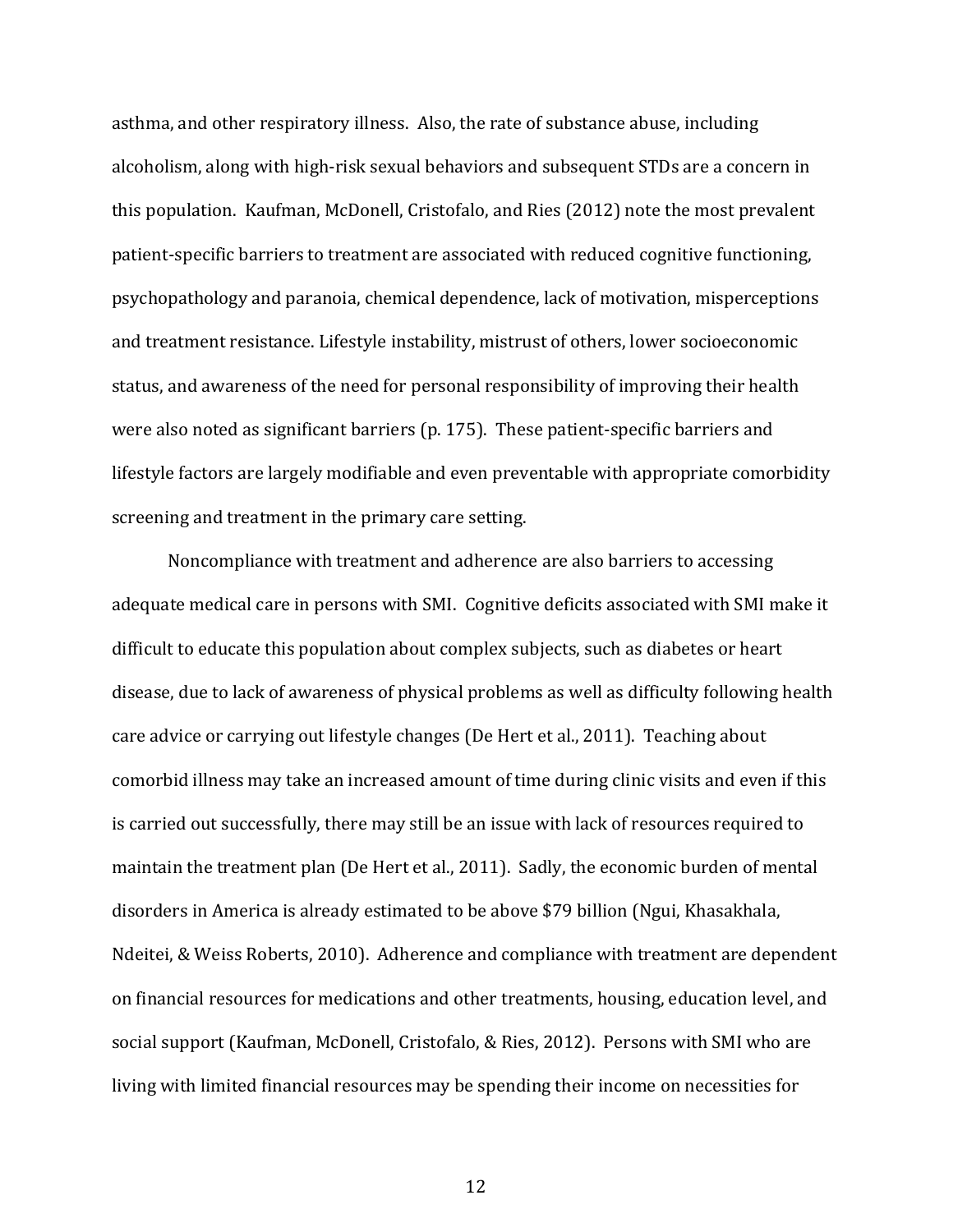survival, such as food or housing. There is a high correlation between homelessness and having SMI. The percentage of the homeless population living with SMI is 26%, four times the rate of SMI in the general population (Diaz et al., 2008).

#### *Quality of Care*

Persons with SMI who do seek out and receive medical care for comorbid illnesses have historically received poor quality of care, according to recent literature (Happell, Scott, & Platania-Phung, 2012 and Kaufman, McDonell, Cristofalo, & Ries, 2012). Common issues related to receiving quality medical care have included time constraints, lack of resources, stigma, lack of experience/comfort level of provider with patients with SMI, and patient satisfaction (Happell, Scott, & Platania-Phung, 2012 and Kaufman, McDonell, Cristofalo, & Ries, 2012).

Providers in a primary care setting often do not have the additional time to spend with persons with SMI, to provide reassurance and education about the treatment plan. In primary care offices with a large caseload, short appointment slots, and a shortage of providers, persons with SMI may not be receiving the best quality of care possible due to lack of resources available (Happell, Scott, & Platania-Phung, 2012; De Hert et al., 2011; Kaufman, McDonell, Crisofalo, & Ries, 2012). Providers also may be stigmatizing this population, with more attention placed on the mental illness rather than the presenting medical problem, a term that Happell, Scott, & Platania-Phung (2012) refer to as "diagnostic over-shadowing" (p. 759). This phenomenon led to physical health problems being ignored, and less likely to be identified and addressed appropriately (Happell, Scott, & Platania-Phung, 2012).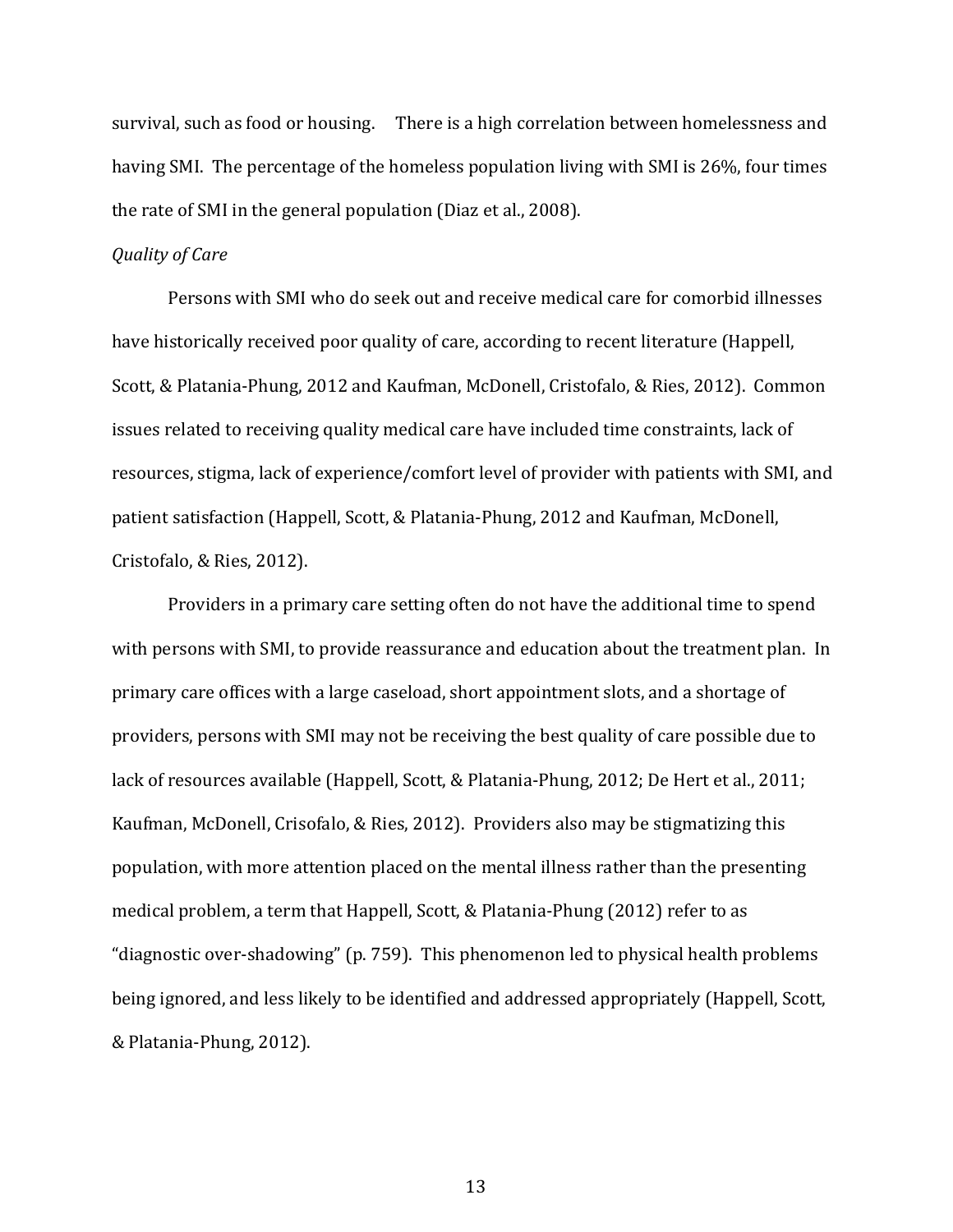De Hert et al. (2011) recommends that healthcare providers take action on an individual level in order to address this gap in care. De Hert et. al. (2011) recommend screening the patient and family at baseline to identify high-risk patients and ensure early detection, utilizing an algorithm or risk chart during screenings, considering medication changes if metabolic issues arise, communicating physical exam findings to specialist services as needed, including education about lifestyle modifications, and supporting the overall wellness and empowerment of patients with SMI (p. 146). Druss, et al. (2010) utilized components of the aforementioned suggestions and recommendations for future practice in a randomized trial. In this study, a population-based medical care management intervention was tested in order to improve the primary medical care of patients in community mental health settings (Druss et al., 2010). The intervention group was assigned care managers who provided communication and advocacy with other medical providers, health education for patients, and assistance in overcoming system-level fragmentation such as barriers to accessing primary medical care (Druss et al., 2010). As a result of these treatment modalities, the intervention group received almost double the amount of recommended preventative services  $(58.7\% \text{ vs. } 21.8\% \text{ of the control group})$  as well as a significantly higher number of evidence-based services for cardio-metabolic conditions  $(34.9\% \text{ vs. } 27.7\% \text{ of the control group})$  (Druss, et al., 2010).

#### **Discussion**

The common themes that have emerged from this literature review are greatly beneficial to the future of research in this area because of their implications for improving future practice. By recognizing the barriers to accessing medical care in persons with SMI, improved practice models and more focused research on this topic can be accomplished. In order to make practice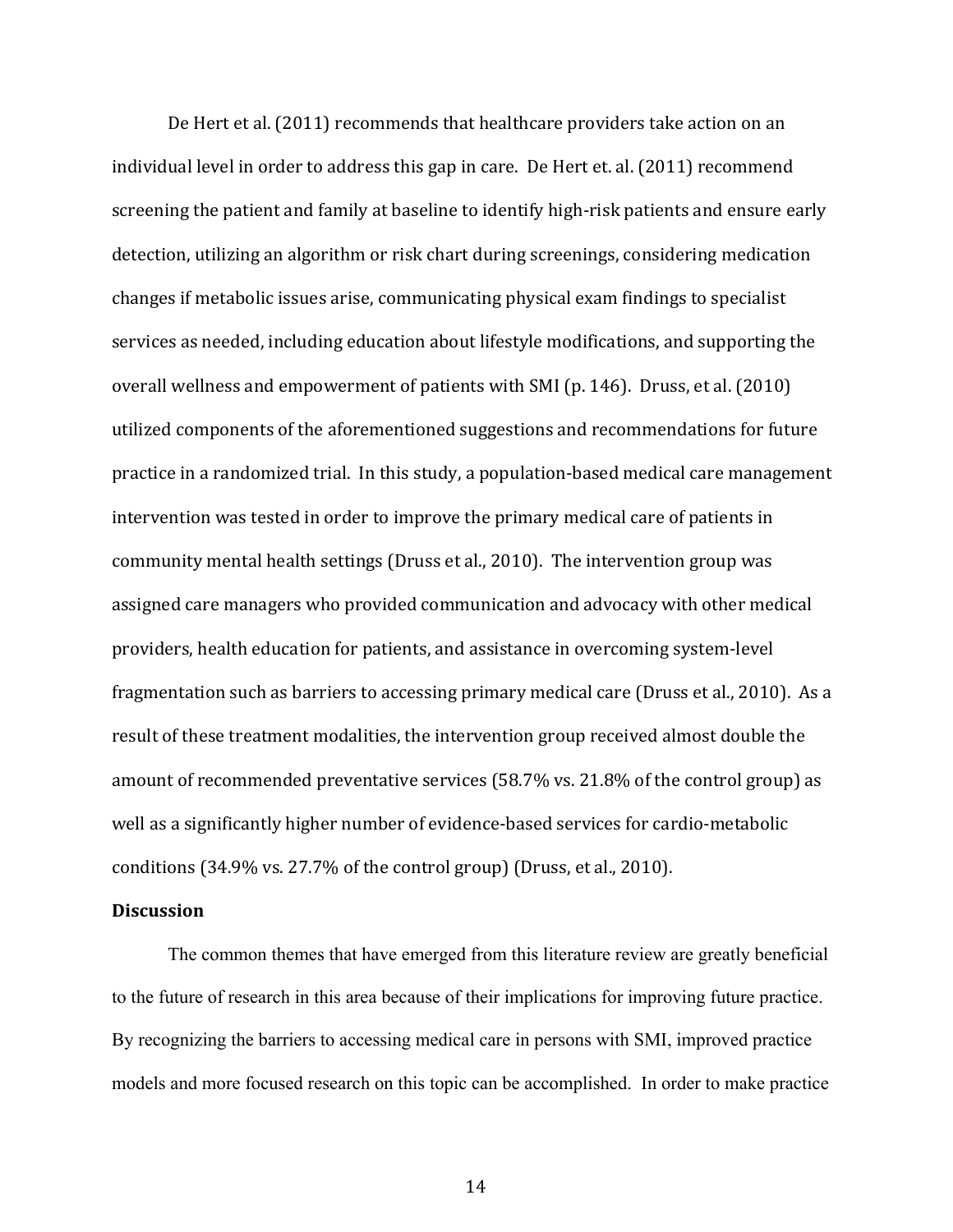improvements, information needs to be disseminated to providers, patients, and researchers so that there can be a greater understanding on the barriers to receiving medical care in this population. To make changes in practice, the issue has to be well understood and evaluated to appropriately tailor interventions that meet the medical needs of persons with SMI.

#### *Suggestions for Future Practice*

It is evident that the merging of mental health and primary care services is needed in order to best serve persons with SMI. However, barriers to accessing medical care must be overcome by providing interventions that educate, empower, and support those with an SMI. In order to overcome these barriers, improved access to healthcare, increased resources, and improved quality of care must be addressed.

**System and financial barriers**. One way these issues may be addressed is by integrating mental health and primary care services. Persons with SMI lack resources in comparison to the general population and providing care that is easily accessible, affordable, and maintainable is extremely important. Suggestions in the literature that address these issues include providing mobile outreach services (Happell, Scott, Platania-Phung, & Nankivell, 2012) and co-locating mental health and primary care practices, which has reduced health disparities and improved outcomes and increased patient satisfaction (Gill, Murphy, Zechner, Swarbrick, & Spagnolo, 2009). Mobile outreach services can target the portion of the population that has difficulty with transportation in terms of accessing care. These persons may come up against geographical barriers because they are not able to travel to the clinic site to receive adequate screening and treatment for preventable diseases. Mobile outreach services can incorporate an outreach bus that would include medical personnel traveling to a central location to serve the mentally ill population with mental health care as well as primary medical treatment and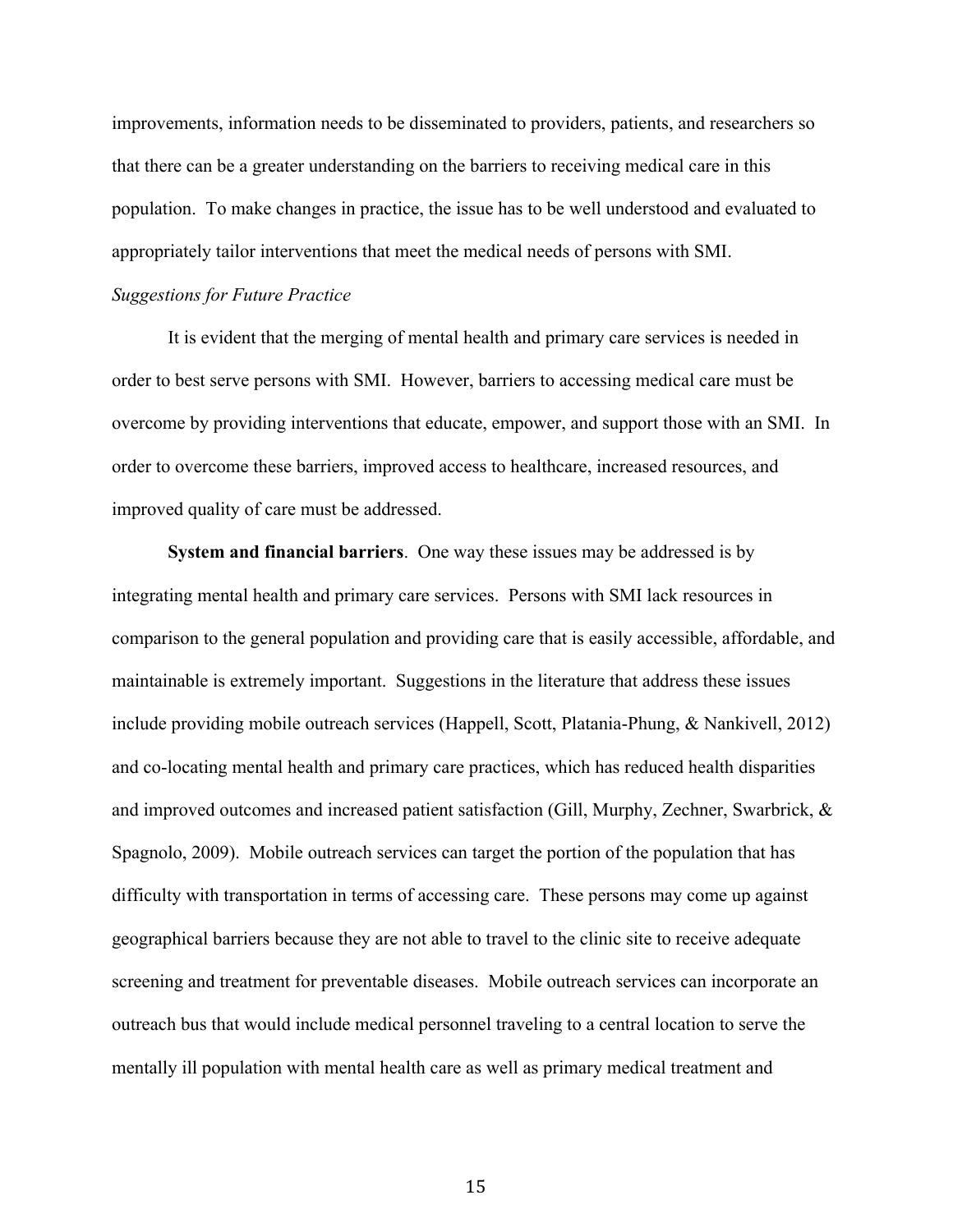screening for preventable comorbidities (Happell, Scott, Platainia-Phung, & Nankivell, 2012). By providing additional resources such as these that improve access to care, the overall quality of care for the severely mentally ill population has the potential to drastically improve.

**Patient barriers**. As aforementioned, there are multiple patient specific barriers to receiving quality care in the outpatient setting. These include cognitive deficits, lifestyle factors, and substance abuse. Further research is required in order to guide approaches to improving health education and access to health care in this population. Health education needs to be tailored to meet the needs of this population. Without adjustments to how providers are providing education persons with SMI on management of their symptoms and other illness related issues, this population will not receive quality care. Education and self management of SMI will need to accommodate cognitive deficits and memory impairments.

**Provider barriers**. Stigma and provider comfort level in treating this population can be improved by offering additional educational resources and training modules for providers in both mental health and primary care roles. There is very little evidence-based research in the literature regarding this subject other than displaying the need for further education for providers across each discipline. Pilot studies would need to be conducted on the efficacy of these programs or training modules in both primary care and mental health. These could be offered in the form of continuing education credits. See Table 1 for a comprehensive list of recommendations for future practice.

#### **Conclusions**

With the current rising prevalence of comorbid medical illness among mental health consumers, a drastic change must be made in order to improve the quality of care being delivered to this population. By determining barriers to accessing care for comorbid medical illness for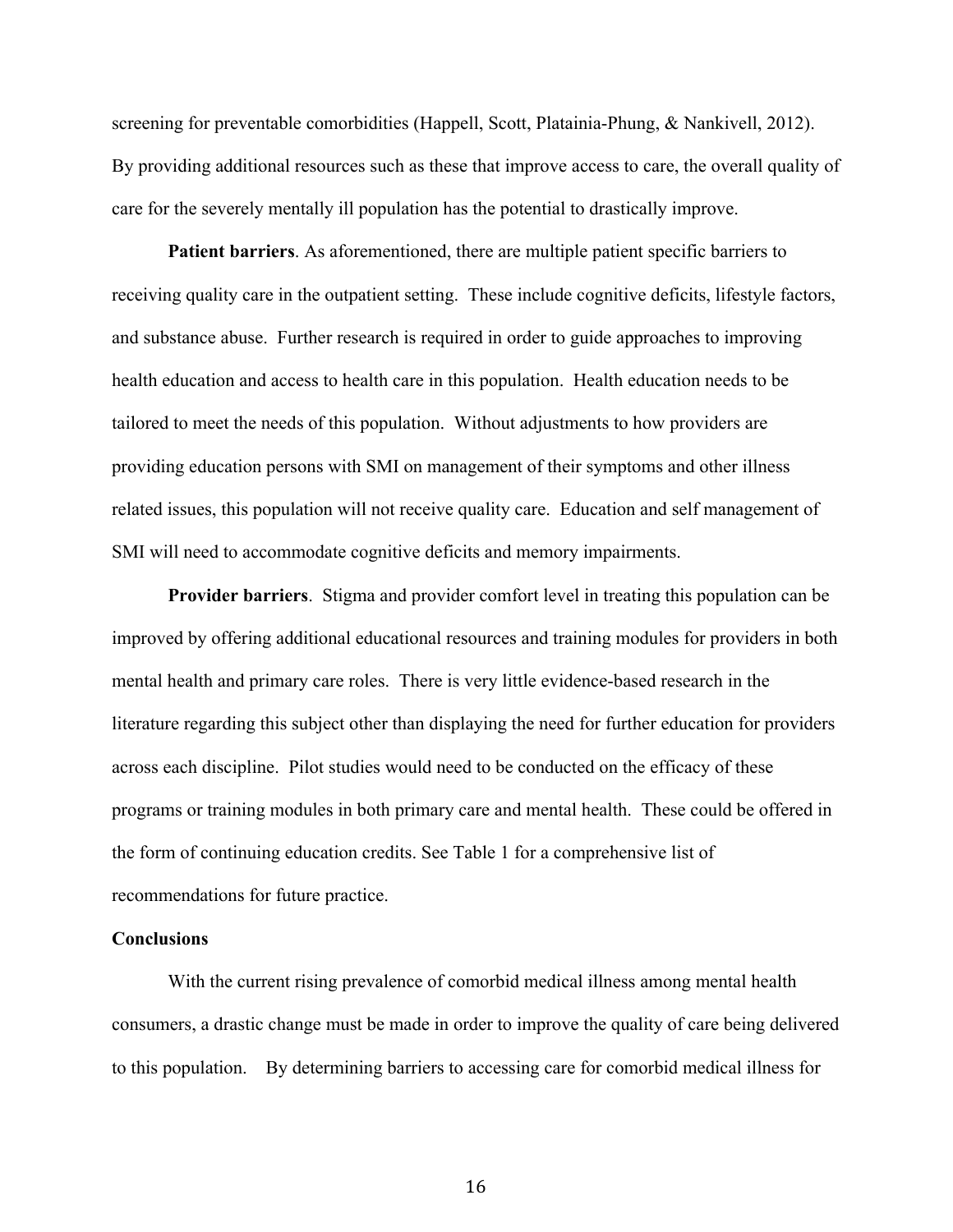persons with SMI, further strides can be made in solidifying an evidence-based foundation for practice change. Battams and Henderson (2010) state, "many determinants of health negatively impact upon the 'right to health' of people with mental illness, including the violation of human rights and access to and quality of physical and mental health treatment services" (p. 126). Persons with SMI must be advocated for and healthcare providers must strive for equality of care. Reviewing the current literature and synthesizing the evidence can provide an endorsement for improving future research, practice, and policy in this field.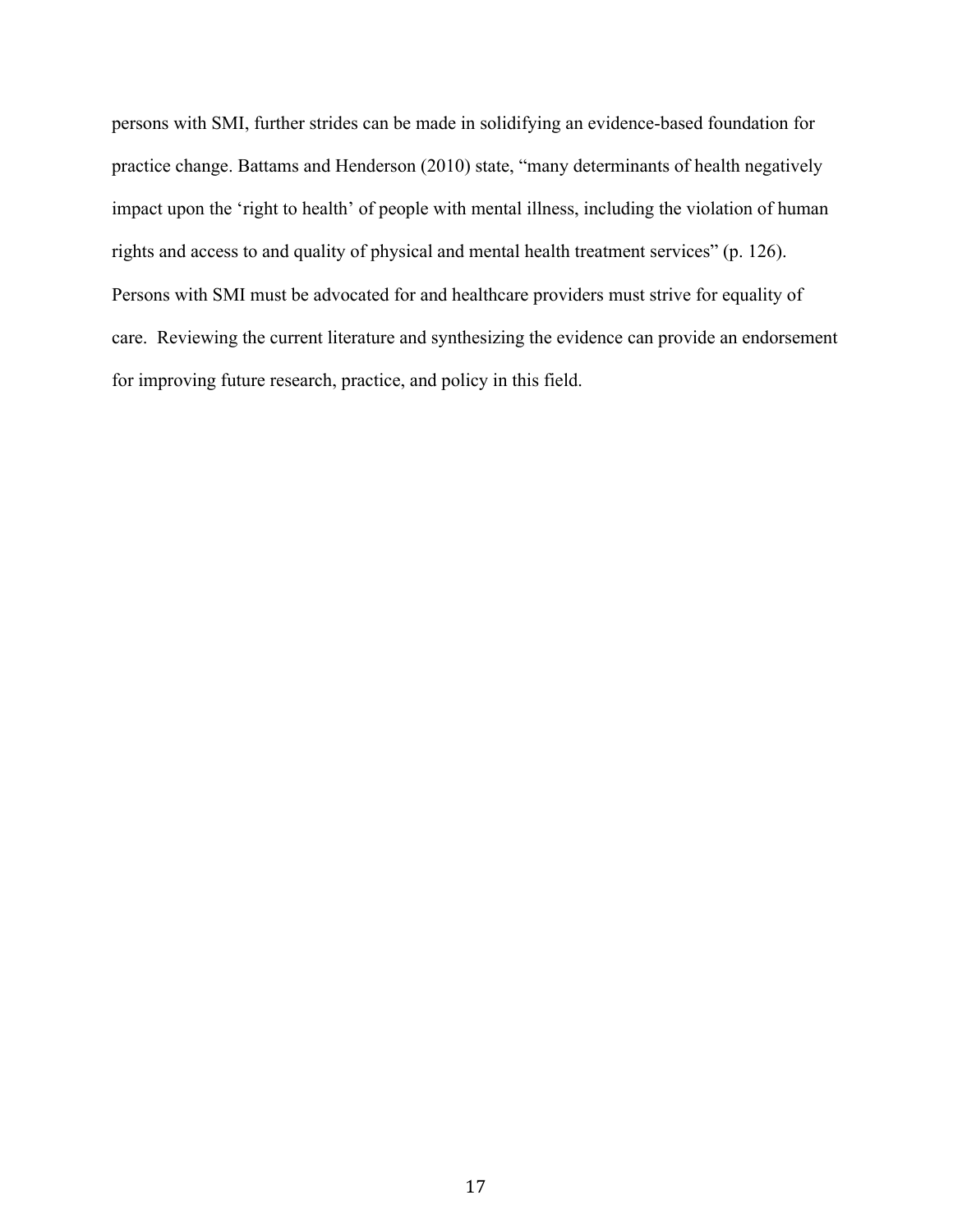# **Table 1**

### **Recommendations for Future Practice**

- Screening at baseline
- Identify risk factors
- Early detection of comorbid disorders
- Risk Assessment tools
- Consider medication changes due to metabolic profile
- Improve communication with other providers and/or specialists
- Educate about lifestyle modification
- Support overall health and wellness
- Empower patients with SMI
- Co-location of services
- Mobile Outreach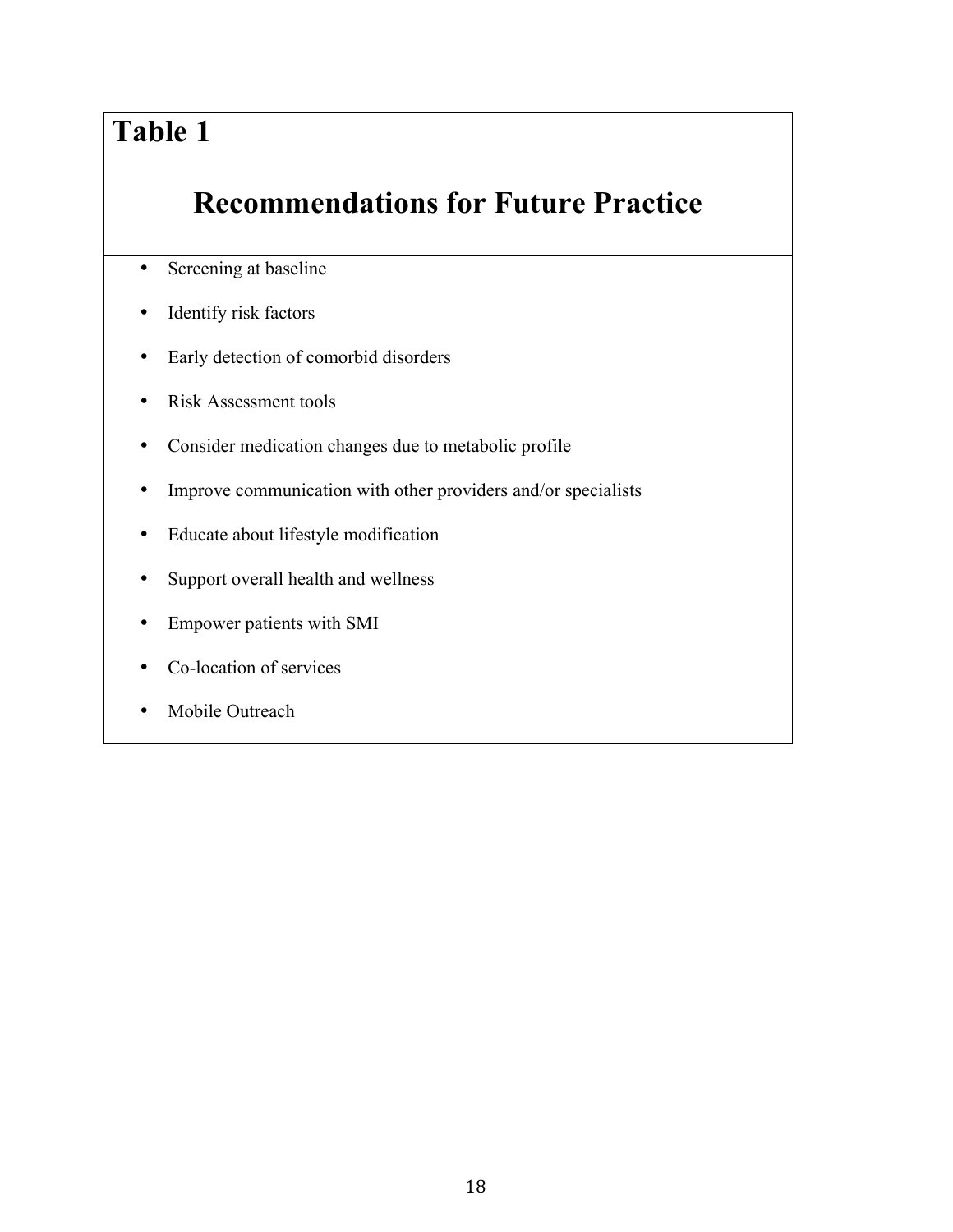#### References

- Bartels, S.J. (2004) Caring for the whole person: Integrated health care for older adults with severe mental illness and medical comorbidity. *Journal of the American Geriatrics Society* 52, S249-S257.
- Battams, S., & Henderson, J. (2010). The physical health of people with mental illness and the 'right to health'. *Advances in Mental Health 9*(2), 116-129.
- De Hert, M., Cohen, D., Bobes, J., Cetkovich-Bakmas, M., Leucht, S., Ndetei, D.M., … & Correll, C.U. (2011). Physical illness in patients with severe mental disorders. II Barriers to care, monitoring and treatment guidelines, plus recommendations at the system and individual level. *World Psychiatry 10*(2), 138-151.
- Diaz, M., Nickels, G., Kautz, E., Newsom, G., Stultz, J., & Cochran, T. (2008). Hunger and homelessness survey. *The United States Conference of Mayors*, 1-70.
- Druss, B.G., Esenwein, S.A., Compton, M.T., Rask, K.J., Zhao, L., & Parker, R.M. (2012). The primary care access referral, and evaluation (PCARE) study: A randomized trial of medical care management for community mental health settings. *American Journal of Psychiatry 167*(2), 151-159.
- Gill, K.J., Murphy, A.A., Zechner, M.R., Swarbrick, M., & Spagnolo, A.B. (2009). Comorbid psychiatric and medical disorders: Challenges and strategies. *Journal of Rehabilitation, 75*(3), 32-40.
- Gold, K.J., & Kilbourne, A.M. (2008). Primary care of patients with serious mental illness: Your chance to make a difference. *The Journal of Family Practice 57*(8), 515-525.
- Happell, B., Scott, D., & Platania-Phung, C. (2012). Perceptions of barriers to physical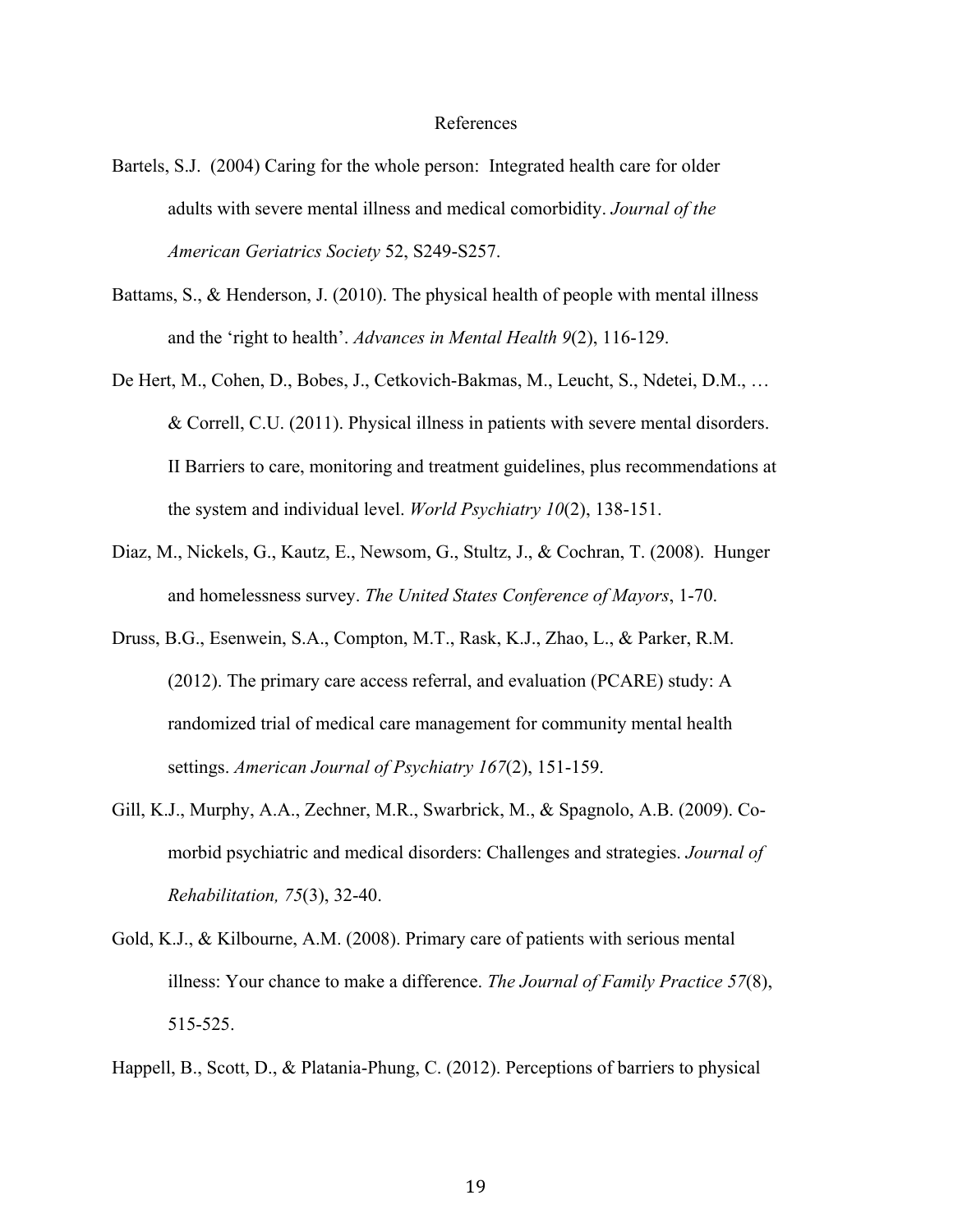health care for people with serious mental illness: A review of the international literature. *Issues in Mental Health Nursing 33*, 752-761.

- Happell, B., Scott, D., Platania-Phung, C., & Nankivell, J. (2012). Rural physical health care services for people with serious mental illness: A nursing perspective. The *Australian Journal of Rural Health 20*, 248-253.
- Kaufman, E.A., McDonell, M.G., Cristofalo, M.A., & Ries (2012). Exploring barriers to primary care for patients with severe mental illness: Frontline patient and provider accounts. *Issues in Mental Health Nursing 33*, 172-180.
- Lawrence D. & Kisely, S. (2010). Inequalities in healthcare provision for people with severe mental illness. *Journal of Psychopharmacology, 24*(11), 61-68.
- Ngui, E.M., Khasakhala, L., Ndetei, D., & Weiss Roberts, L. (2010). Mental disorders, health inequalities, and ethics: A global perspective. *International Review of Psychiatry, 22*(3), 235-244.
- Prince, M., Patel, V., Saxena, S., Maj, M., Maselko, J., Phillips, M., & Rahman, A. (2007). No health without mental health. *Lancet, 370*, 859-877.
- Wang, P.S., Demier, O., & Kessler, R.C. (2002). Adequacy of treatment for serious mental illness in the united states. *American Journal of Public Health 92*(1), 92- 98.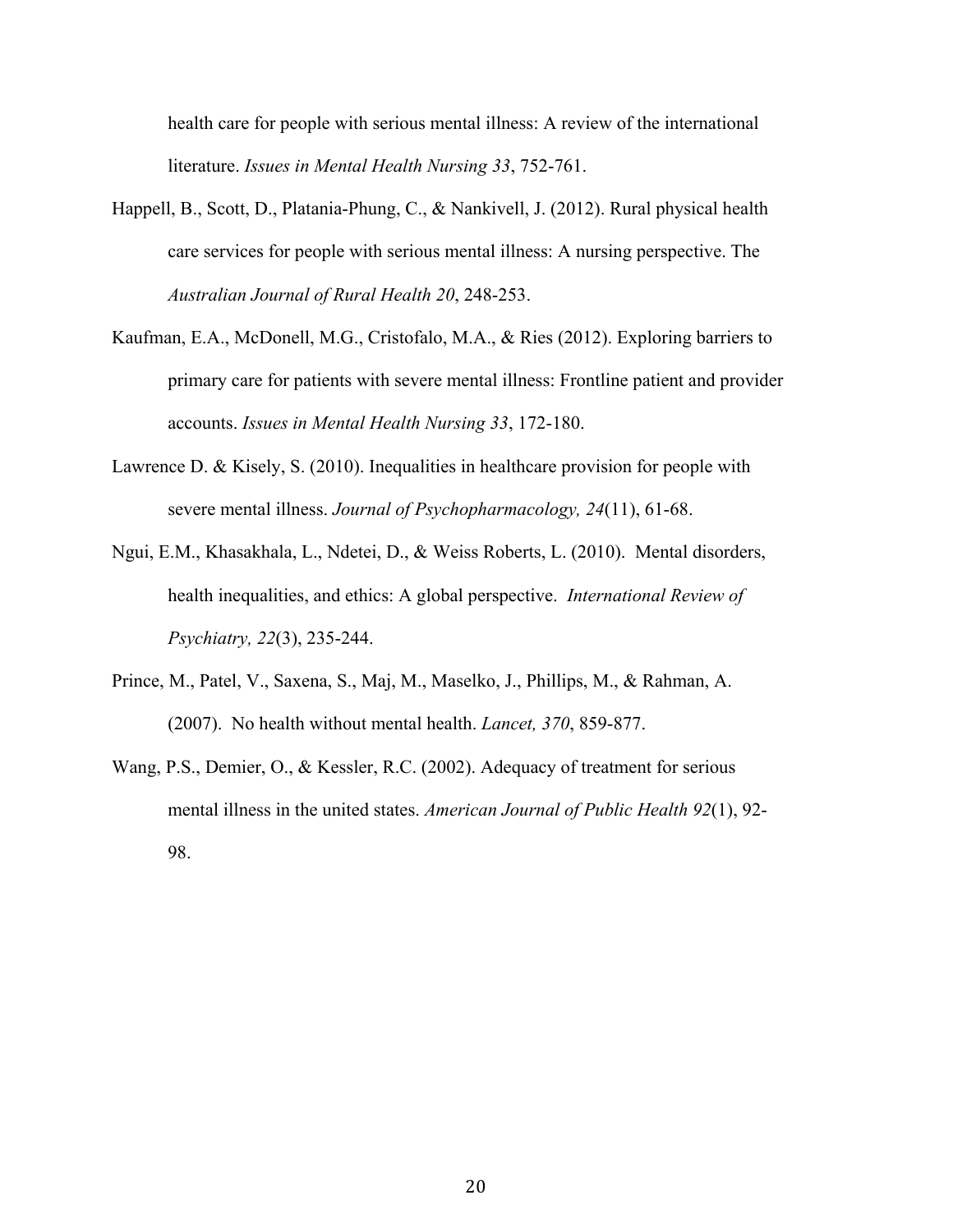Examining Provider Perspectives on Implementation of an Integrated Primary and Behavioral

Health Care Model in the Outpatient Setting: A Qualitative Study

Holly Gray, DNP, BSN, RN

University of Kentucky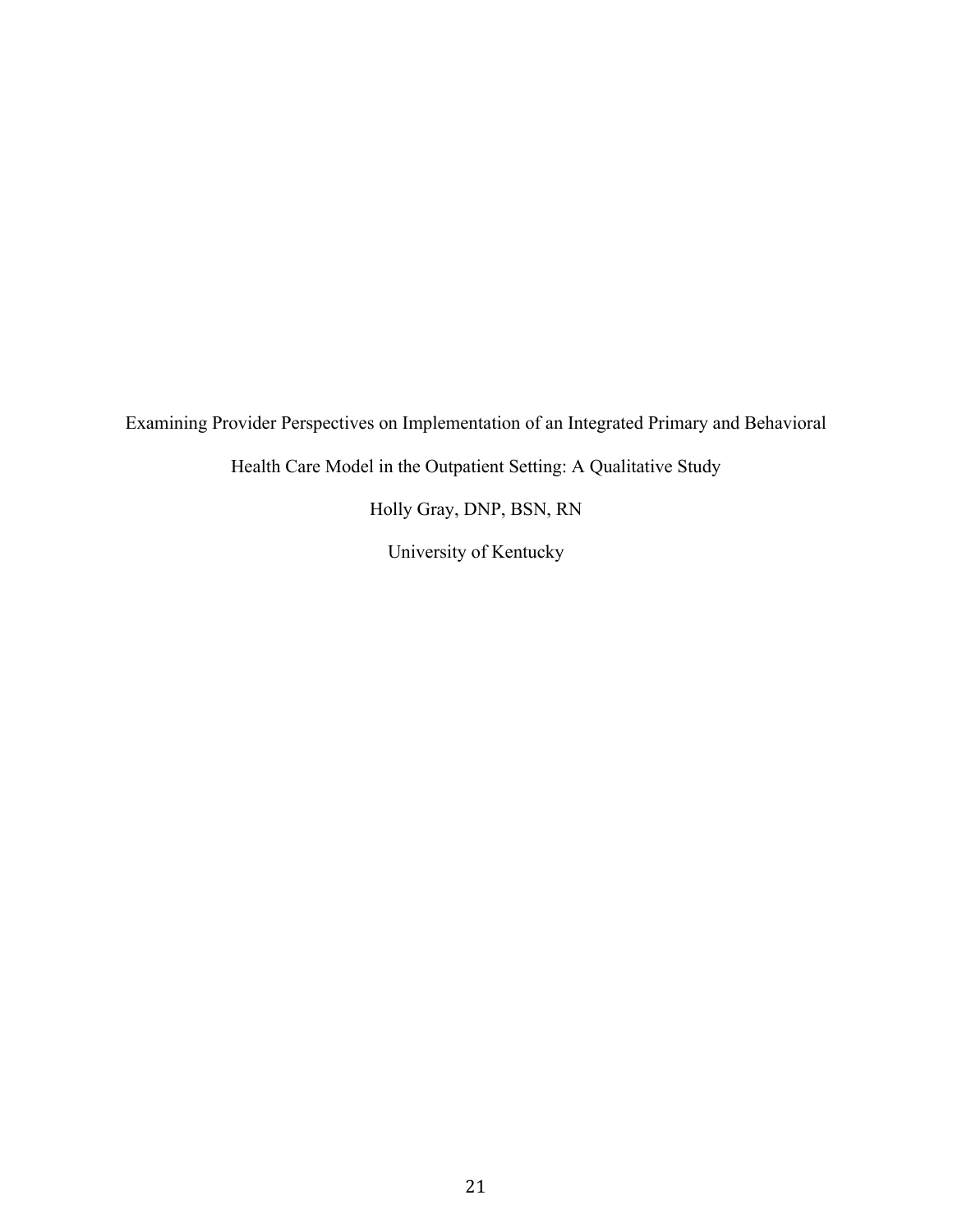#### **Introduction**

Mental illnesses (MI) affect millions of people worldwide, with 13 million in the United States alone (Gray, Hardy, & Anderson, 2009). The most frequently diagnosed MI in the US is depression, with anxiety and substance abuse ranking nearly as high (Centers for Disease Control and Prevention, 2014). MIs surpass both cancer and heart disease for the highest rate of disability in the world (World Health Organization, 2014). A diagnosis of MI is associated with several factors that decrease quality of life, such as stigma, health disparities, low employment and consequent lack of ability to obtain insurance, and limited access to physical and mental health care (Cassels, 2011; Stanley & Laugharne, 2011).

People diagnosed with serious mental illness (SMI) have faced stigma for a number of years, due to lack of knowledge or training on how to treat this patient population, likeability, and insufficient amount of time to spend both physical and mental healthcare for this patient population (Lawrence and Kisely, 2010). For these reasons, the Centers for Disease Control and Prevention have included mental health stigma in the Behavioral Risk Factor Surveillance System Survey (BRFSS). In 2007, the BRFSS revealed that only 57% of surveyed healthy adults believed that persons were caring and sympathetic towards persons with mental illness, and only 25% of adults with symptoms of mental illness shared this attitude (Centers for Disease Control and Prevention, 2014).

People diagnosed with MIs have higher rates of co-morbid medical illnesses compared to the general population, along with decreased life expectancy. Research estimates that the lifespan of people diagnosed with MIs is approximately 15 to 20 years shorter than the general population in more than one country (Cassels, 2011). Stanley and Laugharne (2011) reported that these poorer health outcomes could be attributed to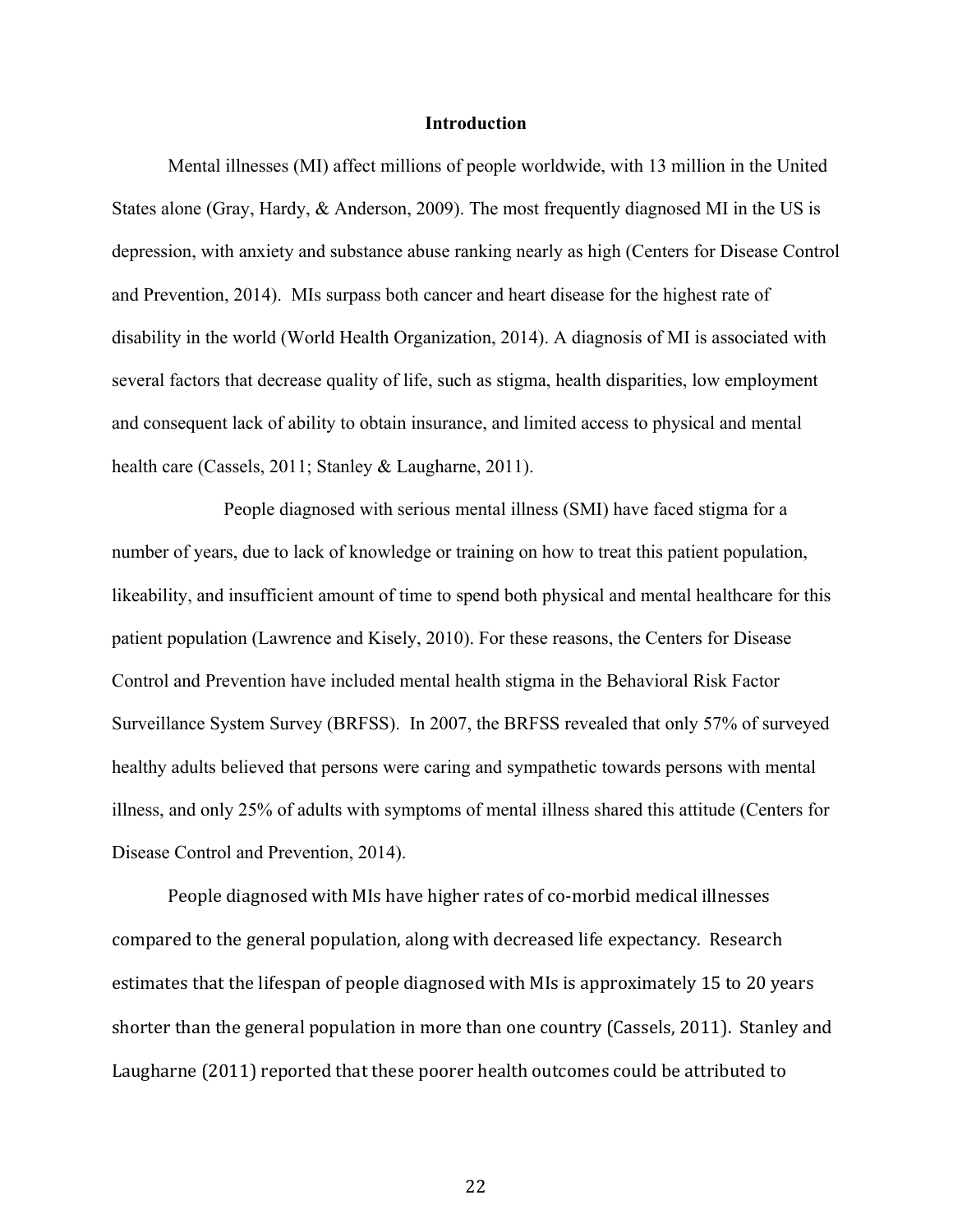"psychotropic medication effects, lifestyle, existing or developing physical disorders, alcohol and illicit drug use, and psychosocial factors" (p. 828). The importance of monitoring physical comorbidities in the SMI population has been documented in the literature since the 1990s (Hardy, White, Deane, & Gray, 2011); however, mental illness continues to be under diagnosed and undertreated in almost 50% of primary care settings (Schmitz & Kruse, 2002). There has been continual debate about the degree to which psychiatric practitioners should assume responsibility for the assessment and diagnosis of comorbid medical disorders in mentally ill patients, largely because the majority of the mentally ill population does not have regular interaction with a primary care provider (Stanley & Laugharne, 2011). Integration of primary care and behavioral health into a single treatment delivery system can provide an easier option for providing comprehensive care to adult patients in need of both types of services, particularly if services are offered during one service encounter. Options for integration can include timely referral to needed services or an in-office consultation service. Regardless of the specific approach, highquality, coordinated care can be provided when providers work together to provide holistic integrated care.

In order to best serve this population, both primary care and mental health providers must be knowledgeable about medical and psychiatric illnesses that are commonly diagnosed in this population; furthermore, the ability to provide treatment referral and advocacy for people with comorbid mental and medical illnesses is essential. Lack of knowledge, stigma, inaccurate perceptions and negative attitudes toward mental illness have interfered with primary care providers' ability to provide adequate care for the mentally ill population. It is important to assess provider perceptions on these issues because of their role as leaders in the delivery of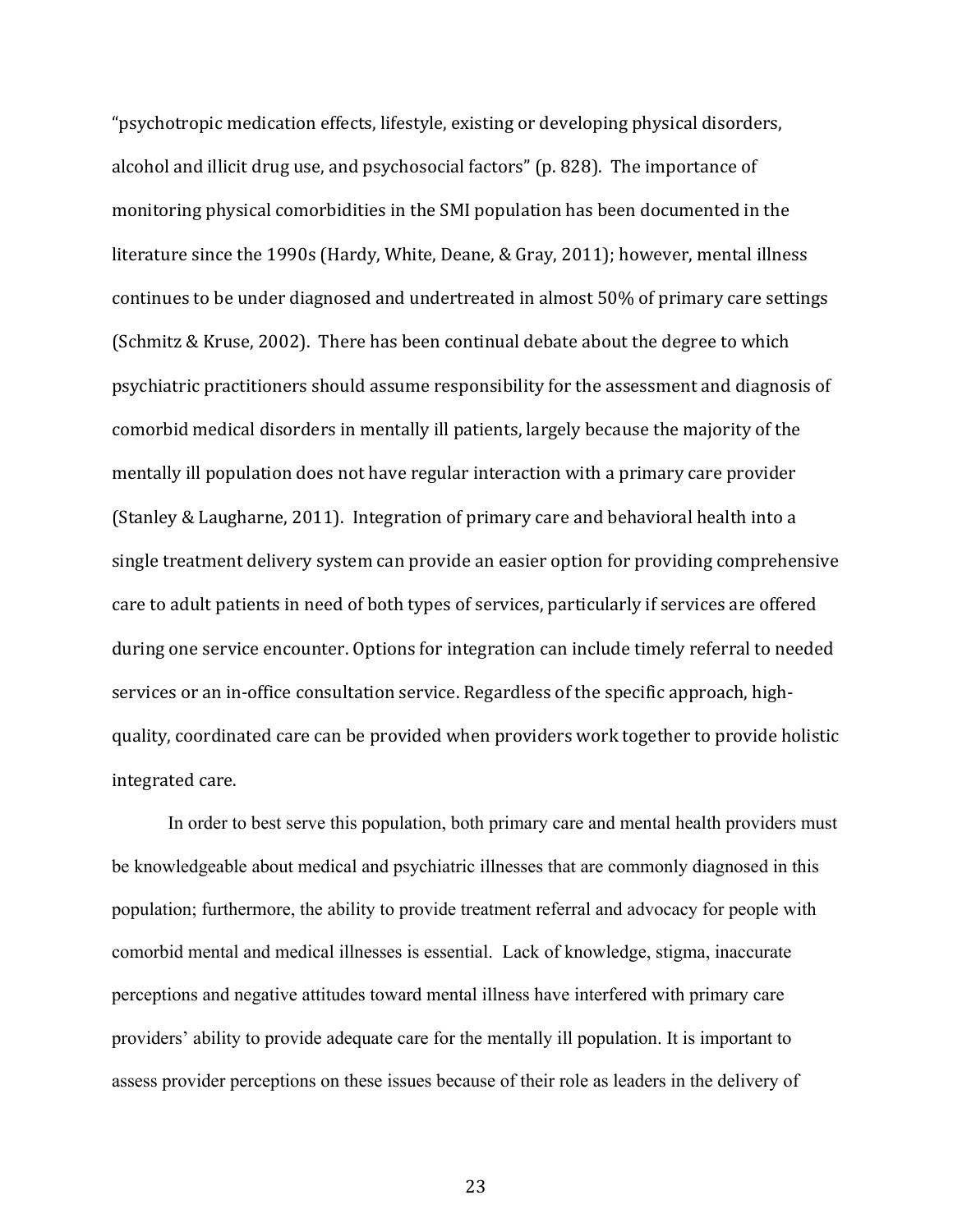evidence-based healthcare. Challenges of integration of care identified in previous studies included inadequate reimbursement, perceived loss of autonomy, discomfort in caring for patients outside of their specialty,, and differing beliefs about quality care (Bourgeois, Hilty, Servis, & Hales, 2005; Pomerantz, Corson, & Detzer, 2009).

If integration or collaborative care becomes the 'new normal' in the future, there will be many changes to the current practice model of providing treatment separately in two different practice settings. This change is one that many providers may be hesitant to make. Radical change in practice has not historically been an easy process, especially in healthcare. An essential preliminary step in improving care delivery and quality is to understand provider perceptions about integration of medical and psychiatric services. If providers are not willing to make a modification in practice, regardless of whether they practice in primary care or behavioral health, efforts to improve the quality of care will not be successful. The process of care integration can be greatly enhanced by identifying provider perceptions about integration of care, including views on current practice, barriers to implementing integrated care, and recommendations for future practice.

The purpose of this qualitative descriptive research study was to identify and describe primary and mental health provider perspectives, including attitudes and knowledge related to integration of primary and behavioral health care in the outpatient setting. One objective of this project was to gather information from providers in both primary and behavioral health settings to ascertain how they perceive the idea of integrated care. Another objective of this project was to gather information about provider perception of current practice protocols for treatment of patients with comorbid physical and mental health issues, perceived facilitators and barriers to integrated care, and recommendations for future integration of care.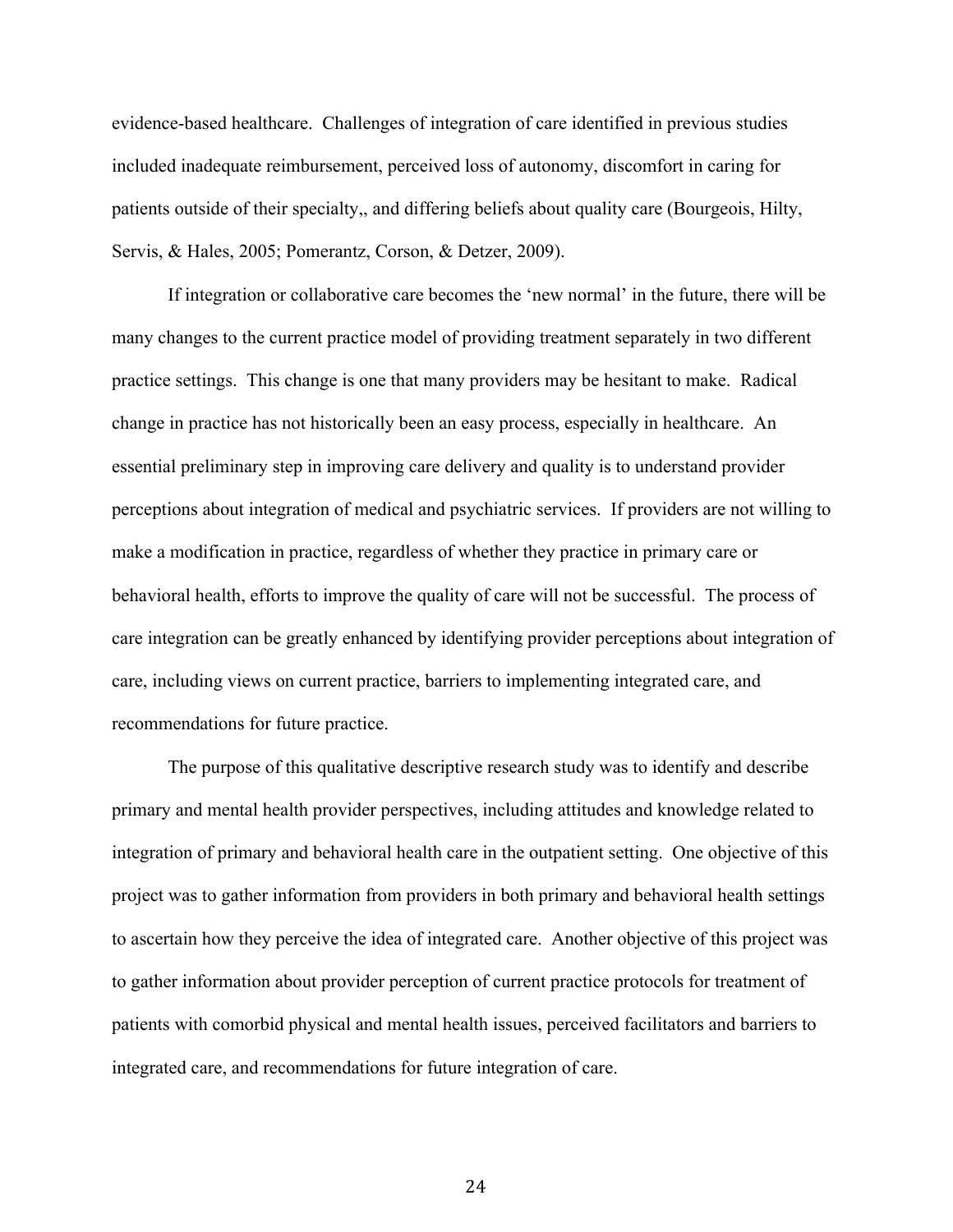#### **Methods**

A qualitative descriptive study was conducted to examine the perceptions of both primary care and behavioral health providers on the implementation of an integrated care model in the outpatient setting. The qualitative descriptive methodology is appropriate for this study because the interpretation involved was what as Sandelowski (2000) refers to as "low-inference" (p. 335), meaning that the data presented displays the facts that surfaced as a result of the study. Despite being "low-inference", qualitative descriptive studies are still interpretive (Sandelowski, 2009). The summary of observed data utilized in this study reflects the primary investigator's choice of what to describe, however the events were accurately portrayed and have descriptive validity (Sandelowski, 2000). The process of data collection for this study involved performing semistructured interviews and documenting the observations that occurred during these encounters. This study falls into the category of qualitative descriptive because it offers a comprehensive summary of the events within the study (Sandelowski, 2000). Concepts of descriptive and interpretive validity were addressed by contacting research participants and seeking agreement on shared facts and viewpoints that were discovered in the data collection and interpretation by the researcher (Sandelowski, 2000). Perceptions on current practice protocols for patients with comorbid physical or mental health issues, perceived facilitators and barriers to integrated care, and recommendations for future integration of care were examined.

#### *Sample*

The sample consisted of seven nurse practitioners (NPs) that practice in the state of Kentucky as either primary care (PC) providers or Psychiatric-Mental Health (PMH) providers. Participants were recruited in an email to all members of the Kentucky Coalition of Nurse Practitioners and Nurse Midwives (Appendix 1). Five PMH NPs and two PC NPs participated in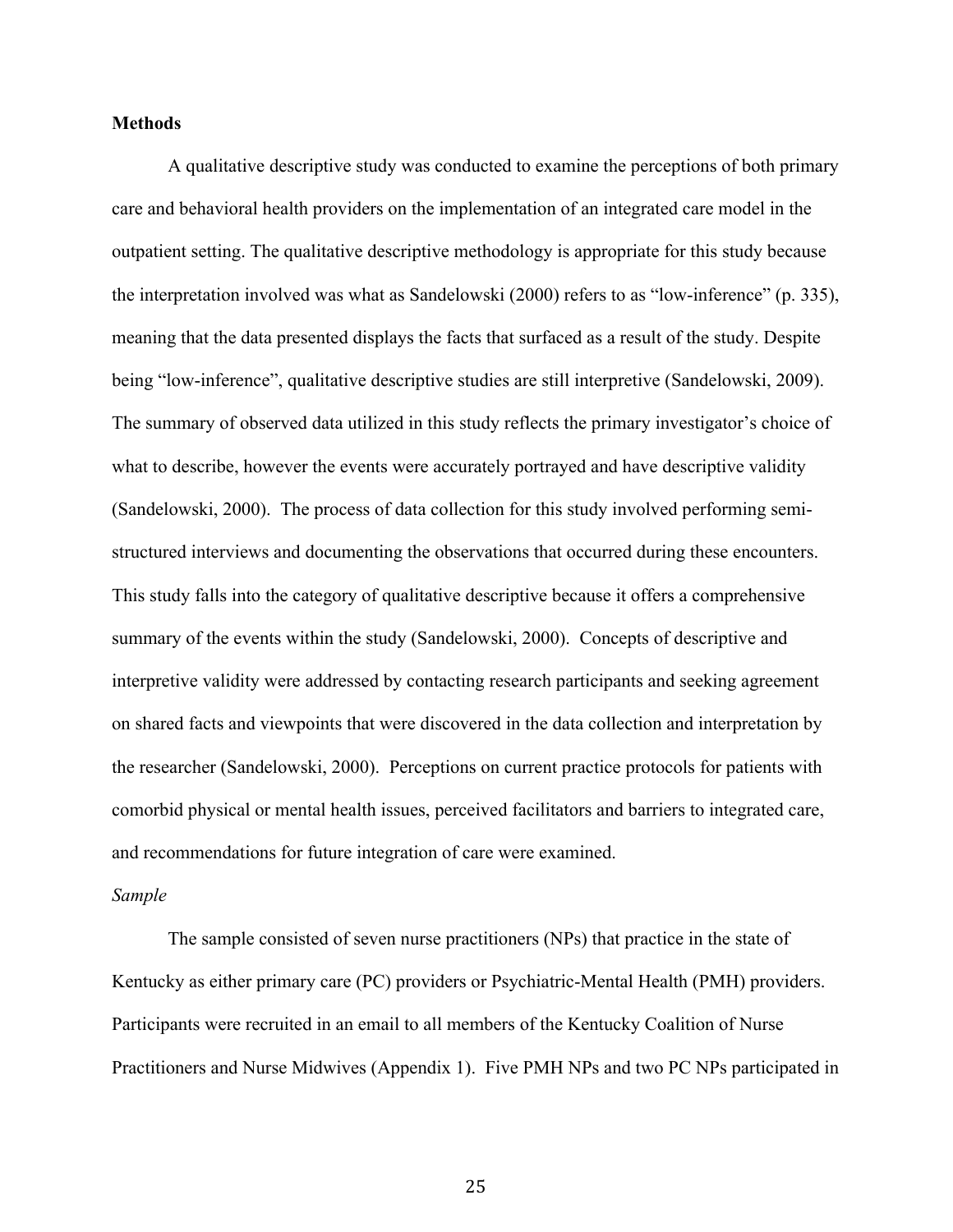this study. Inclusion criteria were being 24 years of age or older, able to read and speak English, a licensed nurse practitioner with a minimum of one year of experience, and being willing to participate in audio-taped interviews. All participants provided informed consent prior to data collection. The Medical Institutional Review Board at the University of Kentucky approved all study procedures. Procedures to ensure participant confidentiality were followed throughout this study.

#### *Data Collection*

Semi-structured interviews (Questions: Appendix A) were conducted with the seven participants to determine their perspectives on barriers and facilitators to implementation of an integrated primary and behavioral health care model in an outpatient setting. The principal investigator (PI) conducted the interviews. These interviews, lasting 45-60 minutes, occurred at various locations in Kentucky and were audiotaped and transcribed for the purposes of data analysis.

Traditional strategies outlined by Miles and Huberman (1994) were used to analyze and interpret the data. Data analysis consisted of three interconnected stages, including data reduction or condensation, data display, and conclusion drawing and verification (Miles and Huberman, 1994). Following completion of interviews, data reduction or condensation was completed by compiling data from the narrative of the transcribed interviews with participants and identifying preliminary themes. Data were then color-coded by theme and displayed in a matrix (Appendix B) with the narrative reports linked to each preliminary theme. Themes were further developed as supplementary data were collected and the elements and characteristics of each theme were identified. The conclusion and verification stage consisted of summarizing the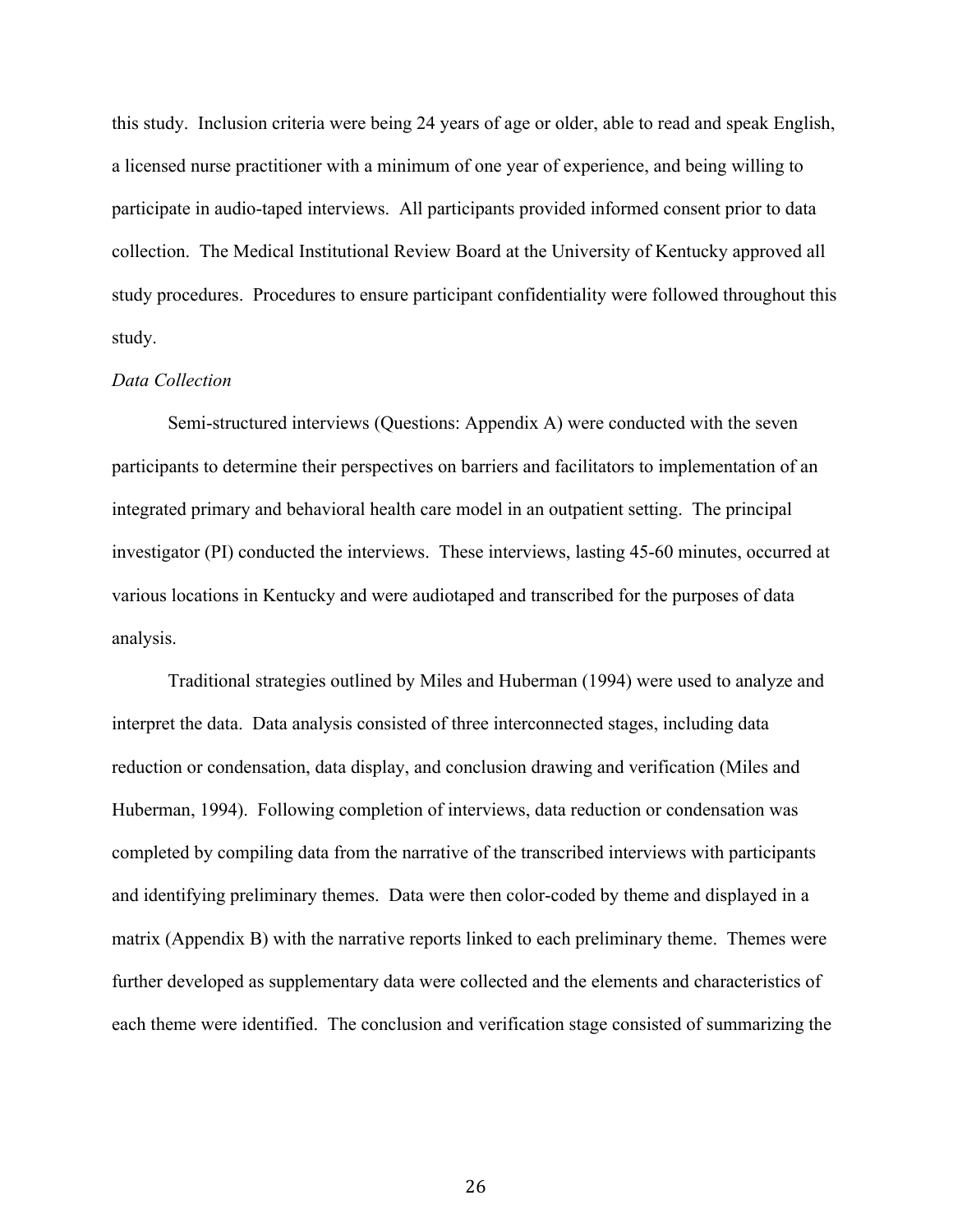fundamental themes to illustrate the participants' perspectives on implementation of an integrated primary and behavioral health care model in the outpatient setting.

#### *Data Trustworthiness*

Several approaches recommended by Lincoln and Guba (1985) were used to ensure data trustworthiness and to support credibility of the study findings. Credibility, transferability, dependability, and confirmability were all addressed in this study. Credibility was established by performing member checks. Member checks with study participants were conducted via email. A summary of study findings, including themes and copies of transcribed interviews, were provided to a select number of participants, and they were asked to comment on the accuracy of the study findings via email. This provided opportunities for summarizing preliminary findings, assessing adequacy of data, understanding participants' intentions, and correcting errors. Transferability was established by thick description. A detailed description of the data collection and analysis in multiple settings was described in this study to allow readers to compare the described phenomenon with their own experiences. Dependability and confirmability was achieved by performing an inquiry audit and an audit trail. The investigator examined the process by which the data was collected and analyzed. Also, the investigator examined the records to review for accuracy. Emails were sent to study participants in order to confirm authenticity of data collection and findings, including summary of field notes and transcriptions of transcribed data.

#### **Findings**

Participant interviews yielded information about what PC and PMH NPs perceive to be barriers and facilitators to implementation of an integrated health care model in an outpatient setting. Overall, participants identified the need for a change in the current practice model of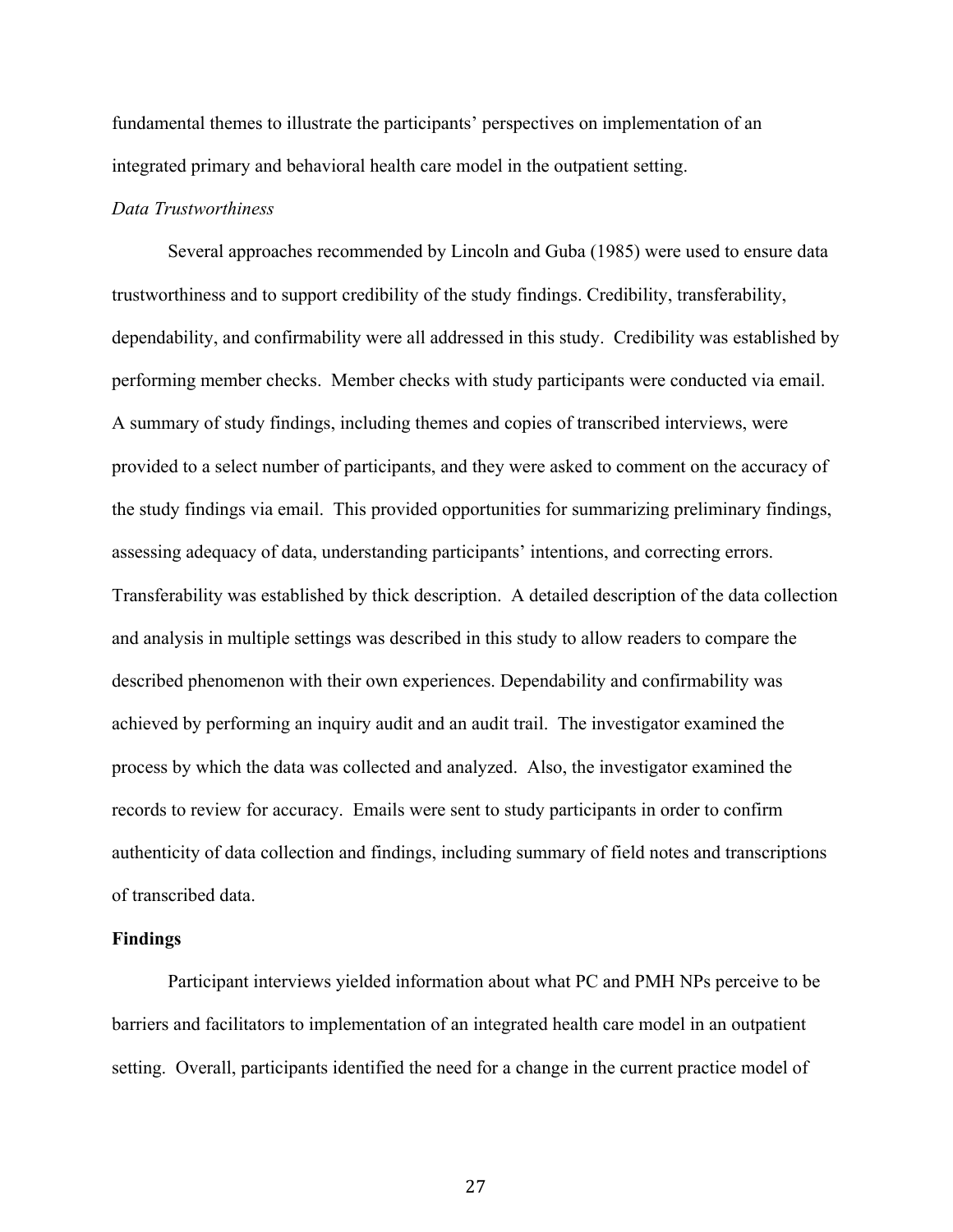fragmented services provided in separate treatment delivery systems, and identified several factors that facilitate implementation of an integrated care model. Perceived facilitators included high rates of comorbidities, collaboration, education, and location. However, participants also acknowledged several hindrances to implementation of an integrated care model. Perceived barriers included finances, patient characteristics, and scope of practice.

#### *Comorbidities*

Participants in this study spoke at length regarding the presence of comorbidities within their patient population. Strikingly, participants unanimously estimated that at least 50 percent of their clients had been diagnosed with a comorbid illness outside of their presenting problem, and the majority of participants estimated that between 70-90% had comorbid illnesses. For example, participants overwhelmingly discussed sleep apnea as a common underlying illness in both primary care and mental health. One participant noted, "You get these people who are depressed, overweight, diabetic, have high blood pressure and can't sleep and none of the antidepressants work for them…well, in my experience, a great many of them end up having sleep apnea." Other common comorbid disorders included chronic pain, diabetes, hypertension, gastro esophageal reflux disease, attention deficit hyperactivity disorder, bipolar disorder, depression, traumatic brain injury, and substance abuse. Participants also discussed the increase in the prevalence of comorbid disorders presenting in both primary and behavioral health outpatient offices. One participant noted, "You can't throw a stick in the wind and not hit 15 people with some mental health diagnosis whether it be depression, anxiety, or up to bipolar…it's becoming part of the profile of the common patient now." Additional comments from participants included: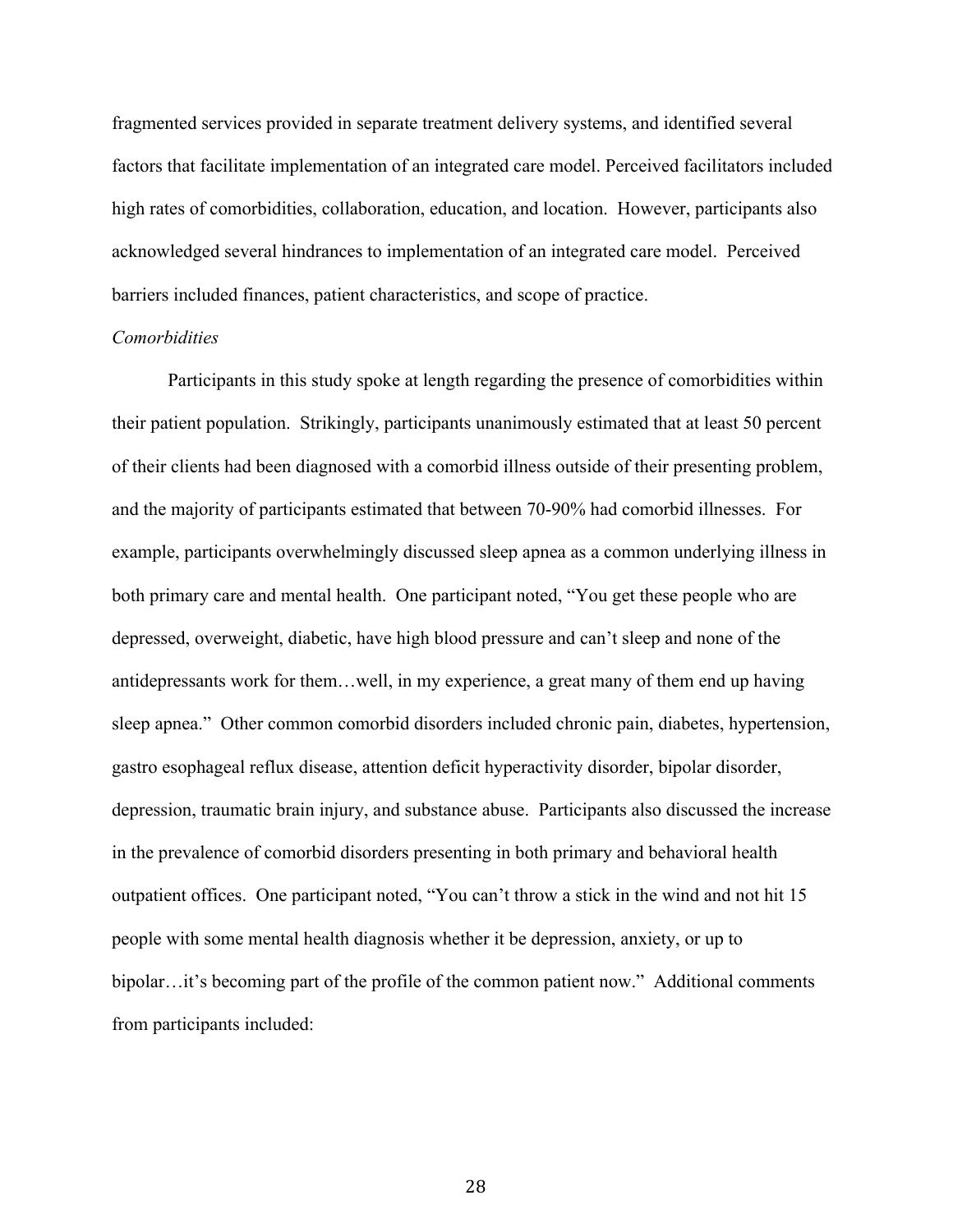You've overwhelmingly got to address the mental health because the mental health is driving the medical.

In the community setting is where your most impoverished clients are with the most comorbidity for medical problems. They are also least likely to have insurance or money to do anything about it and so they're really more complex on every level; they're sicker from a psychiatric standpoint and sicker from a medical standpoint.

Almost 100% of anybody over the age of 18 has something they're medicated for.

I would say that 80 percent of primary care visits are really mental health but are presenting as somatic complaints.

Participants also noted the difficulty in caring for these complex patients due to the involvement of multiple providers treating multiple disease processes. Participants discussed the frustration of other providers discontinuing or changing medications without consulting other providers or considering repercussions related to altering the patient's treatment plan.

#### *Collaboration*

Participants identified collaboration between providers as an essential facilitator in implementation of an integrated health model. Collaboration provides both PC and PMH providers with an opportunity to deliver a higher quality care by offering support and valuable resources that greatly benefit the patient. A component of collaboration that participants stated was essential to successful outcomes was communication. One participant indicated, "It just all goes back to communication and it [collaboration] would work a lot better." Another participant spoke about the ease of communicating with their collaborating physician and hoped to expand upon that idea throughout the entire treatment system. "It's a collegial kind of thing and I wish that we could figure out how to do that in a broader system."

Another component to collaboration identified by participants was the referral process between providers. Participants stated they would "absolutely love a consultation liaison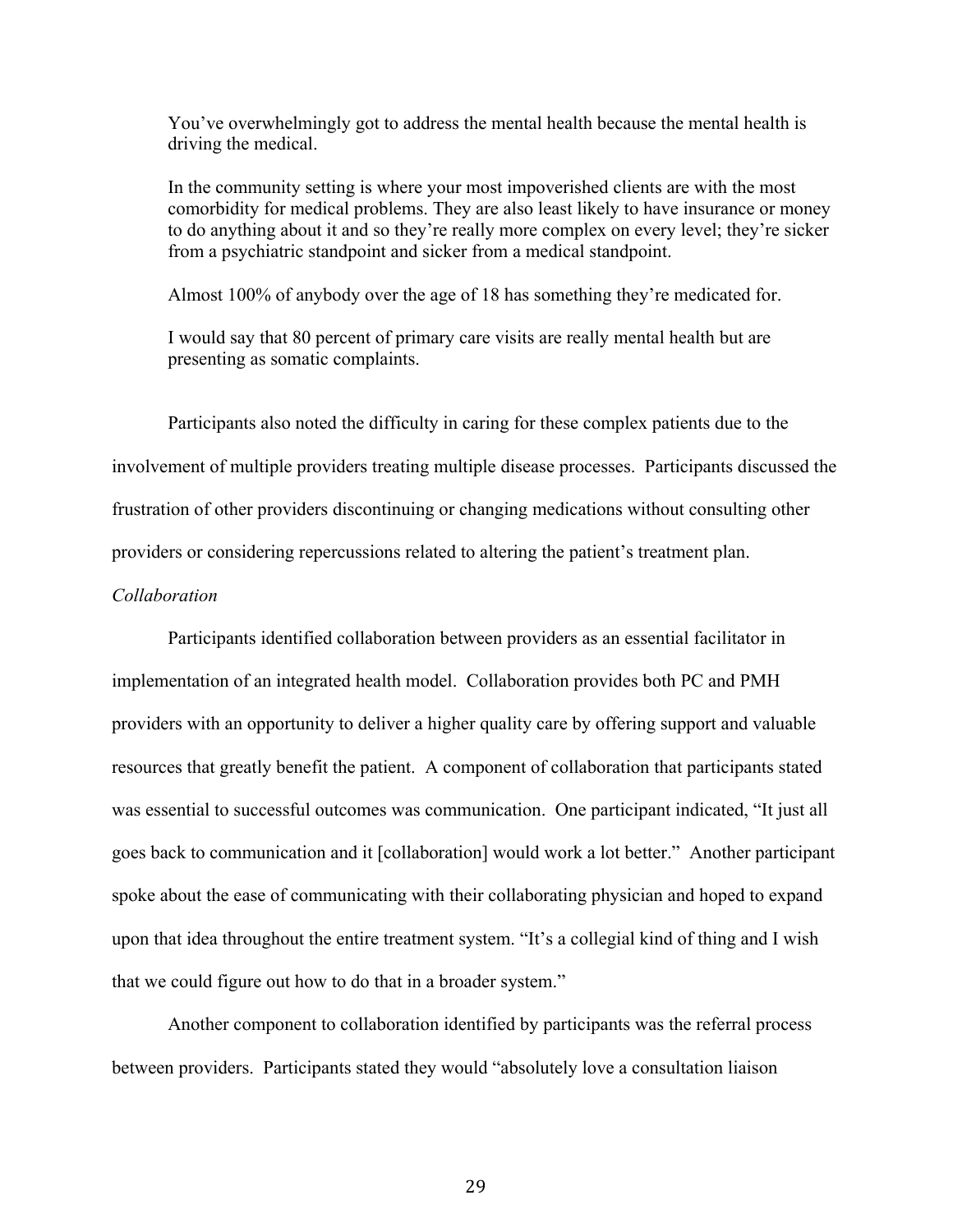service" and have been asking their places of employment to grow mental health services because "we need them so desperately" and that it would greatly benefit their patient populations.

What I see as probably even more valuable to that model is curbside-"hey can I ask you something real quick about – did you notice this patient is still complaining about her lymph nodes and she's really fatigued…have you thought about a mono screen?"

Care transitions were particularly concerning to participants; for example, One participant spoke about the loss of comprehensive services when transitioning care from the hospital or inpatient setting to outpatient services:

When you have a patient in the hospital and they have mental health issues, the whole thing is a team approach to healthcare. And so, you have your social worker, your nurse, your doctor, your nurse practitioner, your speech therapist, your occupational therapist, and they're doing rounds and they're talking about what is going on and everybody is on board with the treatment plan. And then we pull you out to primary care and you're there all by yourself. And you may have this, this, and this going on but they're all across town and they're in this town and that town and they're not here.

Participants also described need for integration of services within the context of collaboration, particularly related to access to medical records. Participants discussed the advantages of having complete patient histories as well as being able to merge electronic medical records so providers could most easily access the entire patient chart. "It would be helpful to have data that's already preloaded when you see the patient... it would be extremely helpful." Participants also discussed the benefit of having access to recent laboratory results and an updated medication list. "In a country that has billions, zillions of dollars invested into technology and the fact that we can't get all of our medical are regulated into one system…just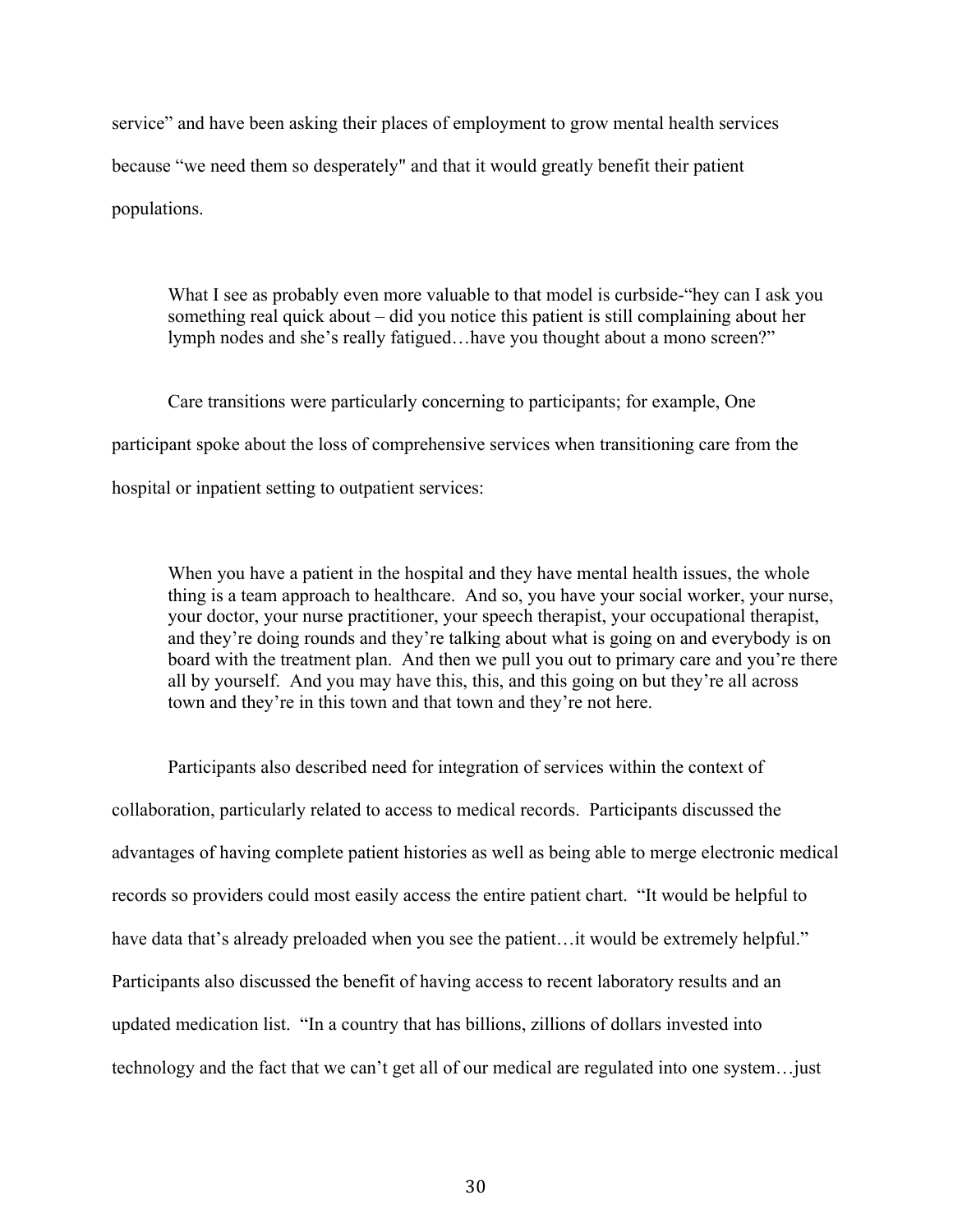boggles the mind." Overall, participants believed that collaboration was a vital component to facilitating the implementation of an integrated care model. "You have to be open to that they [primary care and behavioral health] need to be integrated and they both impact each other; if you treat one in isolation from the other, you're not really gaining a good outcome."

#### *Education*

Several participants believed that education plays an important role in facilitating both collaboration and implementation of an integrated care model in the outpatient setting. Participants noted that education is important for facilitation on multiple levels, including from provider to patient, between providers, and between disciplines. Participants also believed that from a provider standpoint, it is valuable to be educated about disease processes outside of one's own discipline. One participant with a primary care background stated that education about topics such as motivational interviewing during brief interactions and change theory is vital to treating patients with a comorbid psychiatric diagnosis in the context of limited availability of resources.

Another participant believed that it is important to educate patients about exercise and healthy eating. "If you don't talk to these people about health issues, eating more fruits and vegetables and less processed foods and fats, you're spinning your wheels." Because all participants were advanced practice registered nurses, all strongly identified with the nursing education role. One participant noted, "I do a lot of nursing education in this role and I really try to get them to think about their own self-care." Another stated, "Nurses and nurse practitioners treat patient response to illness and physicians treat the illness." However, one participant believed that over-educating patients about issues outside of one's specialty could potentially diminish the patient's responsibility in managing his/her own health: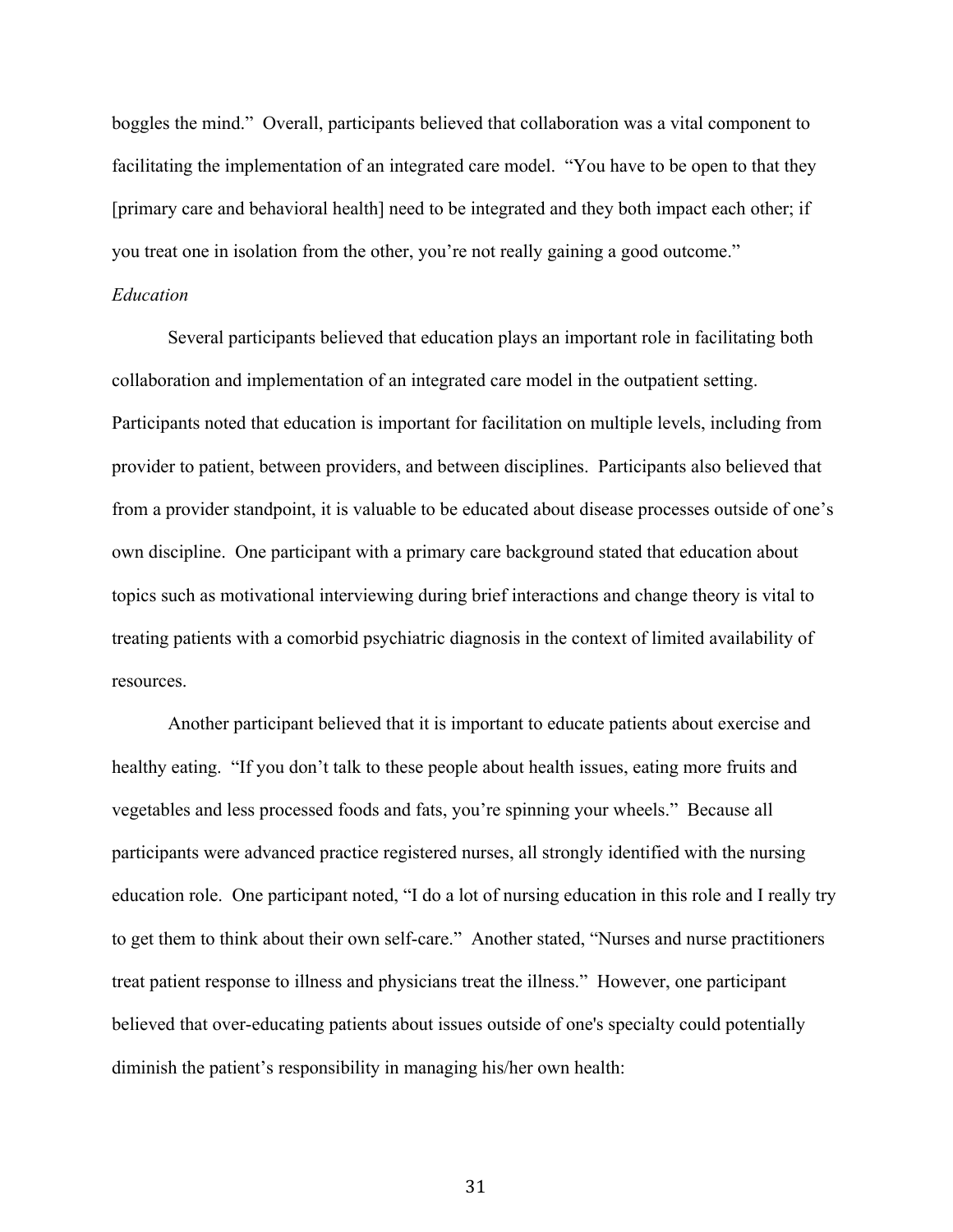I feel like the more that we offer that on the fringe, and then we're kind of letting them off the hook because they don't have to make an appointment to see their primary care doctor. You're kind of cutting that person out of the loop and I'll tell you the opposite doesn't feel good either because they come back to me and say, "Oh, my doctor stopped my Lexapro" and I'm like, really? I guess you don't need me then.

Participants also felt strongly that education was vital to collaboration between providers and disciplines. "I think ideally internal medicine folks would be willing to learn from us and vice versa; sharing knowledge and peer education would be enhanced." Participants expressed a variety of opinions about the optimal timing of pre-licensure education. Some participants believed that education was most critical between MDs and APRNs. Some comments included:

There should be getaways for the NPs and doctors for continuing education that allows us to get to know each other and socialize between the two groups…that would make a huge difference.

We should support each other and let MDs know what we are about and what we are doing and what we can do to help. You know…we aren't trying to take over your patients…we are trying to be helpful for everybody.

Some physicians are so up close to NPs and don't understand what NPs do or don't do and that has to be addressed over time. It could interfere with some patient's care.

Participants also stated that education between disciplines could be a facilitator for integration of care. One participant discussed the idea of inviting other disciplines to observe the practice setting once a month to increase familiarity with the role. This participant explained, "it's an opportunity to explain what we can do for them and what they have found effective…just so we are on the same page." Another participant stated that education hadn't been innovative enough in the recent past: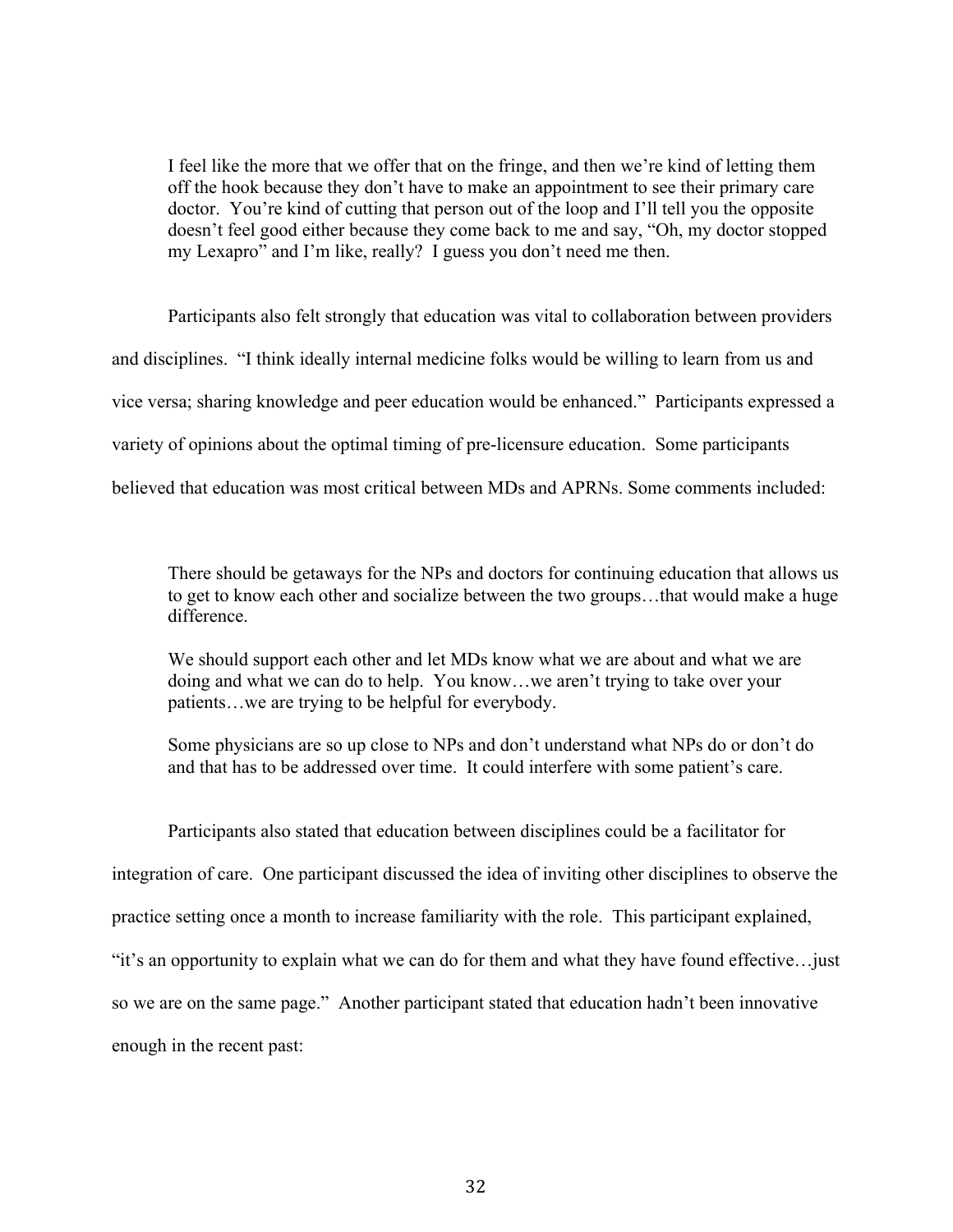I think that nobody's doing enough trailblazing anymore. We're all working on doing evidence based practice medicine but we're not the ones gathering the evidence anymore and I think that's really where the DNP comes into play. I think that's probably where you get all these grand concepts that we all base a lot of our practice on in theories and it seems like we've gone through a little period where we're not getting so many grand concepts and theories. People are just rehashing what other people have done.

#### *Location*

Location emerged as a major facilitator to implementing an integrated care model, chiefly due to access to services for complex patients. Most participants stressed the considerable challenges that complex patients experience when they require multiple services to manage their health. Many participants believed that the provision of services in a central location would increase access to care, decrease missed appointments due to transportation issues, and improve the overall health and wellness of persons requiring more than one provider to administer their care. Some comments from participants included:

I think that's what we forget with patients, is that, we want them to come to us. Why? We're not sick.

Where this [centrally locating services] would be best applied, in all honesty, would be places like homeless shelters.

Until we get to the point that we understand that we have to provide holistic care to everybody, we can forget it. People don't have the money or the time to run all over town getting fragmented care.

One participant suggested placing services on a bus line or in the middle of "the projects." They suggested, "Put it someplace where people actually love. Try that for a change; try putting it where these people will actually go." However, one participant stated that providing in-office consultation services for primary care or behavioral health would be onesided, particularly related to the low likelihood of a primary care provider having an office in a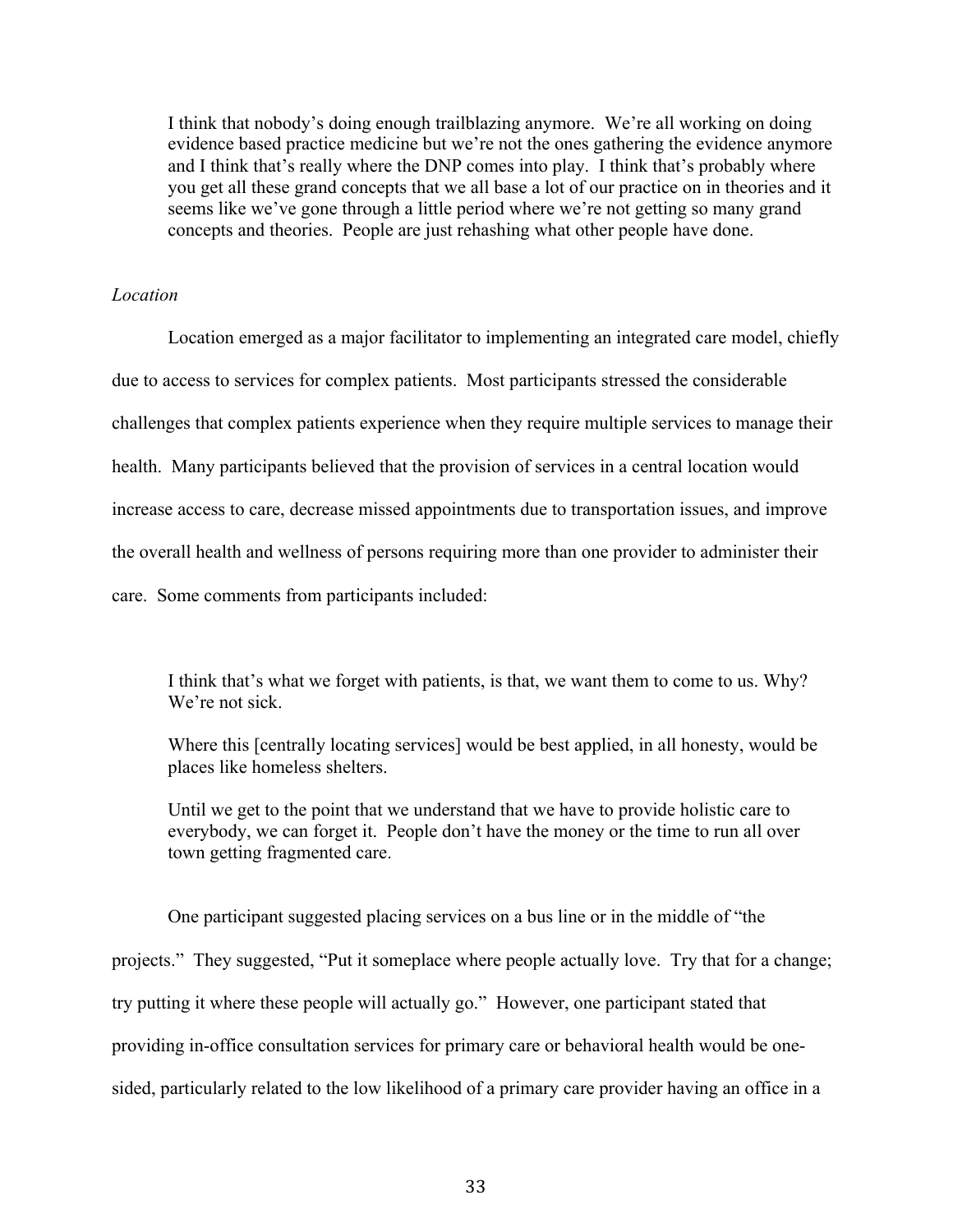outpatient mental health office. This participant stated that it would be more likely that a psychiatric/mental health provider would be placed in a primary care office to provide consultation services: "are you going to keep that person busy enough and are they going to have enough support staff for themselves?" Another concern for this model was, "there might be a little cultural bias…I don't know but I think professional isolation could be little bit of a problem." Overall, participants believed that location of services could increase access and could thereby play a major role in facilitation of an integrated care model in the outpatient setting.

#### *Finances*

One the themes that participants identified as major barriers to implementation of an integrated care model were finances and reimbursement. Across the board, participants felt as if finances and reimbursement rates are driving the healthcare system and providing the appropriate care is becoming increasingly difficult. Most participants identified insurance plans with multiple restrictions and high deductibles as a major barrier. Other participants discussed the phenomenon that especially in terms of mental health, there are multiple confounding factors that are barriers to receiving the appropriate treatment. "It's situational and so they've lost their job or their spouse is sick and they're lacking in support in a lot of ways, so it becomes a financial problem." One participant discussed the difficulty in collaborating with other providers across different disciplines on patients requiring multiple services due to lack of reimbursement. "In a dream world, we would be doing interdisciplinary staffing on these people and nobody's going to get reimbursed for that." One participant illustrates: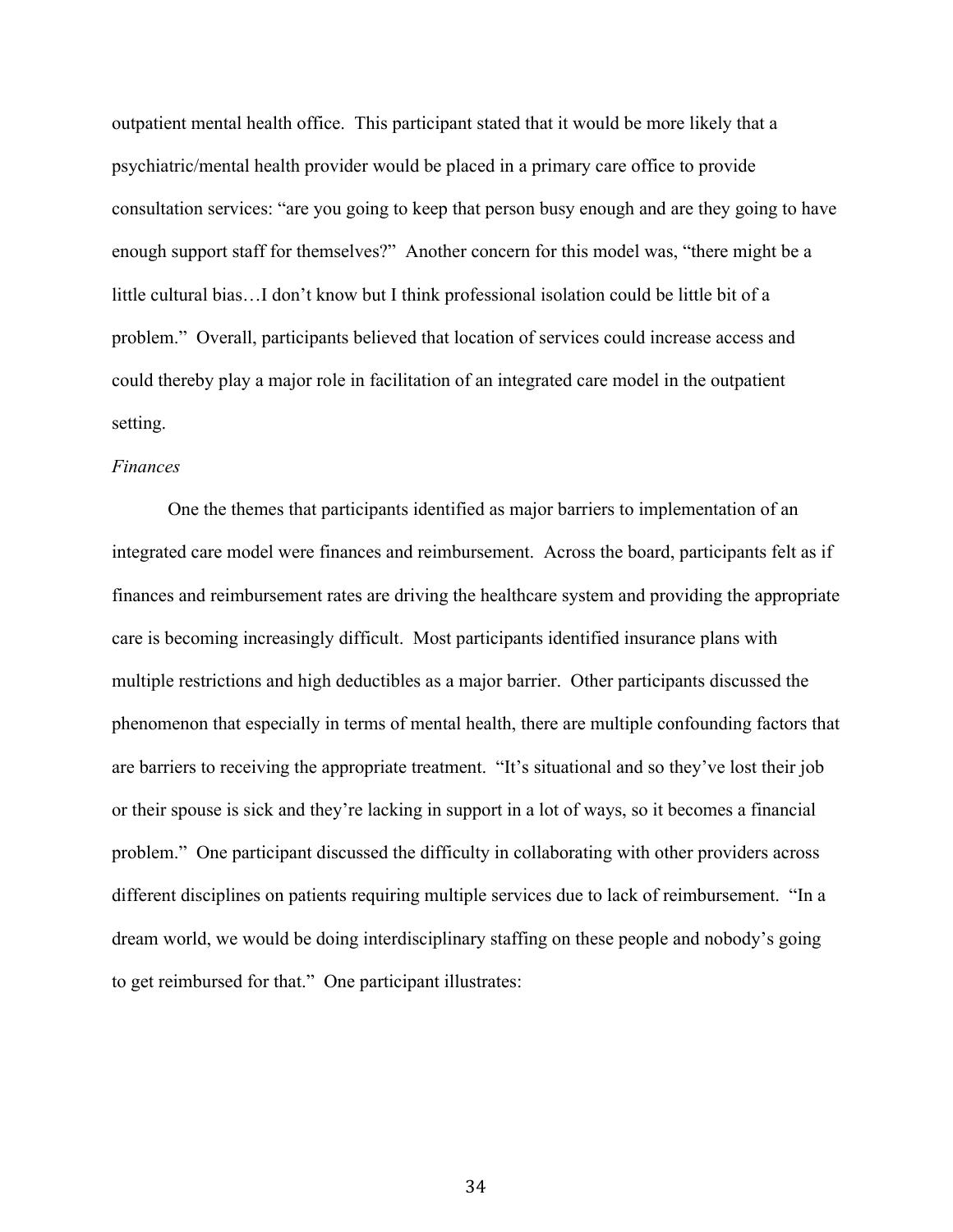I wish for care to be clinician-driven and not administratively or bureaucratically driven. But I know that's pie in the sky. And I know this may be next to impossible, but for everybody to be on the same page…for money not to be the number one issue.

Participants noted that finances play a role in the success of outpatient clinics due to the dependence on income into the practice and reimbursement rates for services. One participant felt as if finance was a barrier to the success of utilization of psychiatric nurse practitioners:

A part of the problem is that everybody thinks they could use a psych NP. Ask somebody, "Would you like a new car? Yeah. Do you want to pay for the new car? No." And that's where everything starts to fall apart because they could imagine all kinds of great uses for you but then how are you going to make that 80 to \$100,000 salary that is the national norm or whatever. That's where things are really tricky is trying to figure out, okay, so are you going to be able to keep them busy enough? How are you going to schedule them? Is insurance going to reimburse for all of that?

Participants also identified time as a barrier to implantation of an integrated care model, particularly related to finances and reimbursement. Several participants noted that because of the high volume of patients needing to be seen because of minimal reimbursement rates, there is less time to talk with patients, to discuss issues with providers, and to communicate across disciplines. Participants indicated that the issue is more pressing within the mental health community because there are less providers and a high volume of patients to be seen in one day. Participants noted that referring persons to outside services was extremely difficult. "There's no way-we're not caseworkers. I mean we don't have the time or energy or manpower to figure it out."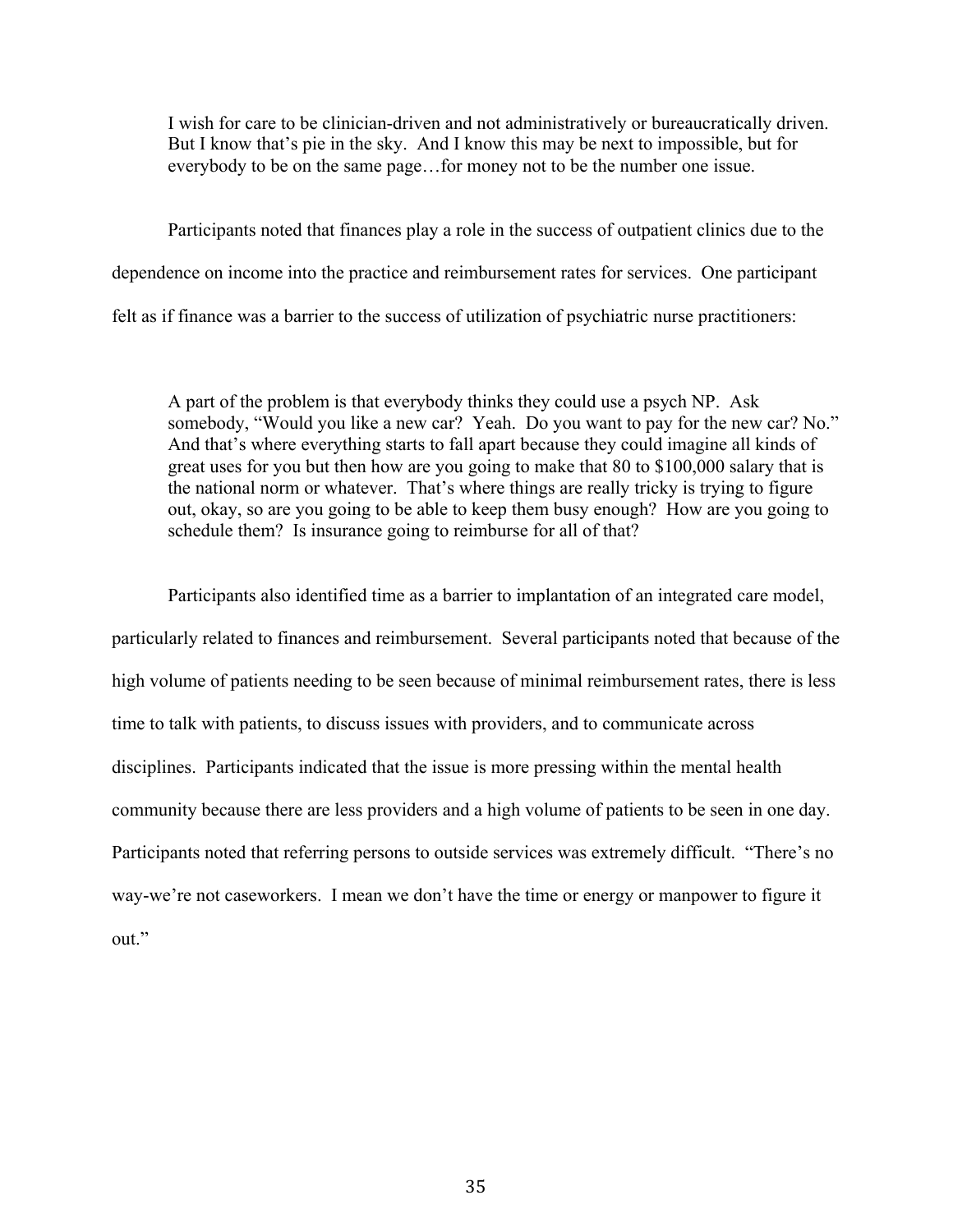#### *Patient Characteristics*

Participants identified some aspects of patient characteristics that could possibly be a barrier to implementation of an integrated care model; for example, stigma and confidentiality could be potential barriers to implementation of an integrated care model. Participants believed that stigma and confidentiality might play a role in the success of an integrated model. Stigma was identified as a major barrier to integration of care in terms of seeking treatment and the risk of being labeled by peers or providers. Some participants stated that although co-location of services would be beneficial to integration of care, it could also be a barrier due to patients not wanting to be seen at a central location when they're seeking mental health services or having to be grouped with others who may be contagious. Other participants believed that stigma was a barrier to integration due to the fact that patients may experience embarrassment or shame when seeking treatment for depression or anxiety. One participant said:

…to get to that point that we can own up to and get over the stigma of having mental health problems and accept the fact that your brain is just like your kidneys or your heart or anything else…until you get over that and accept that and until we address it, we're just not going to be able to move forward. I don't know when we're going to get there.

Confidentiality was another recognized barrier to integration; this barrier emerged during conversations about electronic medical records (EMRs). Some participants felt that although EMRs would be an ideal platform for providers to share information, some patients may be concerned about EMR use if they don't want their medical record to be seen by all providers. One participant provided a hypothetical situation as an example of a person that had a motor vehicle accident and the attorney's office was requesting the patient's medical record. This participant suggested that if all records were integrated, the attorney may have access to therapy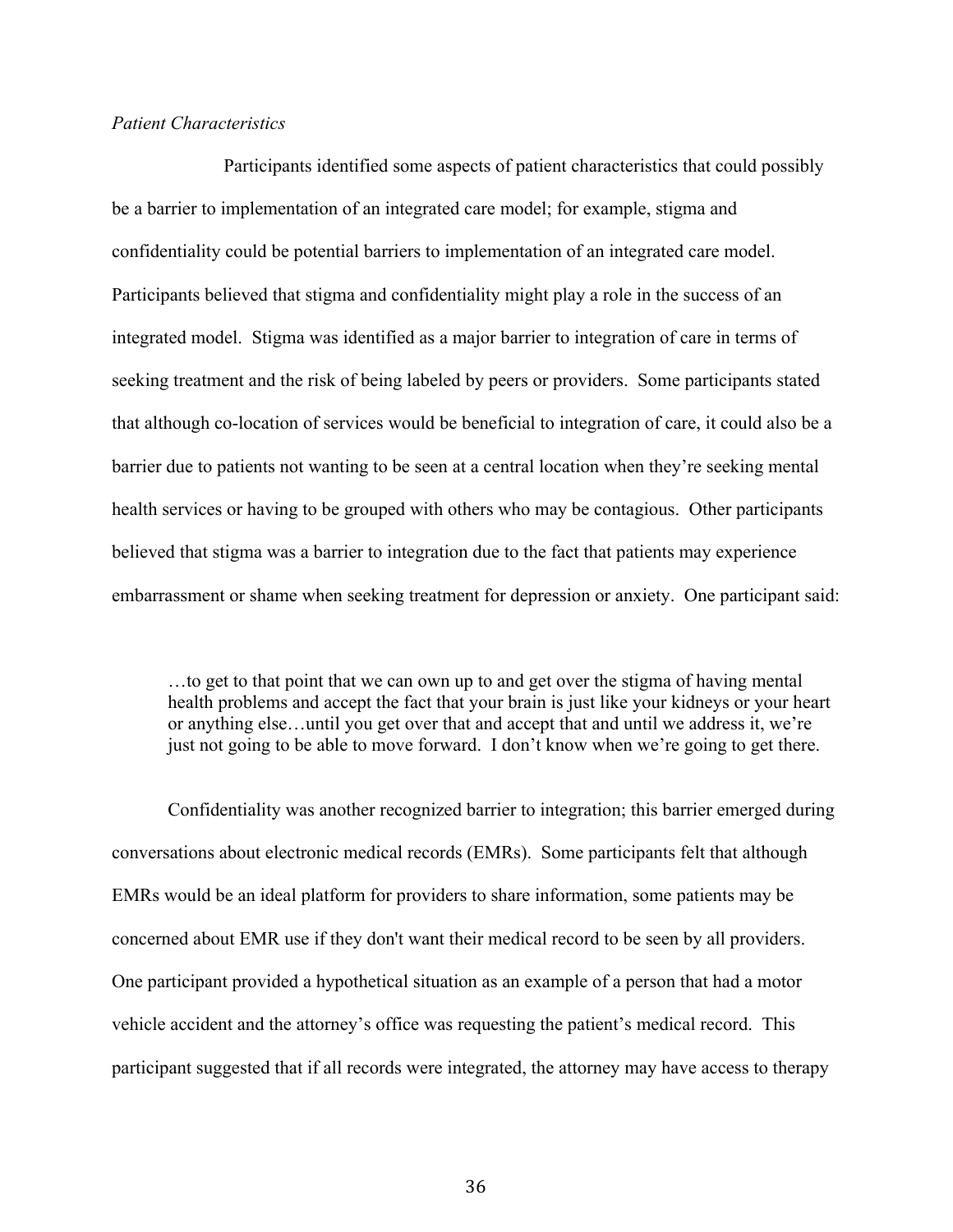notes and other documents that the patient desires to keep confidential. This participant stated, "…now they know you were on Klonopin for three years and that you've had a hospitalization for depression and is that really any of their business?"

#### *Scope of Practice*

Participants held varying viewpoints about the degree to which scope of practice could serve as a potential barrier or facilitator to implementation of an integrated care model. In general, participants with a psychiatric/mental health background reported that they did not prescribe outside of their "comfort zone" or scope of practice. For example, some participants with a psychiatric background stated that they sometimes felt pressured to prescribe outside of their scope of practice, but did not prescribe outside of their comfort zone because they were not familiar with the medications the patient was requesting a prescription for. However, some participants did note that there was a "gray area" in terms of prescribing drugs such as betablockers or mood stabilizers for a psychiatric purpose that overlapped in the treatment of comorbid medical disorders. Conversely, participants with a primary care background felt more comfortable prescribing psychotherapeutic medications. However, these participants did elaborate by stating that they had certain drugs and disorders that they were more familiar treating than others. Some comments from the participants included:

Sometimes I would treat anxiety and hope it would help their blood pressure.

It's hard enough to keep up with one aspect of care and the medications, but to be an expert in both areas is, in a way, a little scary.

There are a wide variety of comfort levels.

The reality is my training in psychiatry and those medications is fairly limited. You know, I can read trade journals all day long, and I can read articles all day long, but honestly, the training in psych in school is, you know... it is what it is.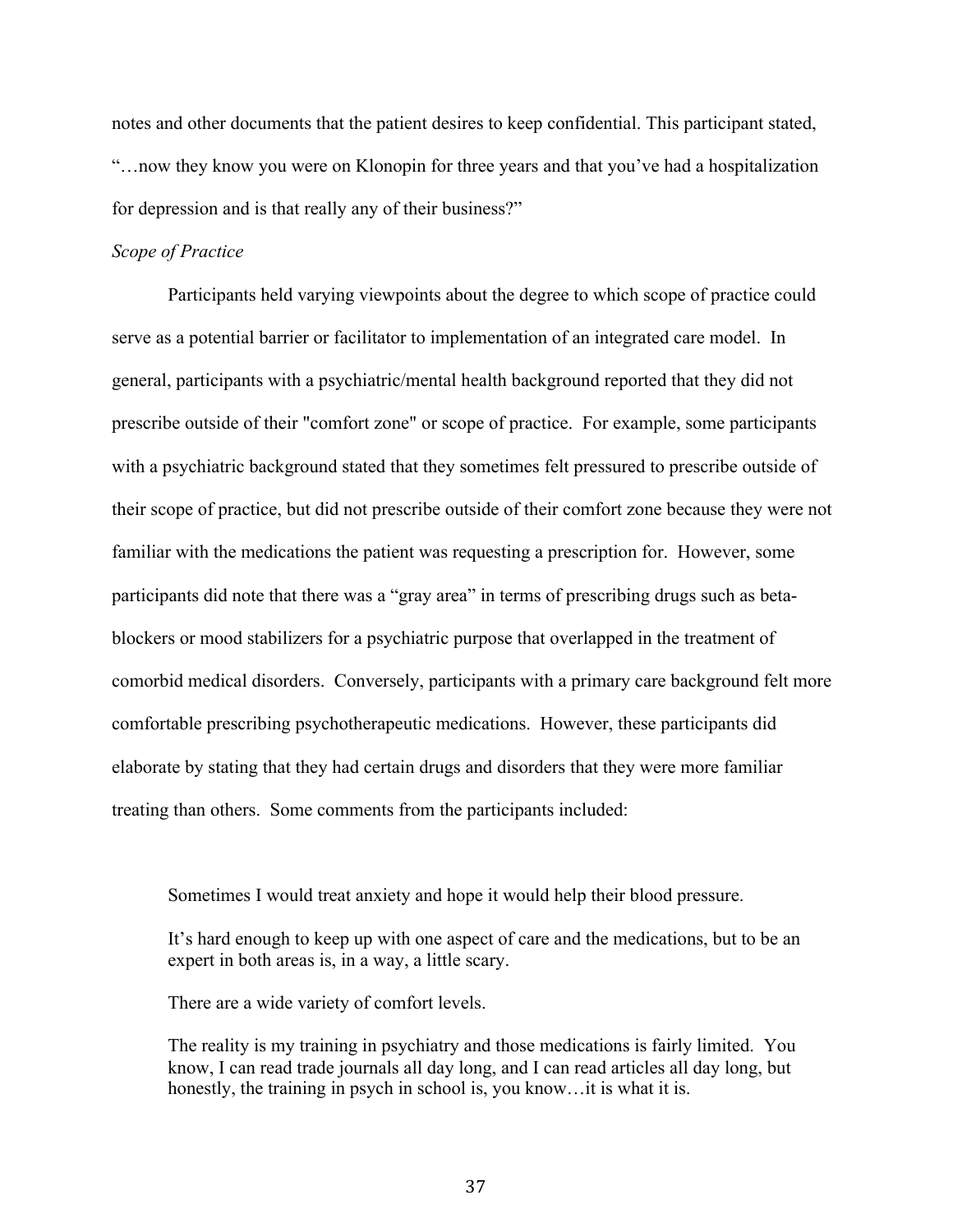Some participants pointed out that while they are glad that primary care providers are willing to address a person's mental health issues in the primary care setting, it can sometimes create problems for the patient later in treatment. One participant describes this experience:

If they [primary care providers] feel like it's in their scope of practice, that's fine. What I have discovered, and it's certainly not everyone, but the vast majority of primary care providers have a few medications and a few doses they feel comfortable using. So in some ways, that complicates things for us because then they eventually come to us and say, "I've tried every antidepressant and none of them have worked." And clearly, they're not bipolar. It just means they didn't get over 20 mg of Prozac.

#### **Discussion**

This study examined PC and PMH NP perspectives on integration of medical and psychiatric treatment. Some findings are similar to current research; in particular, several other studies have addressed the need for innovated treatment delivery systems to address the needs of increasingly complex patients with multiple comorbidities (Bartels, 2004; Prince et al., 2007; Sterling, Chi, & Hinman, 2011; Rees, Huby, McDade, & McKechnie, 2004). Both perceived facilitators and barriers to integration implementation that emerged in these study findings have also been reported in the literature. However, as Rees et al. (2004) notes, there are a limited amount of studies that have evaluated the impact of integrated care pathways on communication and collaboration within multidisciplinary teams.

Perceived facilitators that emerged as a result of this study included collaboration, education, and location of services. Similar themes have appeared in other studies. Rees et al. (2004) discussed positive outcomes and provider experience from implementation of an integrated care model, including communication, collaboration, education, and location. Rees et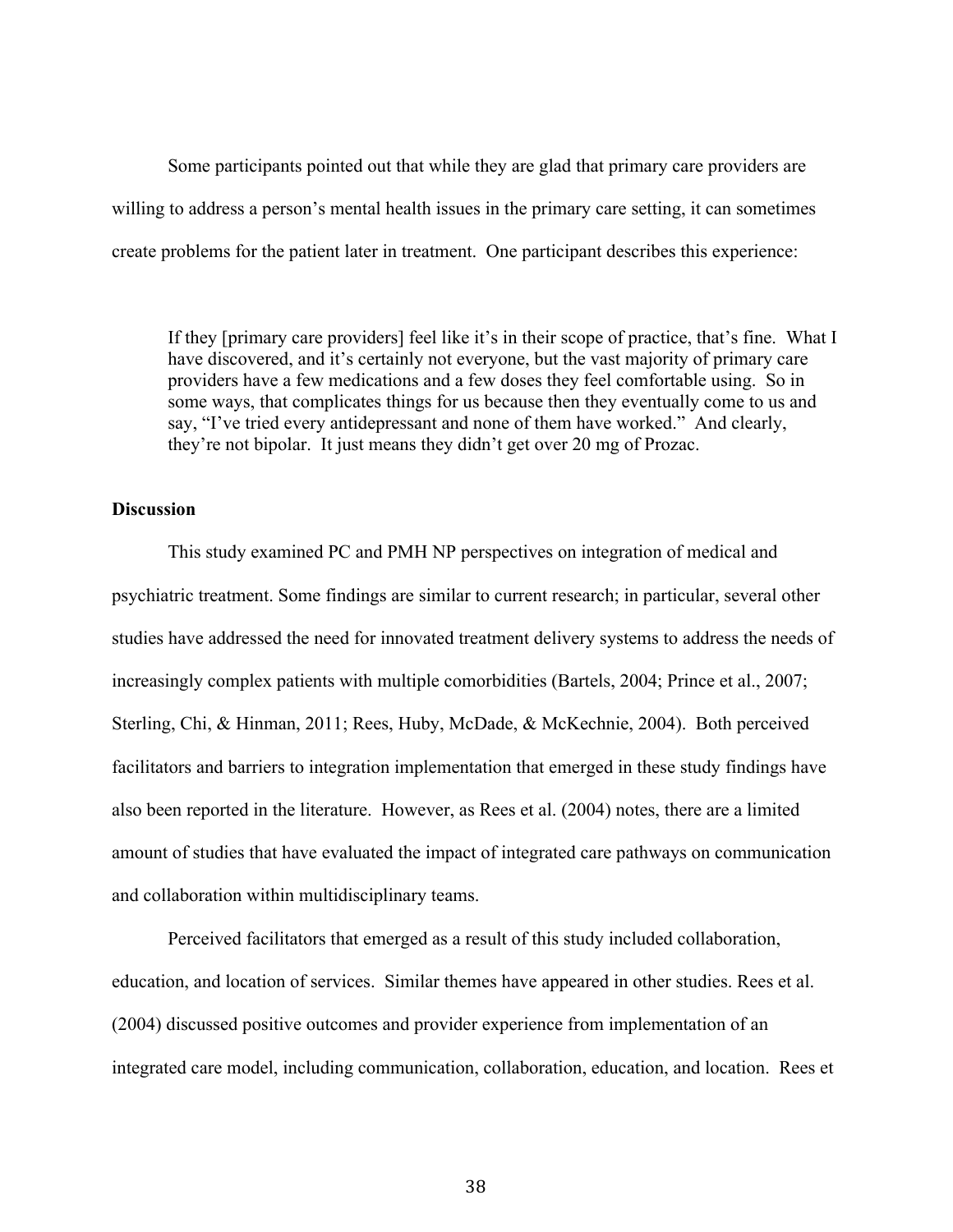al. (2004) notes, "teams talked very positively about joint working and identified the need to share roles, responsibilities and information" (p. 530). Rees at al. (2004) also discussed other facilitators to successful implementation of an integrated care pathway, including engaging in professional discussion and liaison, feeling supported, sharing the stress, and enjoying partnering with multidisciplinary providers to improve efficiency of services. Sterling et al. (2011) discussed the importance of providing education to providers who are unfamiliar with assessment or treatment of comorbid mental health or substance abuse disorders. Similarly, participants of this study strongly emphasized the importance of education across disciplines. Participants believed that education would not only facilitate implementation of an integrated care model, but would also facilitate collaboration between patient and provider, between providers, and between disciplines.

Perceived barriers that emerged in this study include finances and reimbursement, patient characteristics, and scope of practice. While participants' views on financial status and reimbursement were largely undesirable, Sterling et al. (2011) reports that this perceived barrier could be improved upon if there is a change in the current practice of gearing reimbursement towards long term disease management of comorbid disorders instead of the current practice, which focuses on acute disease.

Sterling et al. (2011) also reflects participants' views on patient characteristics such as stigma and confidentiality as a perceived barrier by noting that this complex patient population experience discrimination from society, providers, family members, and themselves. Sterling et al. (2011) explains, "Under these circumstances, it is difficult for patients to assume the role of proactive consumers, empowered to demand the highest quality, coordinated health care" (p. 342). Participants' views on the perceived barrier of confidentiality parallel concerns in the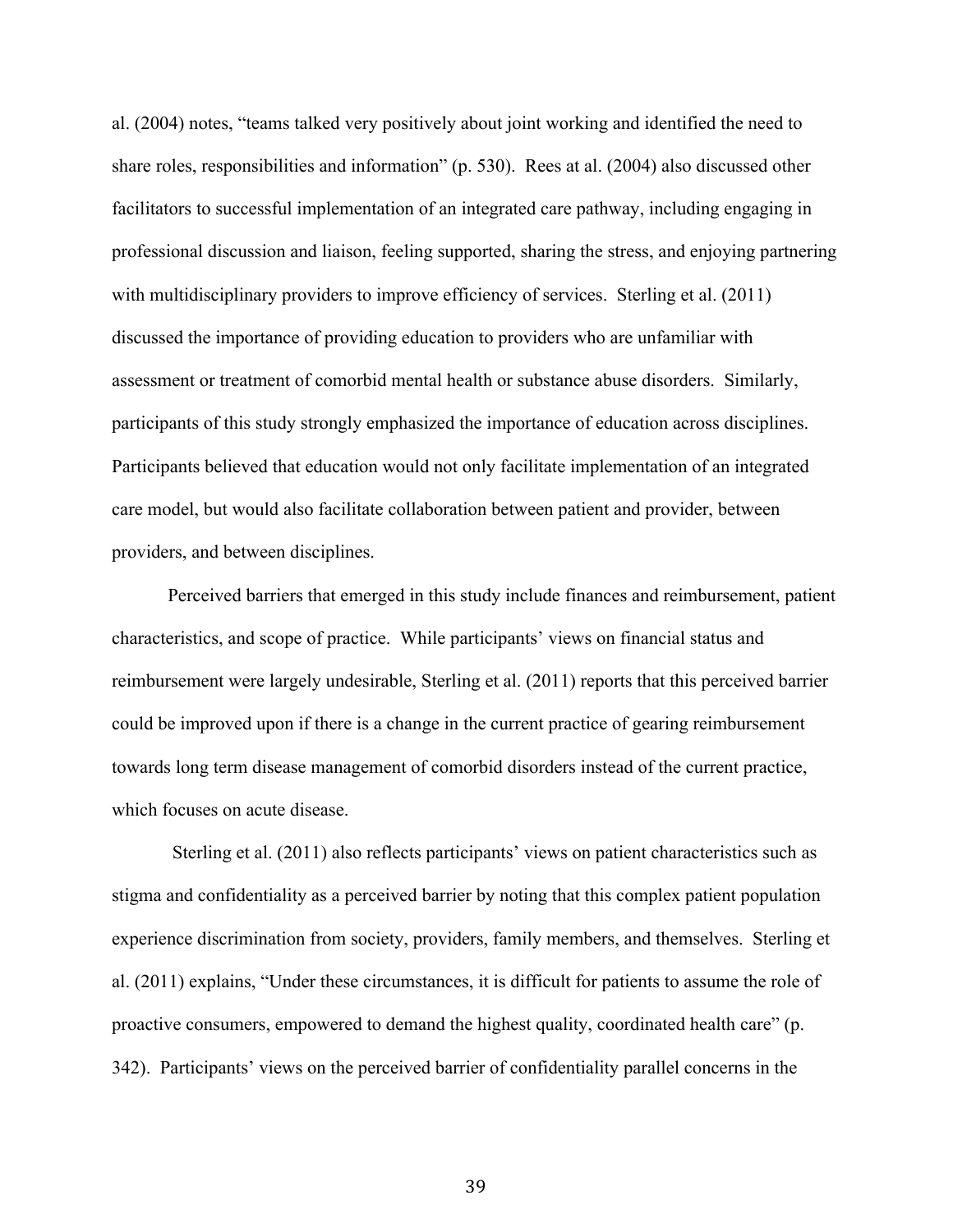literature. However, Sterling et al. (2011) reports that if confidentiality and privacy concerns can be adequately addressed, sharing patient information through the electronic medical record has the potential to drastically impact collaboration in a positive manner.

Scope of practice was not widely addressed within the literature. It is apparent from participants' statements that this is a major issue in discussion of implementation of an integrated care model. It continues to be a "gray area" in terms of practice considerations between disciplines and this topic requires further studying and investigation. For example, guidelines outlined in the scope of practice manuals/handbooks that a provider references when treating and prescribing complex individuals, needs to be more explicitly explained. Family or primary care providers obviously have a wider scope in terms or prescriptive authority. However, how wide does this scope reach? As the research conducted in this study shows, most prescribers have a comfort level in terms of how far they will go in prescribing agents they are not necessarily comfortable with. For those prescribers that have a high level of confidence in their prescribing ability, to what lengths will they go to treat their patient, even it if may be outside of their comfort zone? Oftentimes, it appears that this evolves into an ethical dilemma with providers. Is it necessarily illegal for a primary care provider to manage multiple psychotropic medications for a patient? No. Is it unsafe? Probably. Conversely, mental health providers come up against a similar ethical dilemma when treating patients with multiple medical comorbidities that have difficulty accessing primary health care services. Because of this, there needs to be some unequivocal guidelines set for providers to reference when treating these patients in order to provide safe, quality health care to these individuals.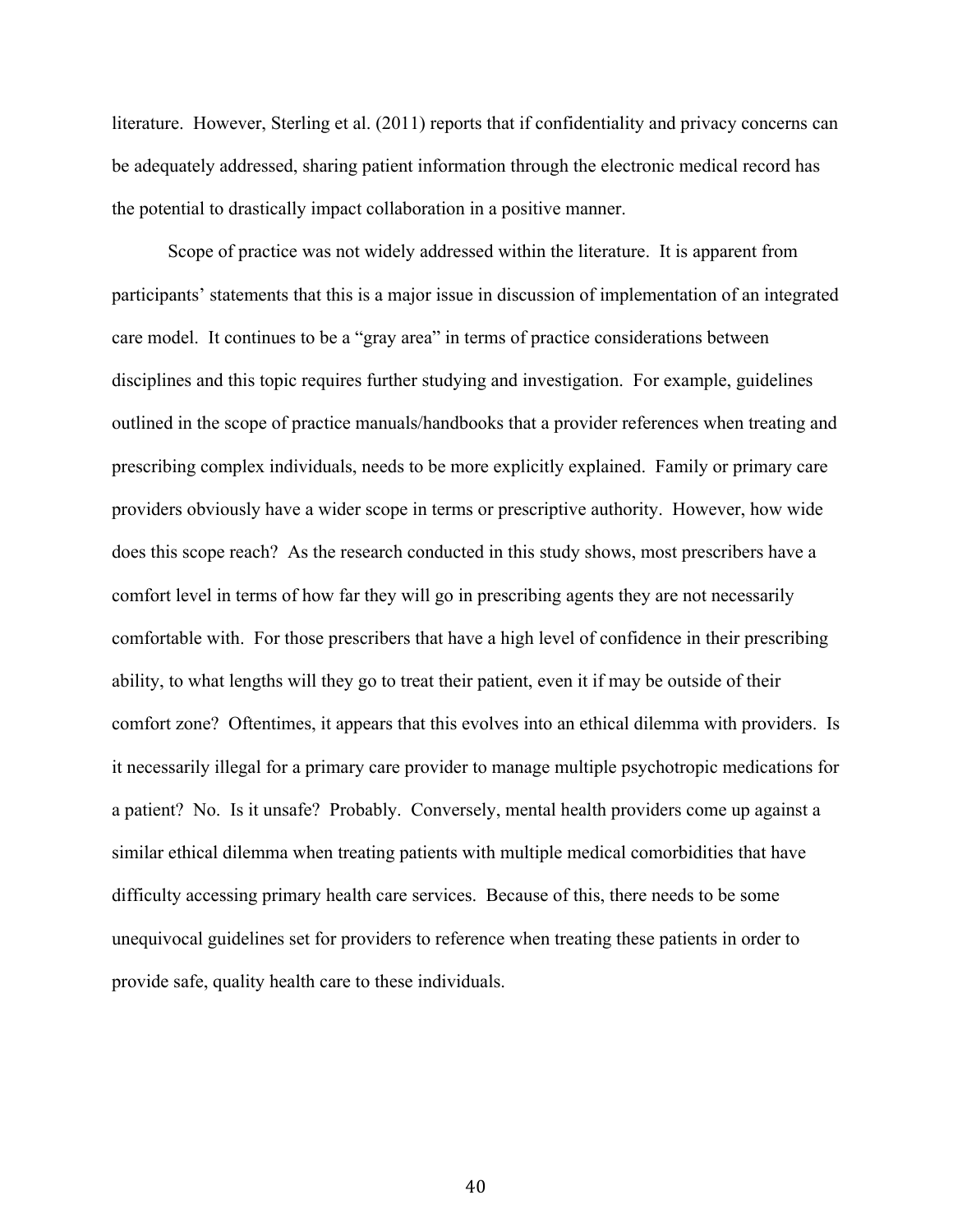#### **Implications for Nursing Practice, Education, and Research**

The findings from this study are very preliminary and much remains to be studied about implementation of an integrated care model in the outpatient setting. As mentioned by a participant in this study, the gap between mental health research and practice is vast. There are several challenges remaining in the exploration of implementing an integrated care model between primary and behavioral health. The disadvantage to research thus far is that there is not much information in the literature regarding integrated services as described in this study. Perceived barriers such as financial constraints, reimbursement, stigma, confidentiality, and scope of practice are enormous obstacles that must be conquered before a successful shift to integrated health care is achieved.

The author supports the participants' comments and recommendations regarding the formation of an integrated health care model in the future. Nursing researchers and policymakers need to continue to advocate for increased reimbursement for services and lobby against insurance companies with massive deductibles, as well as countless restrictions on visits and medications. Additionally, further education for patients, providers, and disciplines needs to be addressed. There cannot be successful communication, collaboration, or integration if providers don't understand what resources are available to them to provide the highest quality of patient care. Nursing education needs to be restructured to include strategies for multidisciplinary treatment, stigma and confidentiality sensitivity training, and approaches to successful collaboration.

Unmistakably, a practice change in the way providers treat patients with comorbid medical or mental health disorders is warranted. Further research on how to break down the described barriers in order to achieve successful integration of primary and behavioral health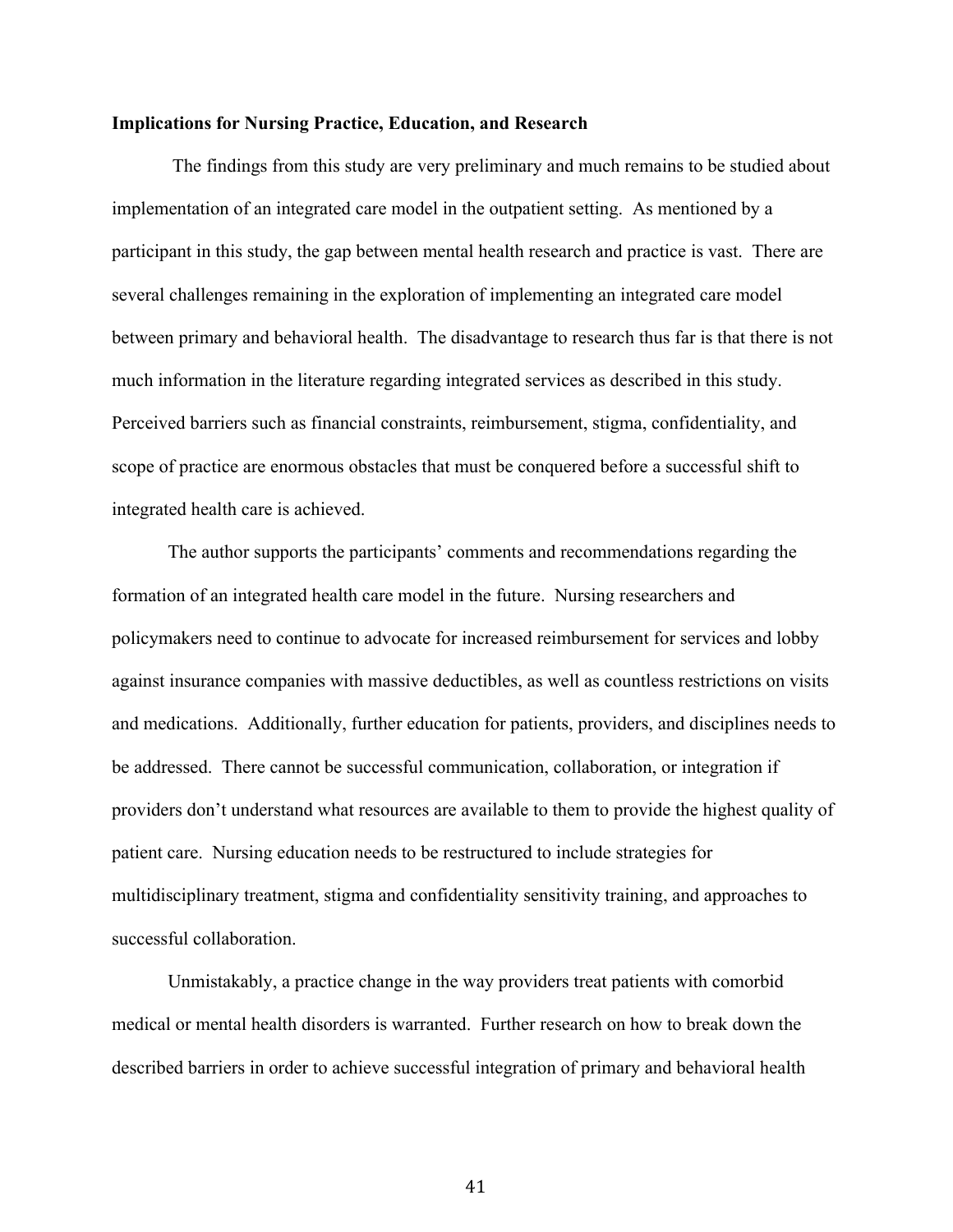care is needed. The Doctorate of Nursing Practice (DNP) degree contains within its curriculum the preparation for providers to be able to lead a change in practice and improve the quality of evidence-based care. The DNP provides an opportunity for complex practice as well as faculty and leadership roles (The American Association of Colleges of Nursing, 2006). The AACN (2006) also provide "enhanced knowledge to improve nursing practice and patient outcomes and enhanced leadership skills to strengthen practice and health care delivery" (p. 5). The DNP Essentials include much influence from the Institute of Medicine (IOM) that have guided the formation and development of robust DNP programs. Part of these influences and recommendations include restructuring of education for health professionals to include enhanced delivery of care by being active members of an interdisciplinary team while emphasizing evidenced-based practice, quality improvement, and informatics (AACN, 2006). Informatics and information technology are also highlighted as important aspects of the DNP program guidelines. Part of the development involving information technology and informatics involves collecting data, generating evidence, analyzing data, designing evidence-based interventions, predicting and analyzing outcomes, and identifying gaps in evidence for practice (AACN, 2006). Overall, the AACN (2006) outlines the importance of developing leadership roles by focusing on collaboration and facilitating successful interprofessional practice relationships. Hopefully, the information gathered in this study combined with several other similar studies (Rees et al., 2004; Sterling et al., 2011; Prince et al., 2007, Bartels, 2004), can provide a foundation for future nursing researchers to build upon. It is the hope that through future nursing education, research, and practice, an improved health care system can be created for this complex patient population.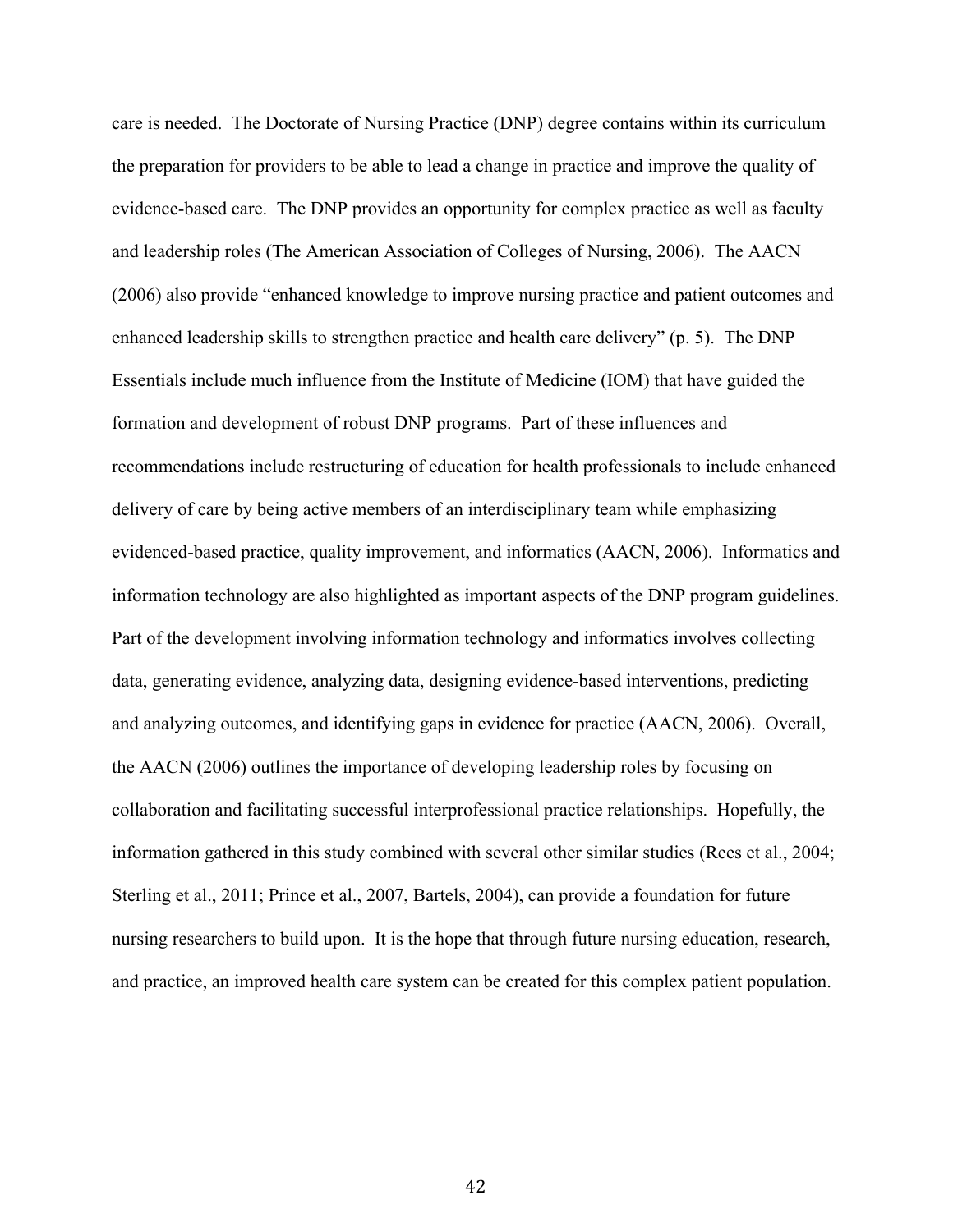#### References

American Academy of Colleges of Nursing (2004). DNP Essentials. Washington, DC

- Bartels, S.J. (2004) Caring for the whole person: Integrated health care for older adults with severe mental illness and medical comorbidity. *Journal of the American Geriatrics Society* 52, S249-S257.
- Burgeois, J.A., Hilty, D.M., Servis, M.E., & Hales, R.E. (2005) Consultation-Liason psychiatry advantages for healthcare systems. Dismanagement Health Outcomes 13 (2) 93-106.
- Cassels, C. (2011) Much lower life expectancy in the mentall ill. *Br J Psychiatry (199)*  441-442*.* http://www.medscape.com/754902.
- Gray, R., Hardy,, S. & Anderson, K.H. (2009) Physical health and severe mental illness: If we don't do something about it, who will? *International Journal of Mental Health Nursing 18,* 299-300.
- Hardy, S., White, J., Deane, K., & Gray, R. (2011) Educating healthcare professionals to act on the physical needs of people with severe mental illness: A systematic search for evidence. *Journal of Psychiatric and Mental Health Nursing 18*, 721-727.
- Lincoln, Y.S. & Guba, E.G. (1985) *Naturalistic Inquiry*. Thousand Oaks, CA: Sage Publications.
- Miles, M.B., & Huberman, A.M. (1994). *Qualitative data analysis: An expanded sourcebook*   $(2^{nd}$  ed.). Thousand Oaks, CA: Sage.
- Pomerantz, A.S., Corson, J.A., & Detzer, M.J. (2009) The challenge of integrated care of mental health: Leaving the 50 minute hour and other sacred things. *Journal of Clinical Psychology in Medical Settings 16*, 40-46.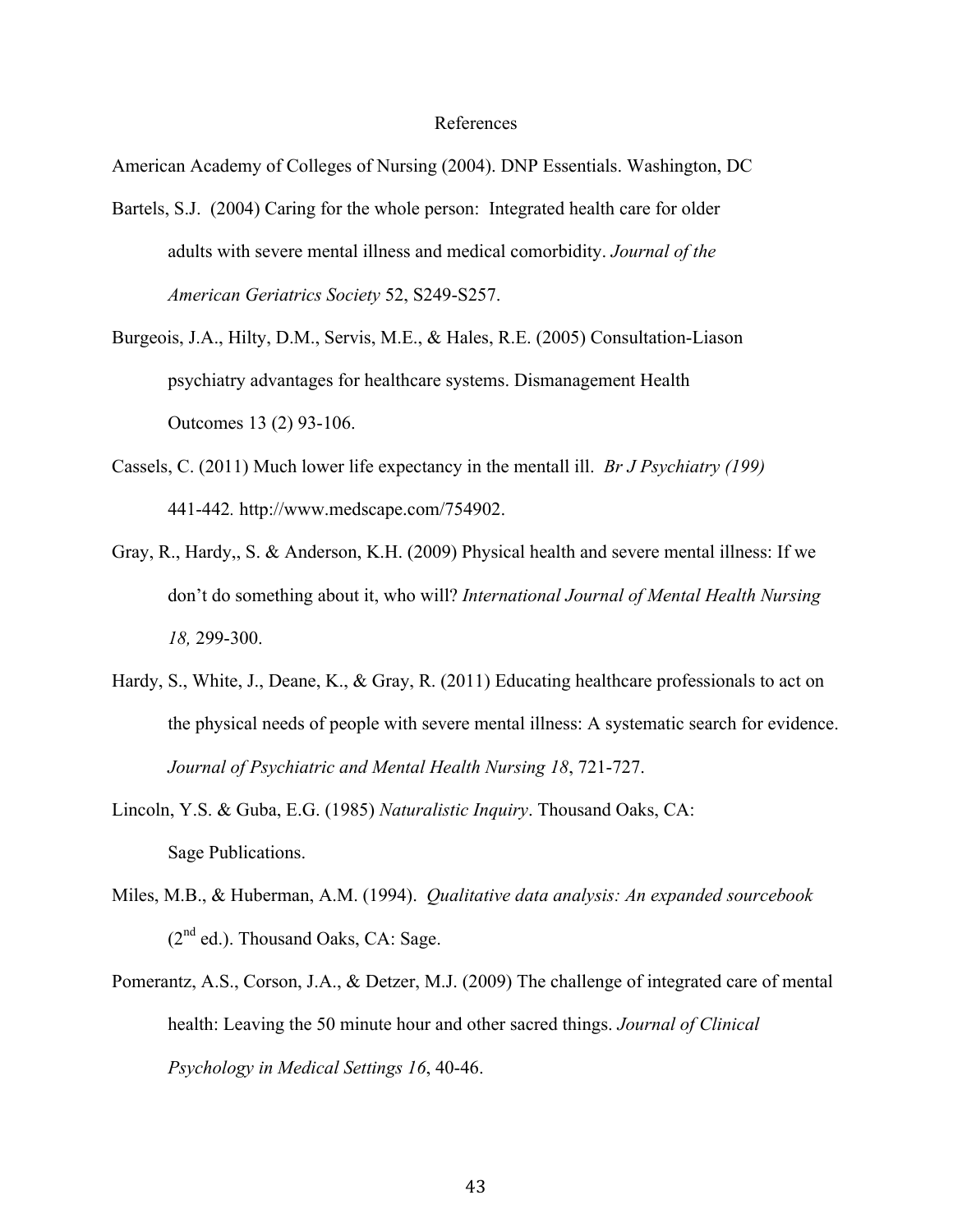- Prince, M., Patel, V., Saxena, S., Maj, M., Maselko, J., Phillips, M., & Rahman, A. (2007). No health without mental health. *Lancet, 370*, 859-877.
- Rees, G., Huby, G., McDade, L., & McKenchie, L. (2004) Joint working in community mental health teams: Implementation of an integrated care pathway. *Health and Social Care in the Community 12*(6), 527-536.
- Schmitz, N., & Kruse, J. (2002) The relationship between mental disorders and medical service utilization in a representative community sample. *Soc Psychiatry Psychiatr Epidemiol 37*, 380-386.
- Stanley, S.H., & Laugharne, J.D.E. (2011) Clinical guidelines for the physical care of mental health consumers: A comprehensive assessment and monitoring package for mental health and primary care clinicians. Australian and *New Zealand Journal of Psychiatry, 45,* 824-829.
- Sterling, S., Chi, F., & Hinman, A. (2011) Integrating care for people with co-occurring alcohol and other drug, medical, and mental health conditions. *Alcohol Research & Health 33*(4), 338-349.
- Stigma of Mental Illness. (2013, October 4). Retrieved July 2, 2014 from http://www.cdc.gov/mentalhealth/data\_stats/mental-illness.htm.
- World Health Organization Mental Health: Strengthening Our Response. (2014, August). Retrieved July 2, 2014 from http://www.who.int/mediacentre/factsheets/fs220/en/.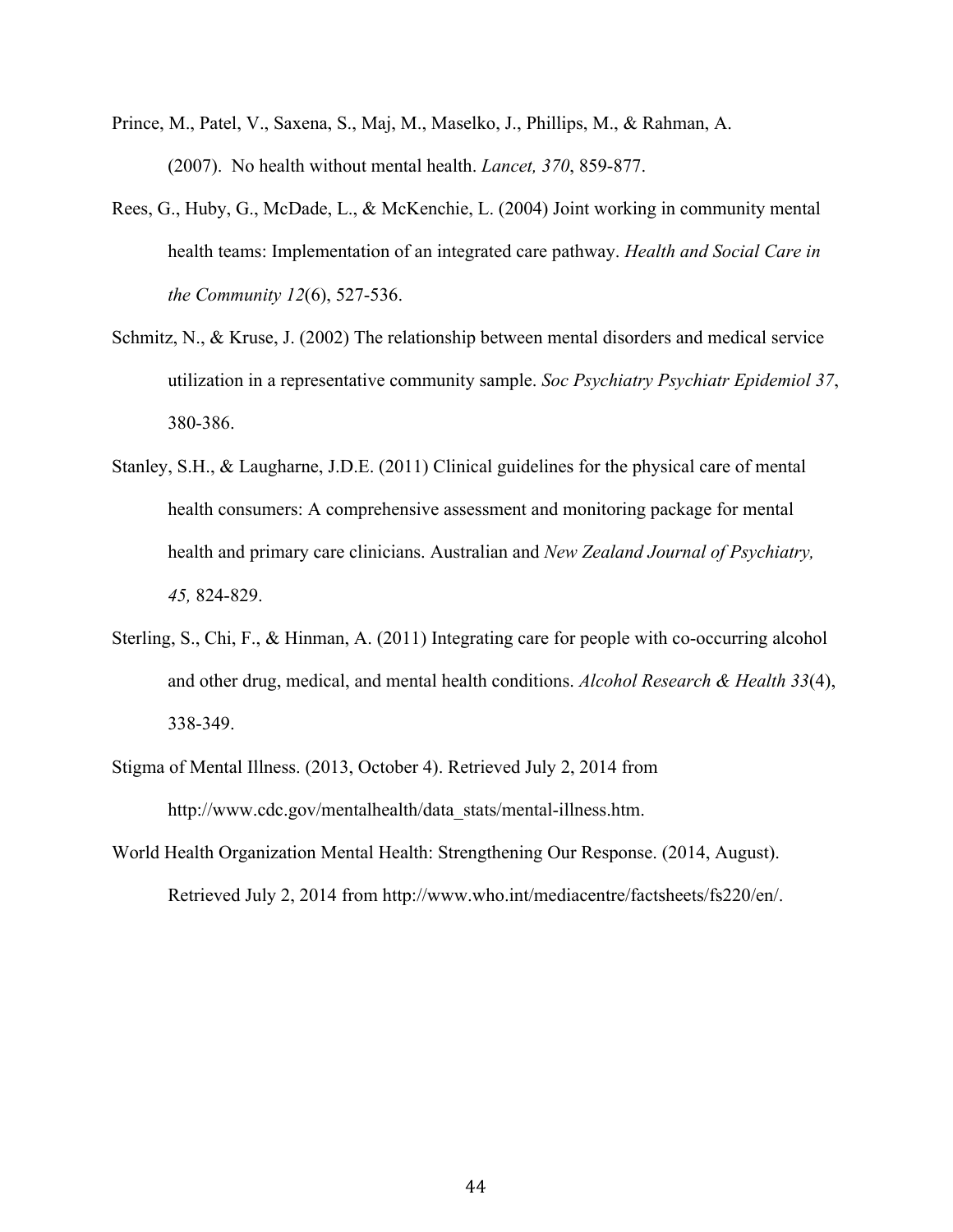Proposal for a Comorbidity Screening Program at A Community Based Wellness Center

Holly Gray, RN, BSN

University of Kentucky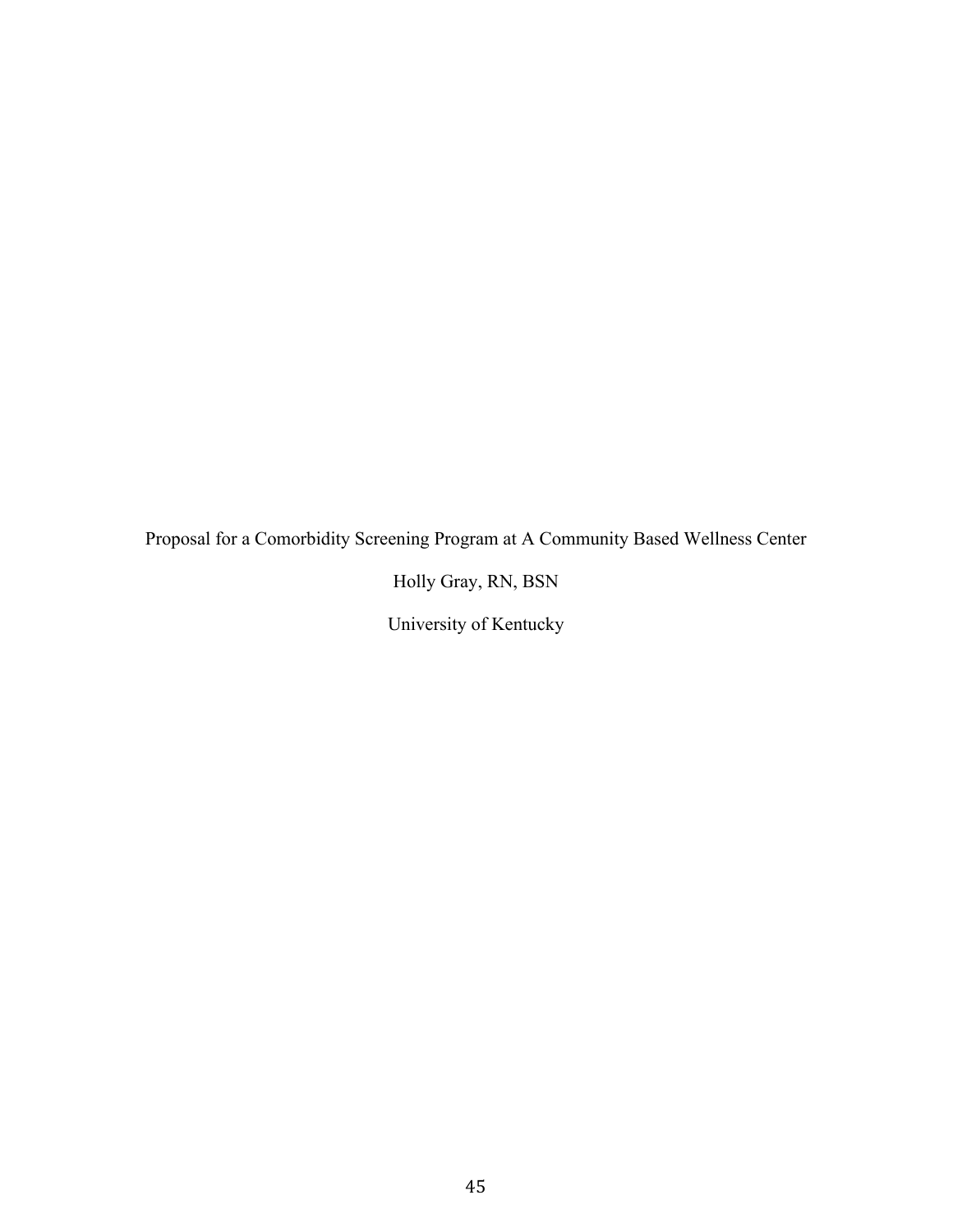#### **1. PROGRAM DESCRIPTION**

#### 1.1 AIMS

This proposal aims to describe an evaluation of the screening process for common comorbid medical illnesses and substance abuse disorders during the initial psychiatric evaluation at a local community based health and wellness program for the homeless population. The wellness center provides services for the homeless and at-risk population, including shelter and transitional housing, substance abuse treatment, social services, health clinics, and mental health care. More specifically, this proposal will describe procedures for evaluation frequency of screening for comorbid hypertension, hypercholesterolemia, obesity, smoking, diabetes, and substance abuse during the initial psychiatric evaluation. Furthermore, the evaluation will assess the frequency of referrals to primary care treatment for these comorbid illnesses among the homeless population who are seen at the program for an initial psychiatric evaluation.

#### 1.2 BACKGROUND AND SIGNIFICANCE

People diagnosed with serious mental illness often face stigma from both society and healthcare providers. The negative attitudes toward this vulnerable population can hinder the quality of care being provided to the patients. Yadev, Arya, Kataria, and Balhara (2012) conducted a study to examine the impact of psychiatric education and training on the attitudes of medical students toward the mentally ill population. This study also measured negative attitudes towards the mentally ill, most specifically stigma against this population, which were described as iatrogenic. Study findings suggested that these negative attitudes may not only be harmful from a patient care point of view, but can also negatively impact society's view of mental health disorders (Yadev et al., 2012).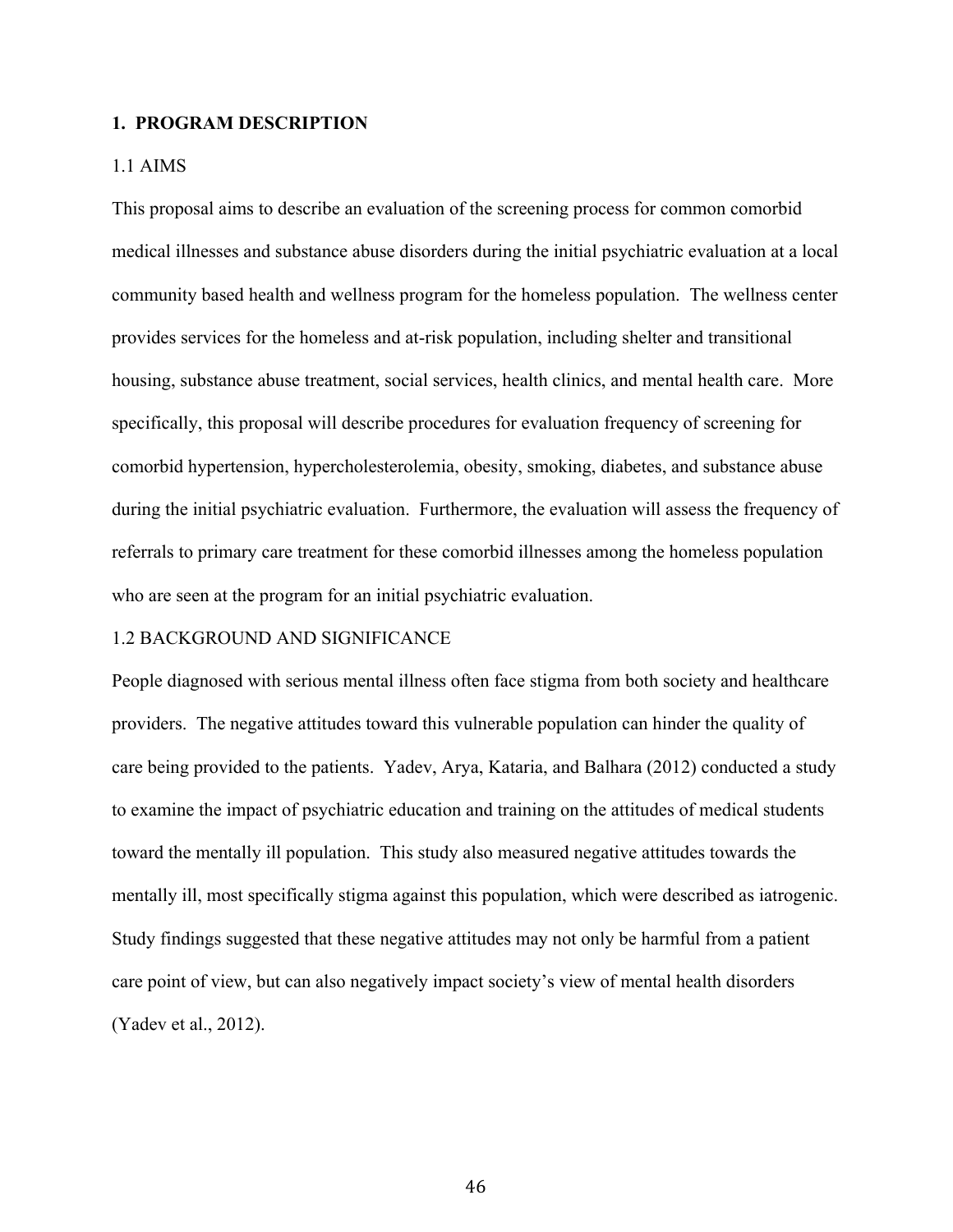In recent years, more studies have been conducted on the prevalence of co-occurring mental and physical illness. A high prevalence of comorbid physical illnesses has been found in patients with anxiety and panic disorders. For example, Harter, Conway, and Merikangas (2003) found that patients with panic disorders were more likely to have comorbid medical disorders such as "angina, mitral valve prolapse, idiopathic cardiomyopathy, labile hypertension, respiratory illness, migraine headaches, peptic ulcer disease, diabetes mellitus, or thyroid disease" (p. 314).

Rates of untreated comorbid psychiatric and medical illness among the homeless population are high. For example, the prevalence of psychiatric disorders among patients served at a Boston-area homeless shelter was estimated at over 40% (Surber, Dwyer, Ryan, Goldfinger, & Kelly, 1988). Comparable prevalence rates were also seen at 4 other shelters, located in different states included in the study. The most prevalent psychiatric disorders found within this population were schizophrenia, major affective disorders, substance abuse, and personality disorders (Surber et al., 1988). In addition, these residents had several physical health illnesses, including hypertension, other arteriosclerotic cardiovascular diseases, major infections, nutritional and vitamin deficiencies, and peripheral vascular disease.

A provider's inability or unwillingness to treat complicated physical or mental health issues or lack of access to treatment presents high risk for negative health-related outcomes in this vulnerable population. In order to best serve this population, primary care and mental health providers must posses the skills and knowledge base to treat or refer for illnesses commonly seen in this population, and advocate for increased access to comprehensive care to advocate for this population across the gamut of both mental and physical ailments. Inadequate or non-existent treatment for this population can potentially result in higher rates of hospital stays for outpatient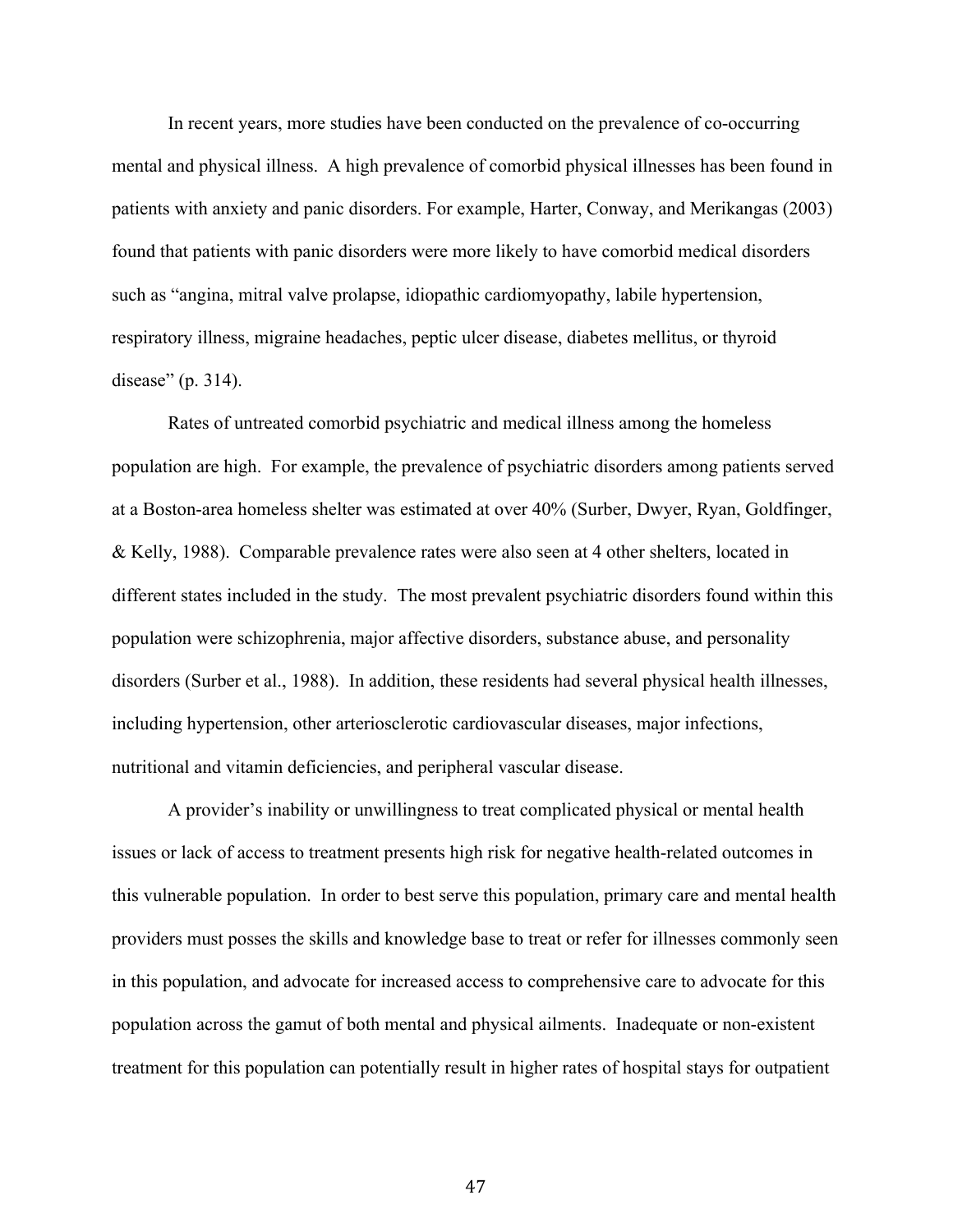procedures, as well as longer length of hospitalization, and increased expenditures for emergency treatment for these individuals.

Persons seeking psychiatric services through this community based wellness center should be screened and referred for comorbid medical illnesses and substance abuse. The recommended procedures for screening and referral will constitute a comprehensive assessment to guide treatment and avoid unnecessary testing, procedures, and treatment. Persons who are found to have comorbid medical illness and/or substance abuse disorders should also be referred to the appropriate services. If mental health providers are more meticulous in ruling out possible physical illness, time and money can be saved on treatment modalities that may not be targeting the underlying issue. Jacobson, Groot, and Samson (1997) stated,

"If co-existing psychiatric symptoms and/or illnesses contribute to the impaired quality of life found among patients with chronic medical conditions then it may be possible to influence the quality of life of such individuals by greater attention to identification and treatment of these coexisting psychiatric problems" (1997, p. 11).

Based on the studies evaluated, screening for substance abuse and comorbid medical disorders can inform providers' decisions about provision of treatment or referral to an outside specialty for illness management. Such informed decision-making can improve the health and quality of life for patients. It is important to assess whether adequate assessment, treatment, and referral is being completed in one of the most vulnerable mentally ill populations, the homeless.

#### **2. EVALUATION FOCUS**

#### 2.1 OBJECTIVE

This report describes a proposal for a 5-year evaluation of the screening and referral process and outcomes of a local community based wellness center. Three main questions provide an overarching guide to the proposed evaluation of the processes, outcomes and impact of screening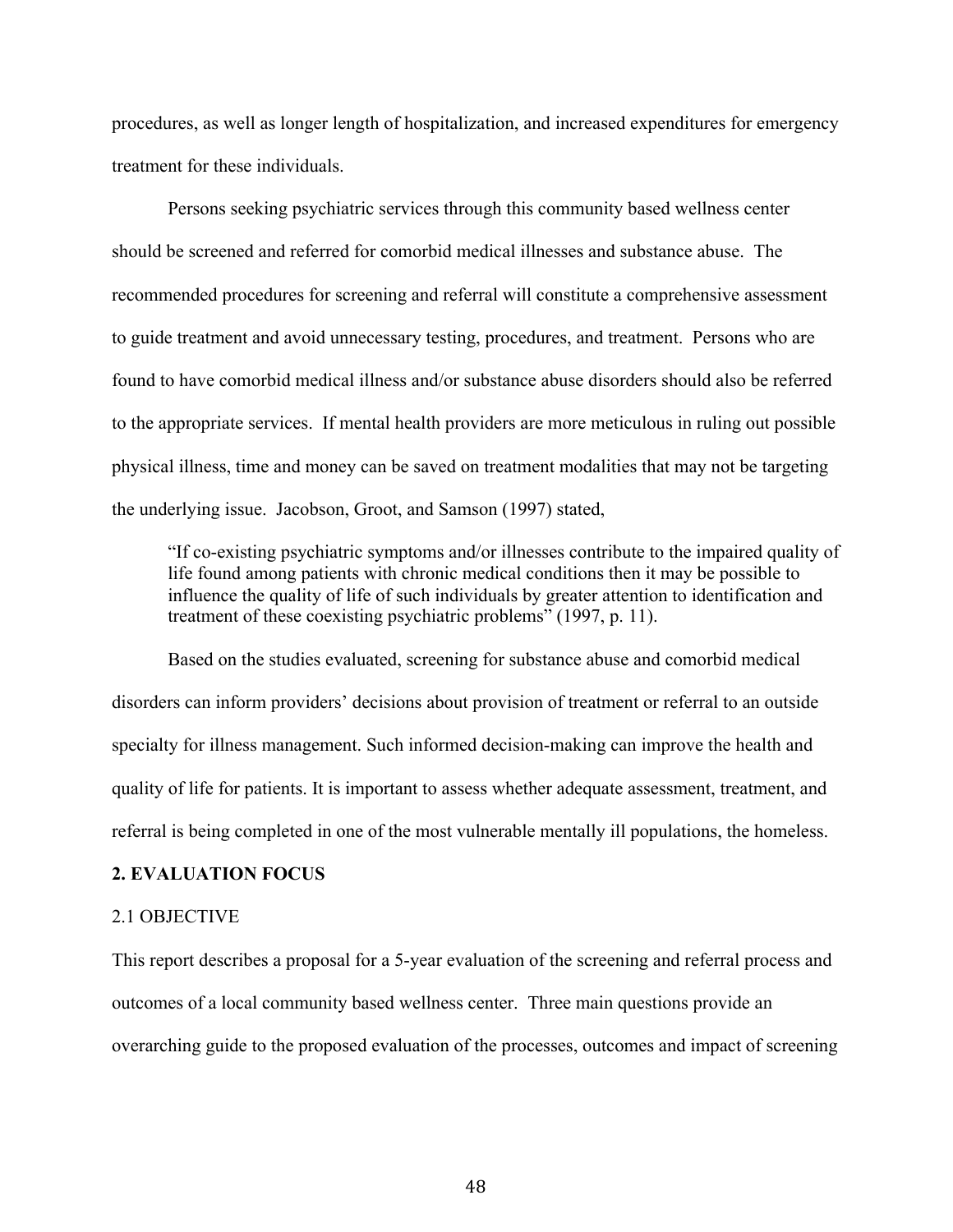and referral procedures within the community-based wellness center in terms of its processes, outcomes, and impacts. These questions include:

- 1. Process Questions:
- 1.1 What is the reach of the wellness program?

1.2 What is the dose of the wellness program for intended participants?

- 2. What is the provider fidelity to elements of the screening and referral protocol?
- 3. What are the outcomes of those participating in this community based wellness program?
- 4. What is the impact of the community based wellness program on rates of substance abuse, cardiovascular disease, respiratory disease, diabetic complications, and hospitalizations?

Table 1 presents the evaluation model with different aspects of the evaluations, questions answered, assessment and evaluation of these questions, and the specific data sources used for each evaluation.

The process evaluation addresses the first questions regarding the reach of the community based wellness program toward its intended audience. For this aspect of the evaluation, the community based wellness center's approach to reaching homeless individuals with complex mental health and medical comorbidities will be examined along with the screening and referral process. The dose will address the number of elements that are screened, and the fidelity assessment will assess provider adherence to the screening protocol.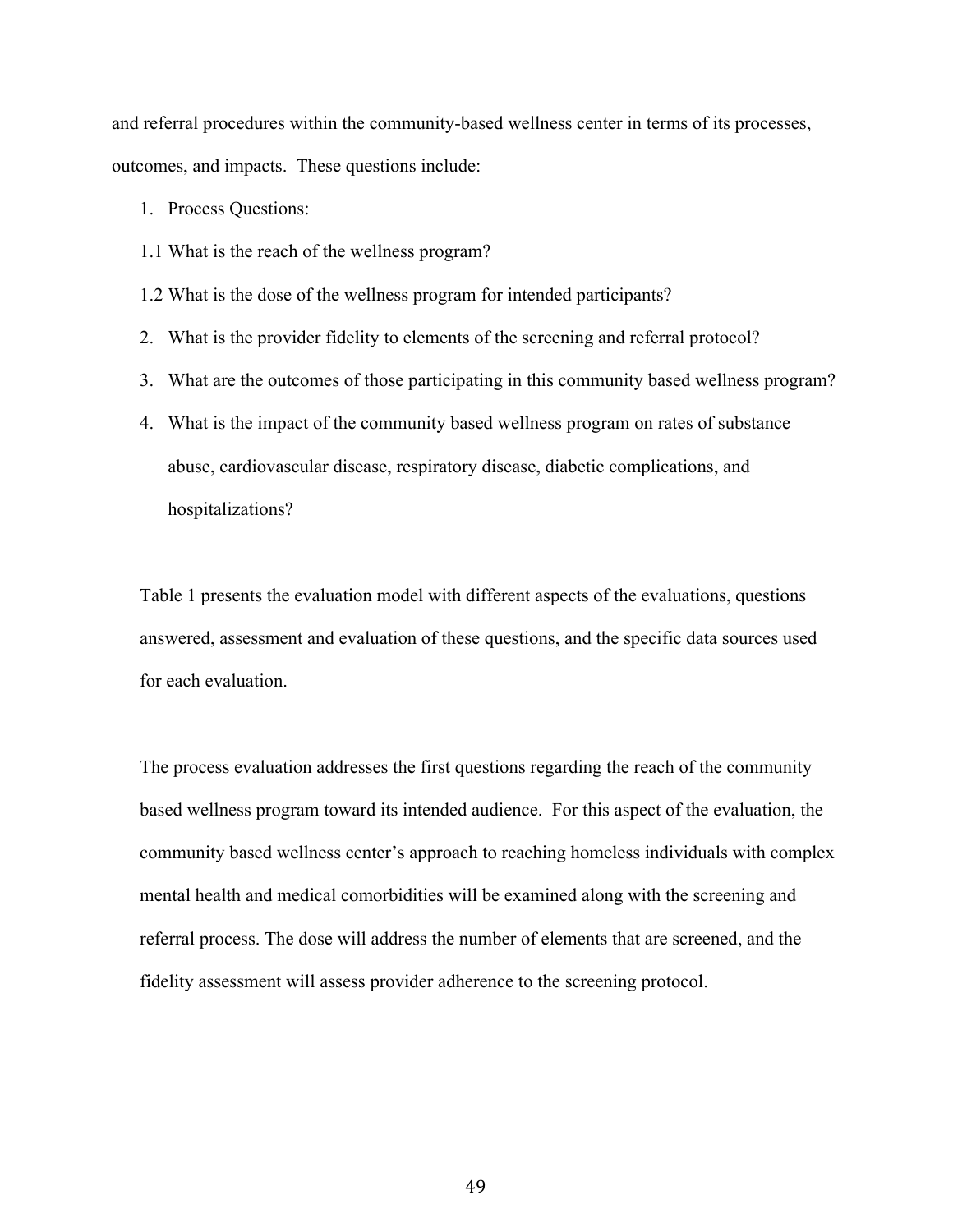The outcome evaluation will involve examining the success of this community based health and wellness program in improving substance abuse cessation, blood pressure, blood glucose, weight, smoking cessation, and cholesterol. Attendance to programs within the community based wellness center and referral sources will be evaluated as well.

For the impact evaluation, a reduction in the rates of substance abuse, cardiovascular disease, respiratory disease, diabetic complications, weight/BMI, and hospitalizations for these comorbid disorders will be evaluated. This evaluation targets the broader community impact on chronic disease processes and reduction in medical comorbidities for the homeless population that might not be addressed otherwise.

| <b>Evaluation</b>                   | <b>Questions to Answer</b>                                                                                                                                                                                                           | <b>Assessment &amp; Evaluation</b>                                                                                                                                                                        | <b>Data Sources</b>                                                                                                              |
|-------------------------------------|--------------------------------------------------------------------------------------------------------------------------------------------------------------------------------------------------------------------------------------|-----------------------------------------------------------------------------------------------------------------------------------------------------------------------------------------------------------|----------------------------------------------------------------------------------------------------------------------------------|
| <b>PROCESS</b><br><b>EVALUATION</b> | What is the reach<br>of the wellness<br>program?<br>What is the dose of<br>the wellness<br>program for<br>intended<br>participants?<br>What is the<br>provider fidelity to<br>elements of the<br>screening and<br>referral protocol? | Screening/Referral<br>1.<br>-Screened for<br>hypertension, diabetes,<br>obesity, smoking,<br>substance abuse,<br>hypercholesterolemia<br>-To wellness center<br>program<br>-To outside referral<br>source | 1. Electronic<br><b>Medical Records</b><br>-Percentage<br>screened on<br>initial<br>assessment<br>-Referral made<br>if indicated |
| <b>OUTCOME</b><br><b>EVALUATION</b> | What are the<br>outcomes of those<br>participating in this<br>community based<br>wellness program?                                                                                                                                   | 2. Improvement in parameters<br>for each comorbidity                                                                                                                                                      | 2. Electronic<br><b>Medical Records</b><br>-Percent of<br>clients with<br>documented<br>improved                                 |

Table 1. Evaluation Model for a Community Based Wellness Program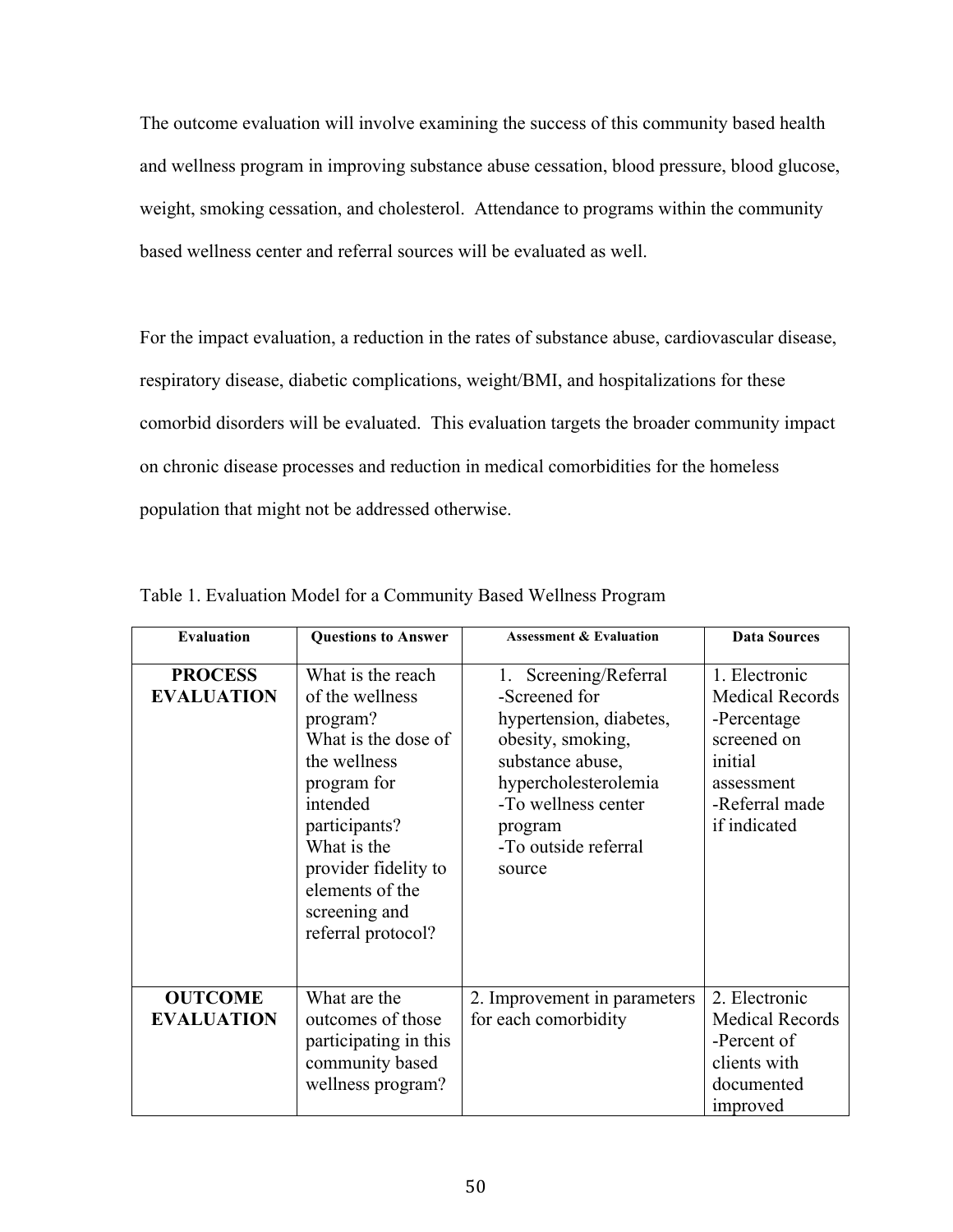|                   |                      |                              | parameters for   |
|-------------------|----------------------|------------------------------|------------------|
|                   |                      |                              | each             |
|                   |                      |                              | comorbidity      |
| <b>IMPACT</b>     | To what extent has   | 3. Overall reduction in      | 3. CDC records   |
| <b>EVALUATION</b> | this community       | community rates of           | of community's   |
|                   | based wellness       | comorbidities evaluated as   | incidence of     |
|                   | program impacted     | well as hospitalizations for | disease and      |
|                   | rates of substance   | these comorbidities          | hospitalizations |
|                   | abuse,               |                              |                  |
|                   | cardiovascular       |                              |                  |
|                   | disease, respiratory |                              |                  |
|                   | disease, diabetic    |                              |                  |
|                   | complications, and   |                              |                  |
|                   | hospitalizations?    |                              |                  |
|                   |                      |                              |                  |
|                   |                      |                              |                  |

#### **3. DATA SOURCES, DESIGN AND METHODS**

The setting of this evaluation will be a community based wellness center for the homeless population in Lexington, KY. The wellness center provides assistance to those in need by offering services including emergency shelter, recovery programs for both men and women, detention center recovery programs, mental health program, social services, referrals to health clinics, employment programs, transitional housing, services designed specifically for both Hispanic and veteran populations, mobile outreach, Al Anon, permanent housing, and educational opportunities. For this study, we will be focusing on the mental health program services. The services of the mental health program at the wellness center include psychiatric assessment and evaluation, medication assistance and monitoring, case management services, housing support services, payee services, service referrals, and transportation assistance.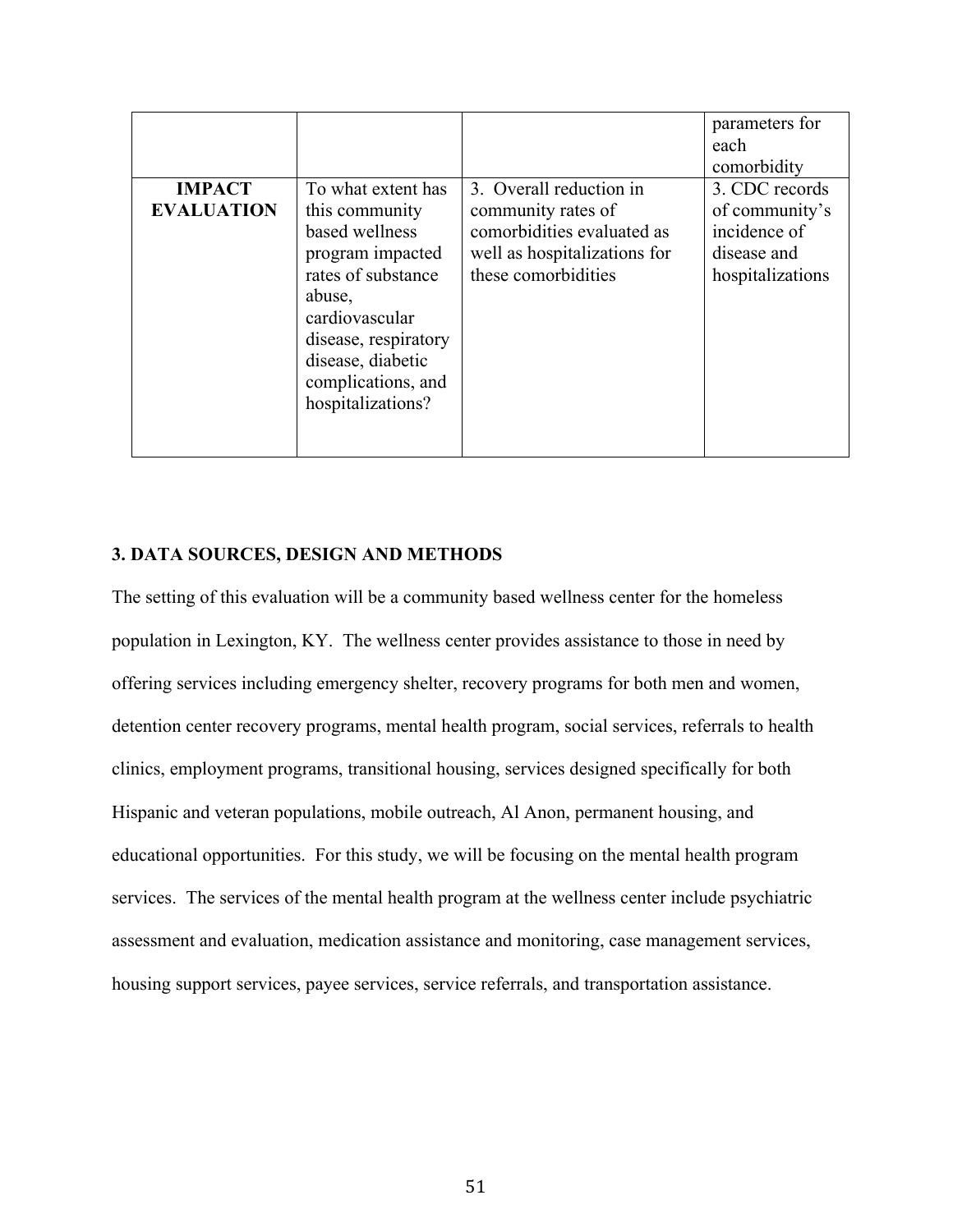#### 3.1 PROCESS EVALUATION

The primary elements of this process evaluation will assess:

- a) Screening and referral rates for abnormal blood pressure, blood glucose/HbA1c, weight, cholesterol, smoking, and substance abuse.
- b) Documentation of whether referral was made to a program within the wellness center or an outside source.

The study will be a retrospective descriptive analysis. For this study, the documentation of blood pressure, blood glucose, or HbA1c, weight, cholesterol, smoking, and substance abuse history will be evaluated by examining the electronic medical record. In addition, the documentation of successful referral to outside services for these comorbidities will be assessed. A random sample of medical records will be selected from among the total number of medical records with initial psychiatric evaluations and subsequent follow-up visits. Documentation in the patient chart of the aforementioned criteria completed by the providers employed at the community based wellness center will be the focus of this study.

The sample will consist of the medical record of all patients seeking an initial psychiatric evaluation over the past year. Inclusion criteria will include those patient records that have documentation of an initial psychiatric assessment over the past year that was conducted at the wellness center located in Lexington, Kentucky. The records of those who are considered "established patients," meaning they are seeking only follow-up appointments during the allotted one-year period, will be excluded from this study. Chart audits will be performed on this sample that includes the initial psychiatric evaluation and all subsequent follow-up visits over the next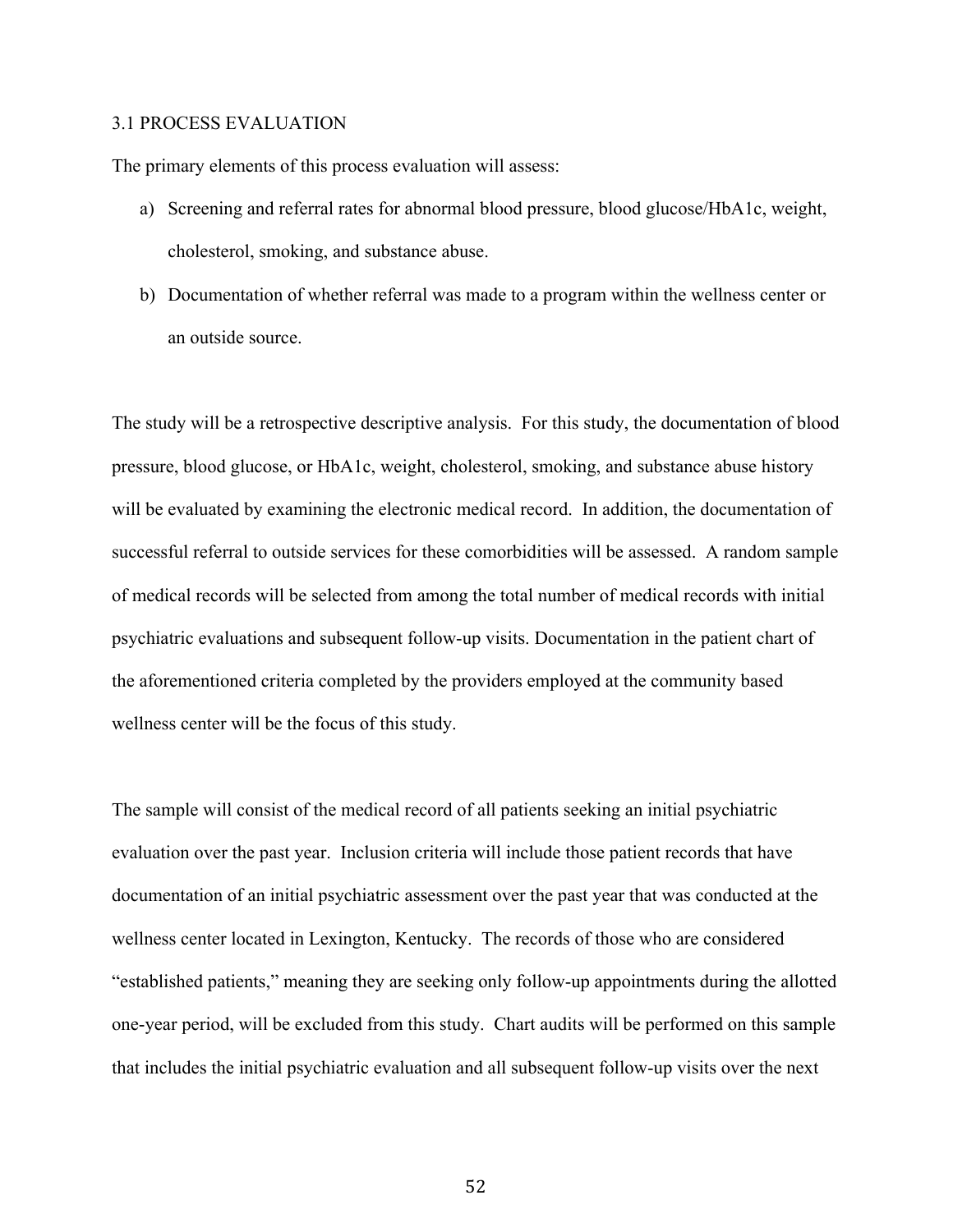one year. Those patients who have completed an initial psychiatric interview outside of the oneyear period will be excluded from this study. The data will be obtained from the medical record and entered into an SPSS spreadsheet.

For the process evaluation, reach will be calculated by using frequencies and descriptive statistics. This will be calculated with the formula: (number of patients screened and referred/number of patients seen at the clinic x100).

Dose will be measured by calculating the number of co-morbid medical illnesses screened by providers and the number of referrals that are made. Fidelity will be measured by examining the documentation on the components of the physical assessment.

See Appendix 2 for Process Evaluation Table

#### 3.2 OUTCOME EVALUATION

The primary outcomes for this outcome evaluation were:

a) Improvement in parameters for each comorbidity.

For this outcome, the improvement in parameters for each of these comorbidities is defined as if the participants are attending the referral source appointment or program they were referred to within or without the wellness center. Also, it is an improvement in parameters set for blood pressure, glucose, weight, smoking cessation, substance abuse, and cholesterol. This will be evaluated by whether or not the participant has either stopped smoking or abusing substances or started an exercise or wellness program. See Appendix 3 for Outcome Evaluation Table.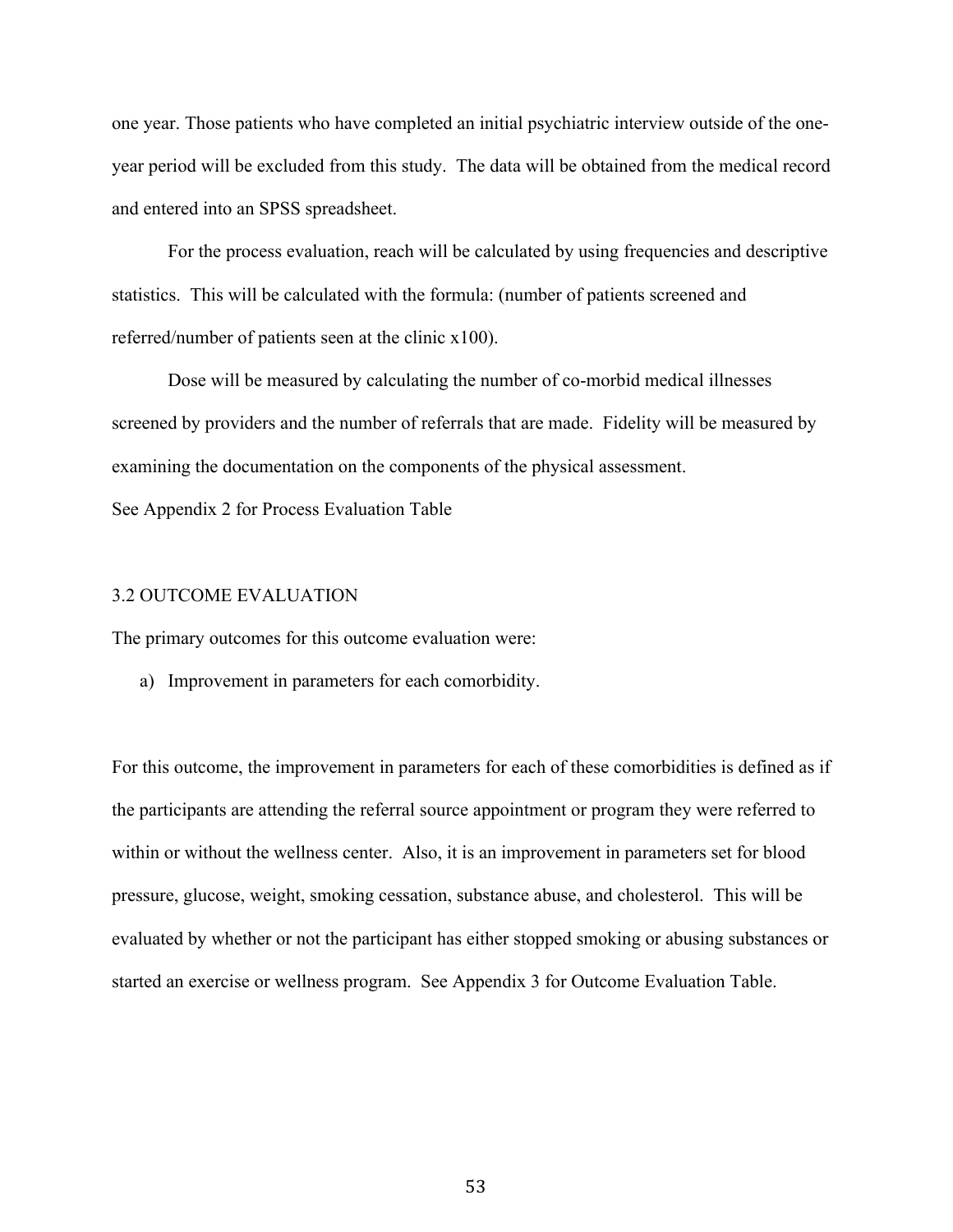To examine if improvement in parameters are present in this client sample, we will evaluate whether there is documentation of improved blood pressure, blood glucose/HbA1c, weight, cholesterol, smoking, or substance abuse during the follow-up visits at one, three, and five years following the initial psychiatric evaluation. We will also measure whether there is documentation of client self-reporting of successful substance abuse referral services following the initial psychiatric evaluation. We will be noting whether treatment has been initiated for hypertension, diabetes, obesity, hypercholesterolemia, smoking, or substance abuse in this population.

#### 3.3 IMPACT EVALUATION

The primary outcomes for the impact evaluation were to determine:

a) Overall reduction in community rates of comorbidities evaluated as well as hospitalizations for these comorbidities.

Descriptive observational data will be used to assess changes in the rates of these comorbidities as a result of the wellness center referral program over time. Also, the rate of hospitalizations related to these comorbidities will be evaluated, including decrease in cardiovascular disease, respiratory disease, diabetic complications, and hospitalizations.

#### **4. CONCLUSIONS AND RECOMMENDATIONS**

The goal of this pilot program proposal is to evaluate the percentage of clients who are appropriately referred to an outside provider by the community based wellness center, to identify gaps in practice that require further education and provide data for revision of practice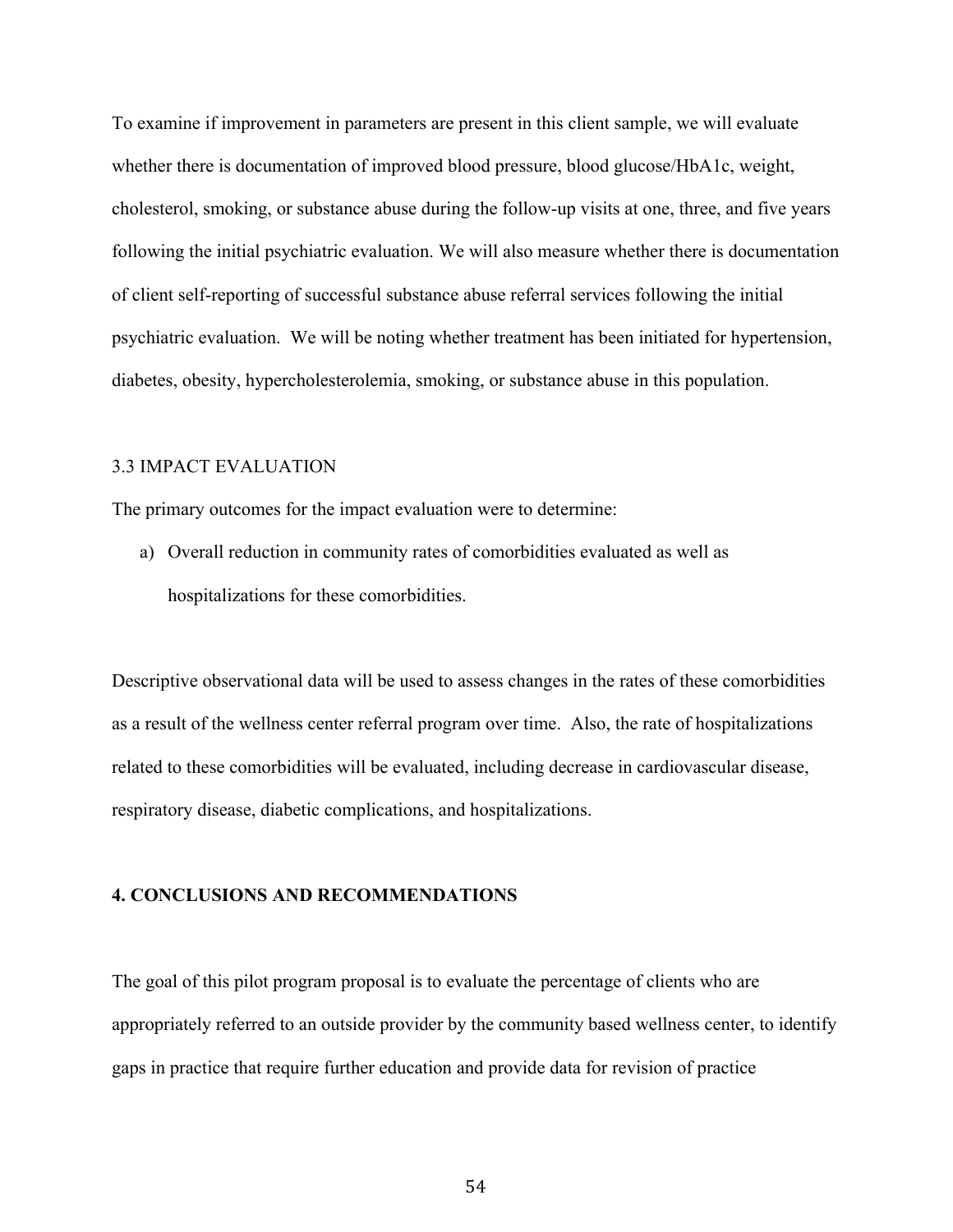guidelines. If a large percentage of clients who had an existing comorbidity present upon initial psychiatric evaluation are not appropriately referred, a further study will be warranted that will examine educational gaps of psychiatric and mental health providers at the wellness center. It is the overall goal of integrated care models to provide quality, holistic healthcare. The mentally ill homeless population can greatly benefit from this model of care. It is the hope that the outcomes of this study can provide valuable information that will aid in the improvement of the quality of care for this population. By evaluating the current process for evaluating comorbid disorders at the wellness center, the need for the integration of these two disciplines can be highlighted. By incorporating community partners in this program from both primary care providers as well as mental health services providers, a pilot program can be created that will benefit members of the community, namely the homeless, underinsured, and underserved population.

The following recommendations will aid community based wellness centers in increasing visibility and reach while advancing education and research to provide quality care to the homeless and underserved population with complicated comorbidities.

- 1) Education and training on how to properly screen and refer patients that require additional services.
- 2) Learning modules for providers can be created for this population in order to remedy the practice gaps.
- 3) Include community partners involved in providing primary care to an underinsured and underserved population as well as those involved in providing and coordinating mental health services.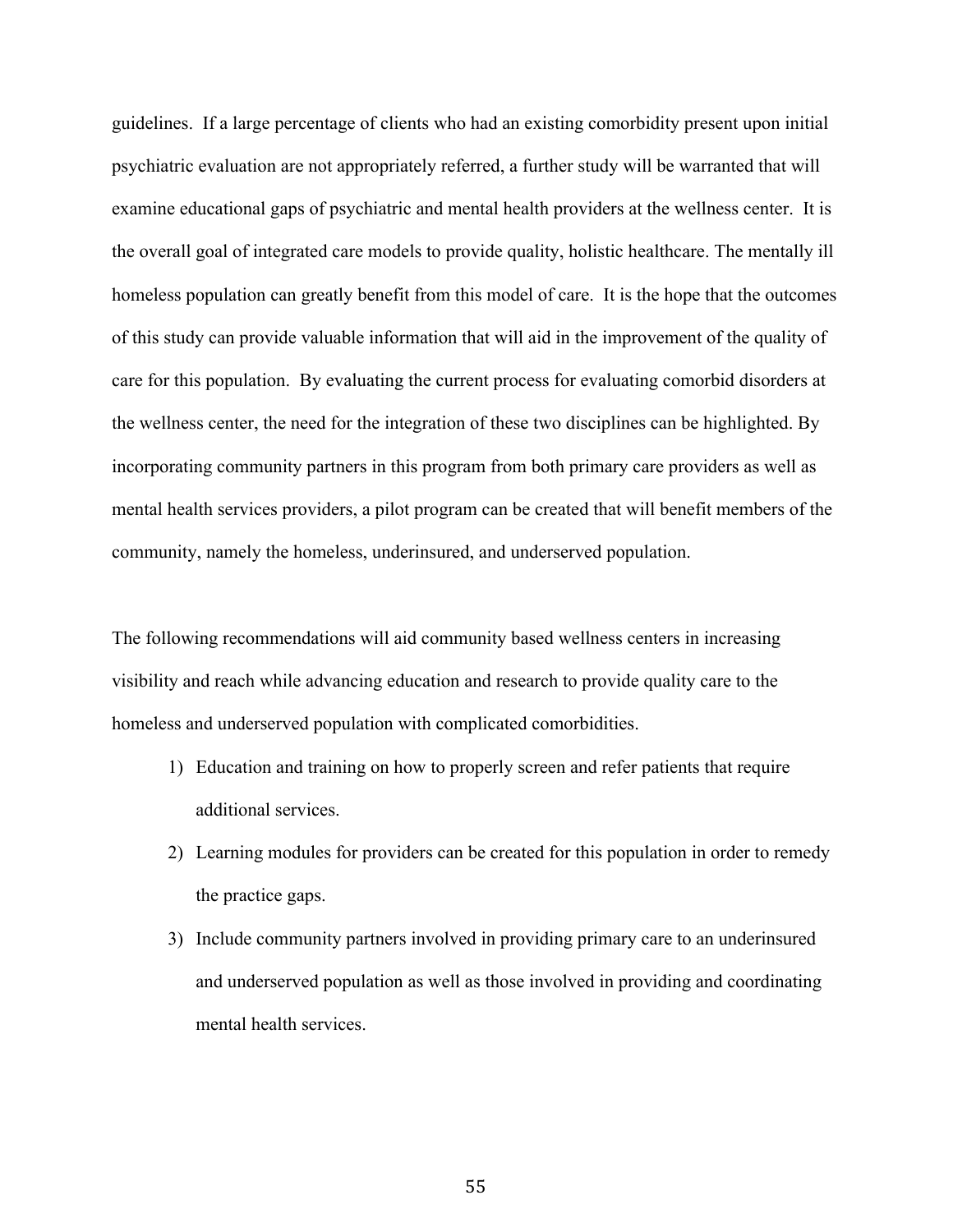4) Disseminate findings of research and pilot studies to aid further, more in-depth studies with larger sample sizes.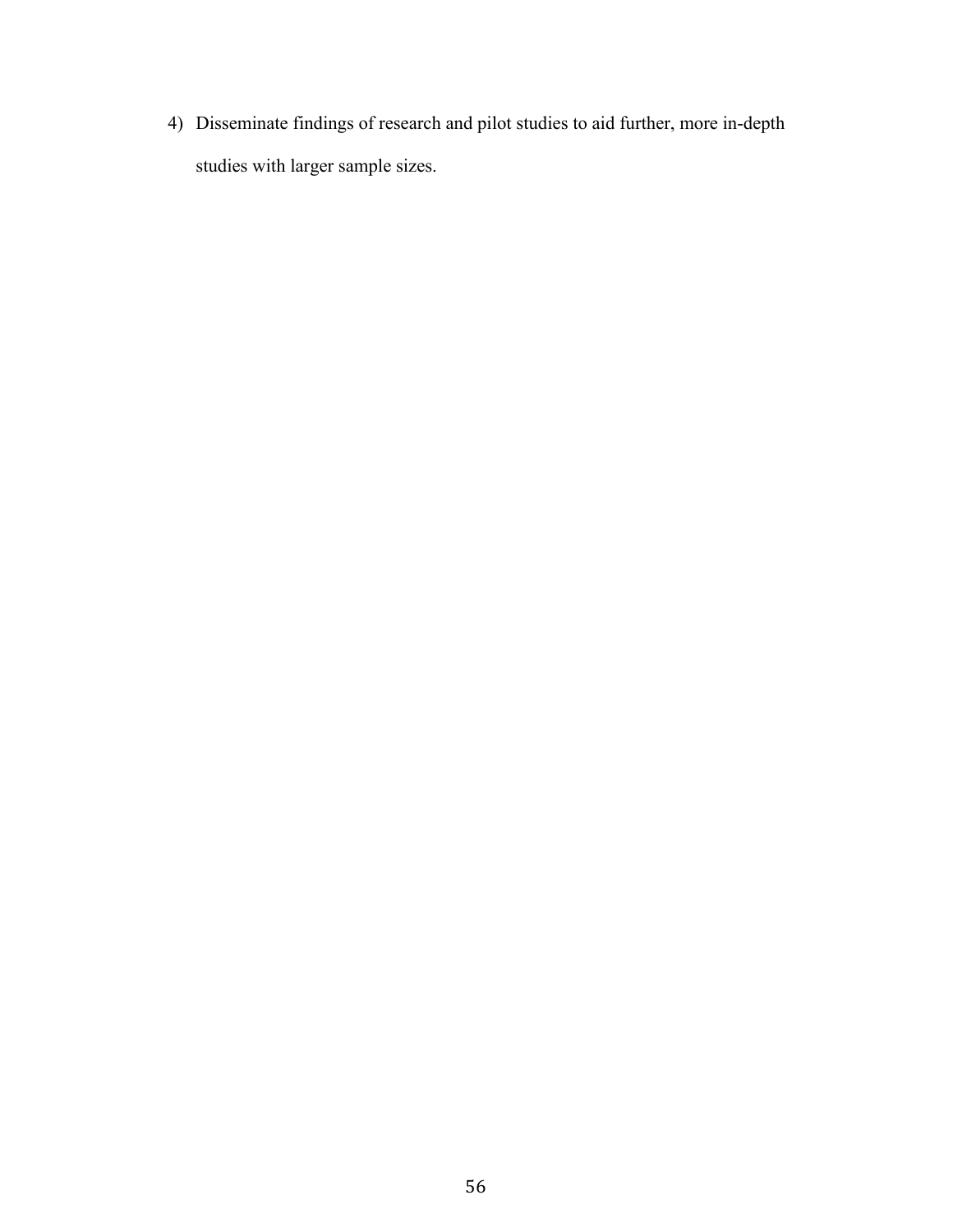#### References

- Harter, M. C., Conway, K. P., & Merikangas, K. R. (2003). Associations between anxiety disorders and physical illness. *Europhean Archives of Psychiatry & Clinical Neuroscience*, *253*, 313-320.
- Jacobson, A. M., Groot, M., & Samson, J. A. (1997). The effects of psychiatric disorders and symptoms on quality of life in patients with type i and type ii diabetes mellitus. *Quality of Life Research*, *6*, 11-20.
- Schmitz, N., & Kruse, J. (2002). The relationship between mental disorders and medical service utilization in a representative community sample. *Social Psychiatry Psychiatric Epidemiology*, *37*, 380-386.
- Surber, R. W., Dwyer, E., Ryan, K. J., Goldfinger, S. M., & Kelly, J. T. (1988). Medical and psychiatric needs of the homeless-a preliminary response. *National Association of Social Workers*, 116-119.
- Yadav, T., Arya, K., Kataria, D., & Balhara, Y. P. S. (2012). Impact of psychiatric education and training on attitude of medical students towards mentally ill: A comparative analysis. *Industrial Psychiatry Journal*, *21*(1), 22-31.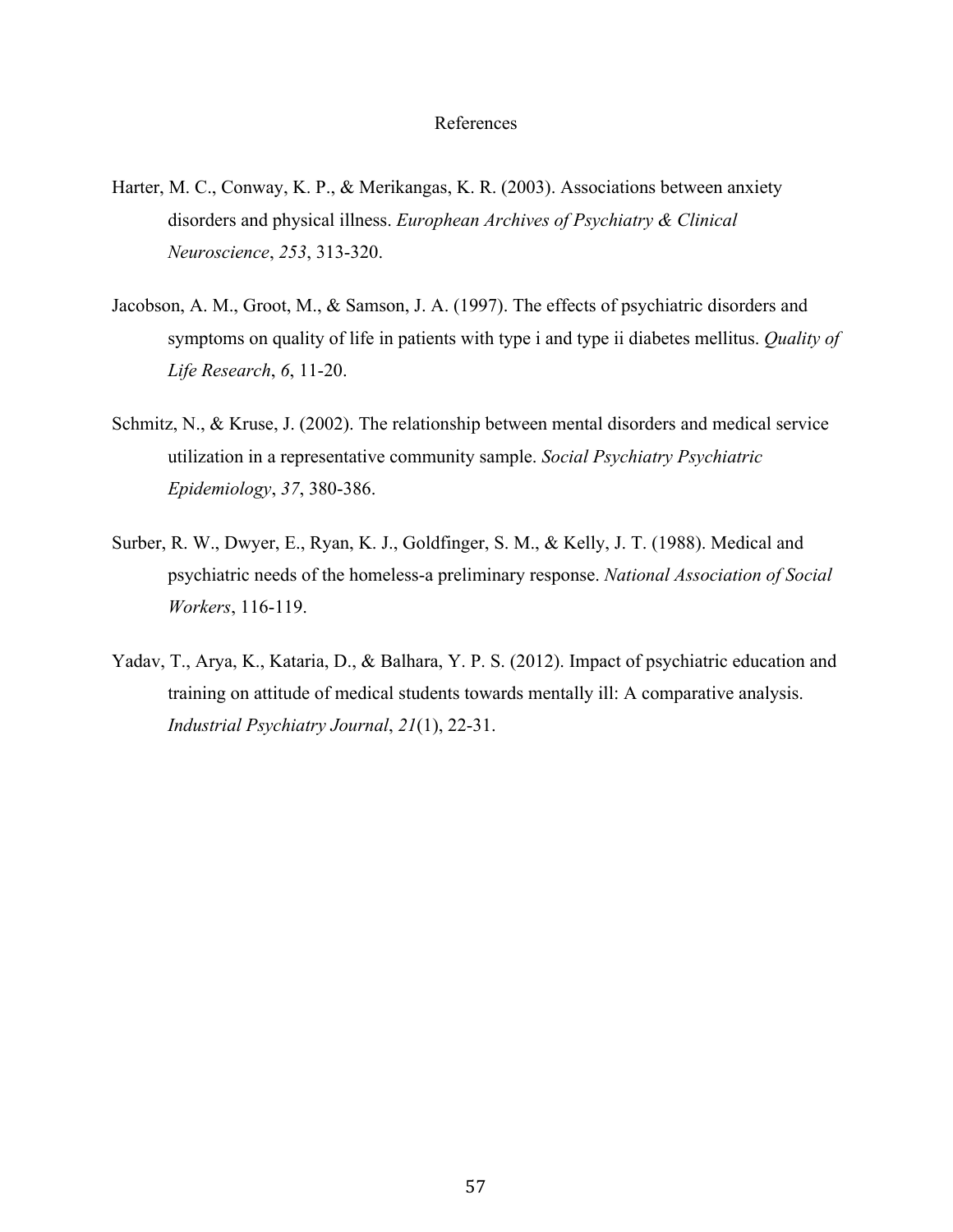Capstone Report Conclusion Holly Gray, DNP, BSN, RN University of Kentucky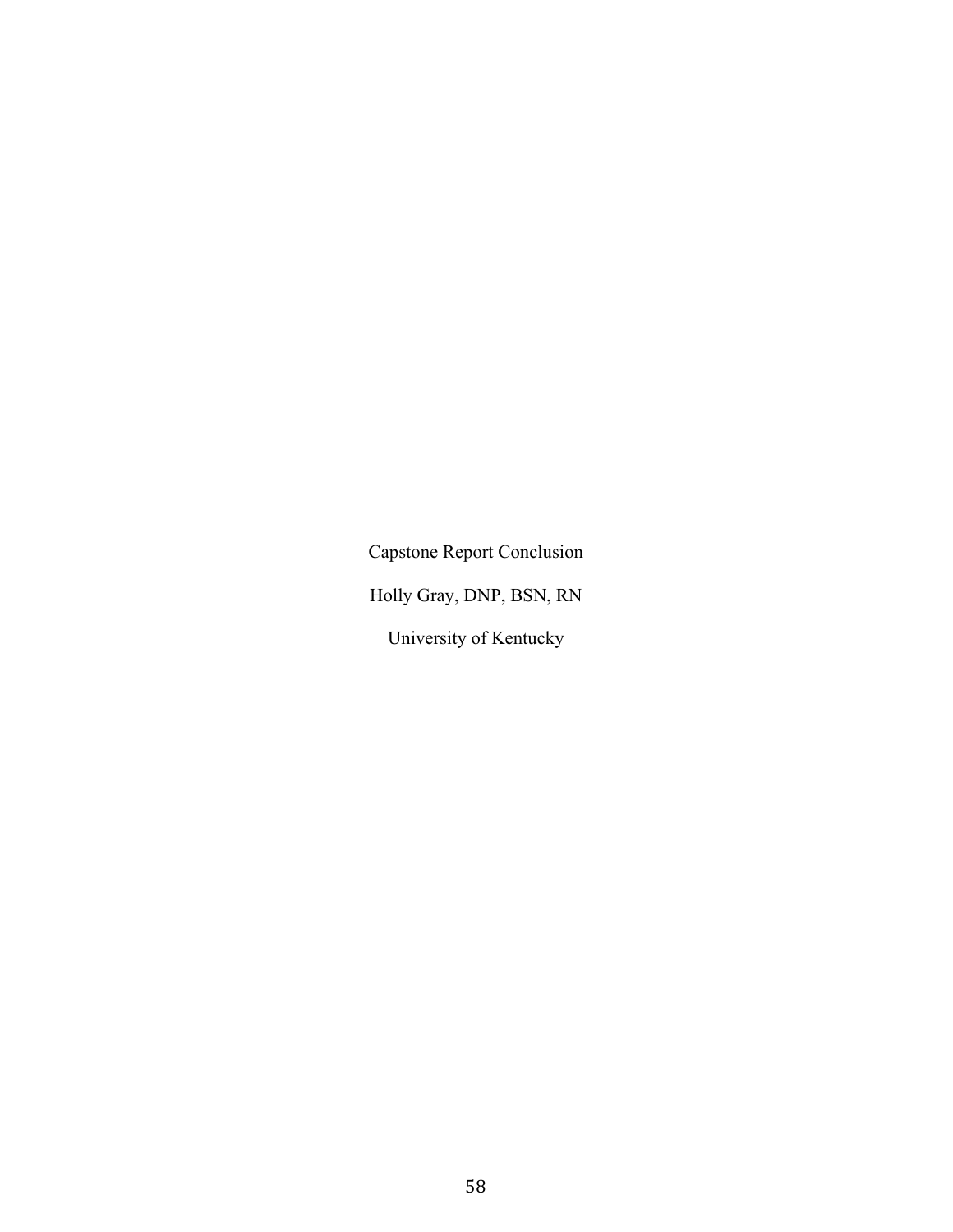#### **Conclusion**

As illustrated in the review of the literature (Manuscript 1), it is evident that the need is great for the mentally ill population with comorbid medical disorders. Although information and evidence is limited in the literature, there have been some studies, which show the benefit of integrating primary care and mental health services. Interventions such as mobile outreach services and co-location of services have been shown to reduce health disparities, improve outcomes, and increase patient satisfaction (Happell, et al., 2012; Gill et al., 2009).

The outcomes from the qualitative study described in Manuscript 2 echo the evidence that has been found in the literature in terms of recommendations for future practice. The perceived facilitators that emerged as a result of this study were similar to previous studies that discussed integrated care models, including communication, collaboration, education, and clinic or treatment location (Rees et al., 2004). There was heavy emphasis specifically on the need for education, especially between providers and across disciplines. Perceived barriers to implementation were also similar to previous studies and highlighted the necessity for interventions to overcome these obstacles so that practice change can occur. Barriers including stigma and confidentiality of patient records may be the most challenging to overcome and will require rigorous research and innovation in order to be able to successfully transition to an integrated care model in the future.

The third and final manuscript explored a proposed comorbidity-screening program at the Hope Center. By outlining a pilot program to be implemented in the homeless and mentally ill population, more evidence can be gathered that will guide further research in this area. By evaluating outcomes of a pilot-screening program such as the one described in this proposal, gaps in practice will be identified, and areas requiring enhanced education and revision of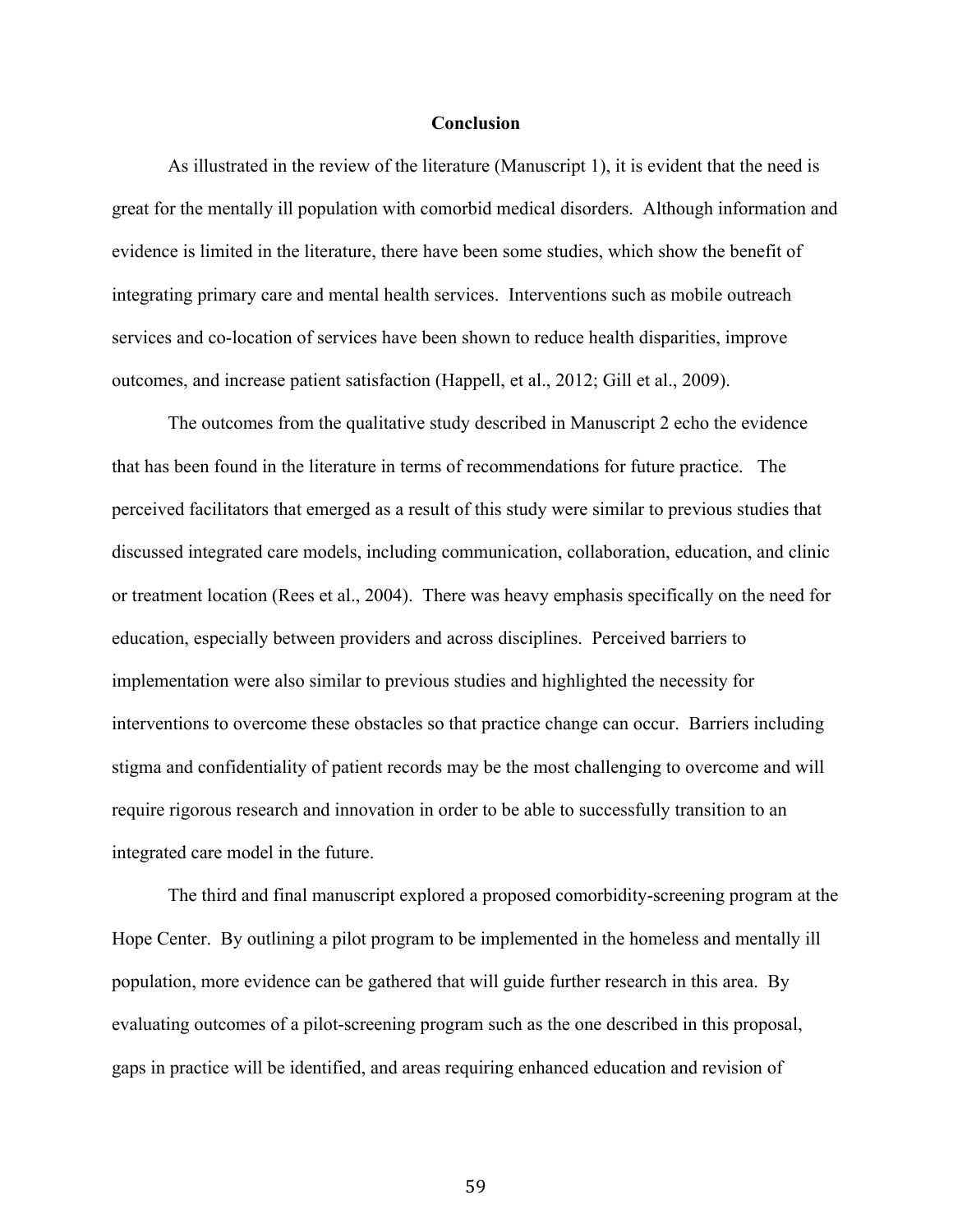current practice guidelines will be highlighted. If studies such as this can be implemented and researched, there will be more and more evidence to support a practice change to an integrated care model for primary care and mental health services in the outpatient setting. Preventative care is what is needed most by the mentally ill population, especially with the high incidence of medical comorbidities associated with this disease process. By continuing to advocate for this population through value-added research and policy changes, an improvement in the quality of care for these complex patients can become a reality.